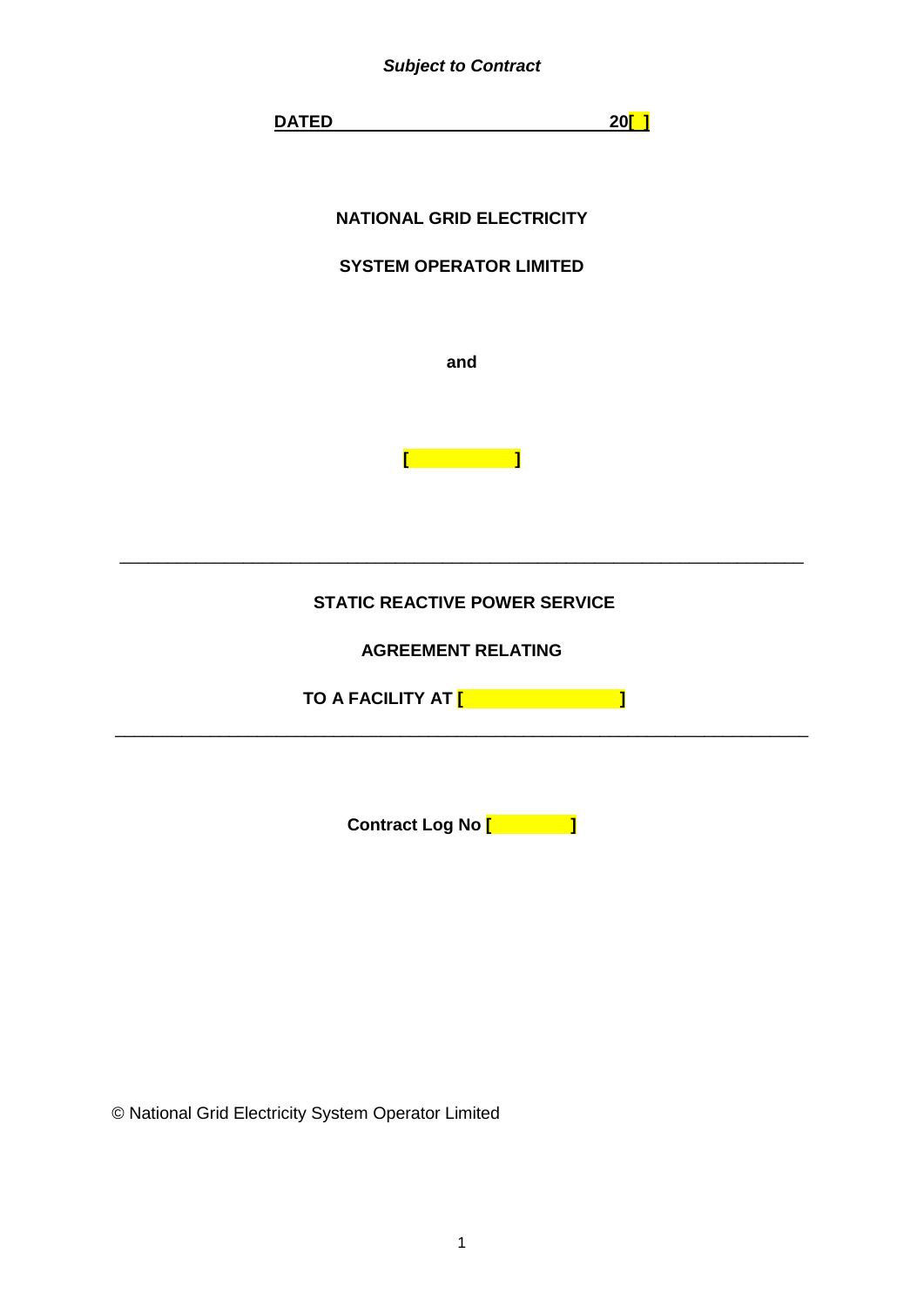# **BETWEEN:-**

- (1) **NATIONAL GRID ELECTRICITY SYSTEM OPERATOR LIMITED** a company registered in England with number 11014226 whose registered office is at 1-3 Strand, London, WC2N 5EH (the **"Company**" which expression shall include its permitted successors and/or assigns); and
- (2)  $\begin{bmatrix} 1 & 1 \end{bmatrix}$  a company registered in [England/Scotland] with number  $\begin{bmatrix} 1 & 1 \end{bmatrix}$ **I** whose registered office is at  $\begin{bmatrix} 1 & 1 \end{bmatrix}$  (the "**Provider**" which expression shall include its permitted successors and/or assigns),

each a "**Party**" and, together, the "**Parties**".

# **WHEREAS:-**

- (A) The **Company** issued an Invitation to Tender (**"ITT"**) on 25 November 2019 for the provision of static reactive power services in the Mersey area of the **National Electricity Transmission System** and the **Provider** has submitted a tender for the provision of static reactive power services from its **Facility**.
- (B) The **Company** has selected the **Provider** to provide reactive power services on the basis of the rules set out in the **ITT** and the **Parties** are entering into this **Agreement** in accordance with those **ITT** rules.

**NOW IT IS HEREBY AGREED** as follows:-

# 1. **DEFINITIONS, INTERPRETATION AND CONSTRUCTION**

1.1. The defined terms set out in Schedule 1 shall, unless the context otherwise requires, apply where used in this **Agreement**.

# 1.2. In this **Agreement**:

1.2.1. unless otherwise stated, references to a particular clause, paragraph, Schedule or Appendix will be a reference to that clause, paragraph, schedule or appendix in or to this **Agreement**;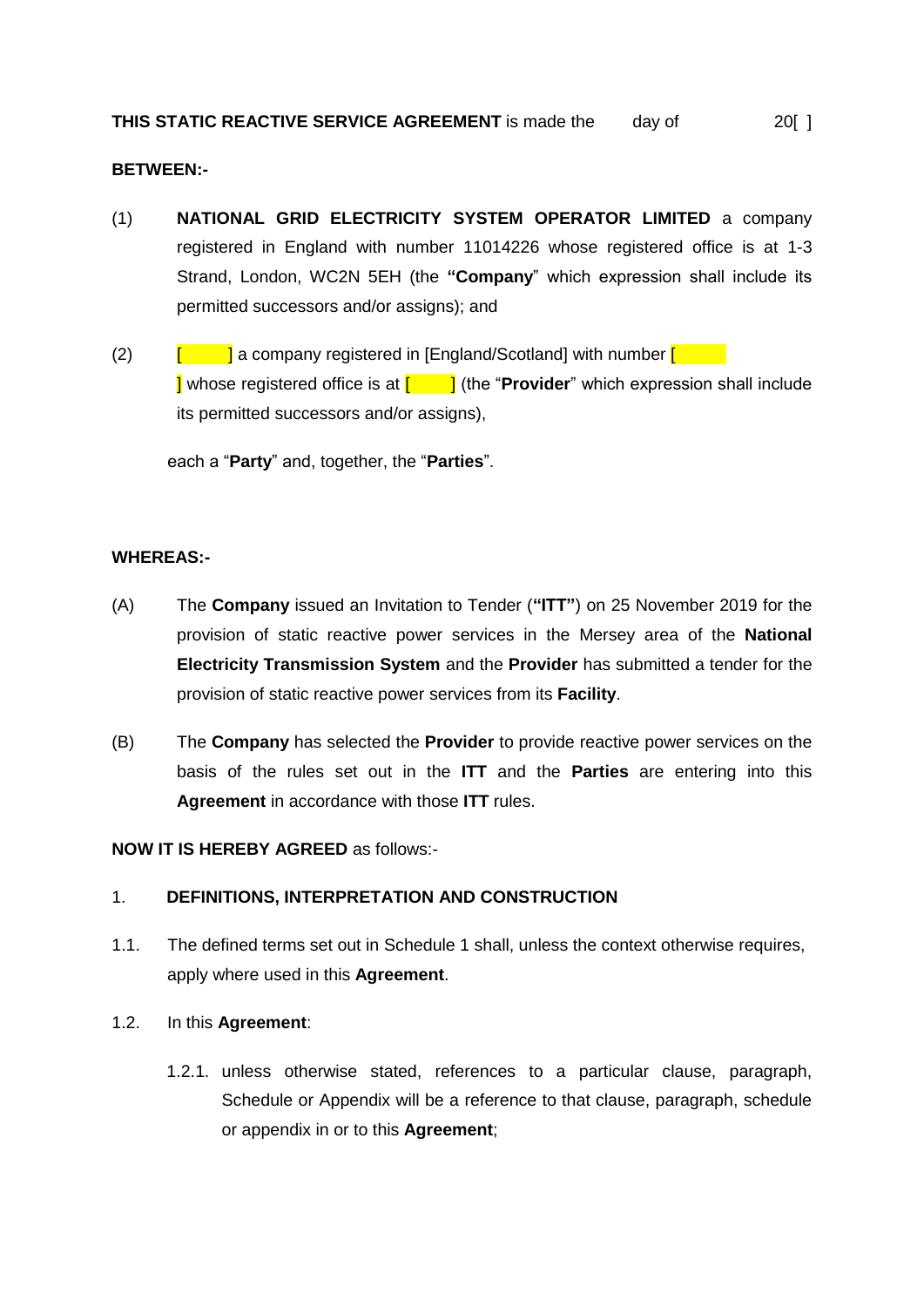- 1.2.2. the headings are inserted for convenience only and will be ignored in construing this **Agreement**;
- 1.2.3. references to the words "include" or "including" are to be construed without limitation;
- 1.2.4. references to a month are to a calendar month;
- 1.2.5. any reference to a rule, enactment, statutory provision, regulation or code or any subdivision or provision thereof will be construed, at the particular time, as including a reference to any modification, extension or re-enactment thereof then in force and to any instruments, orders or regulations then in force and made under or deriving validity from the relevant statute;
- 1.2.6. references to the masculine will include the feminine and references in the singular will include references in the plural and vice versa; and
- 1.2.7. any reference to a "person" includes any individual, partnership, firm, company, corporation, joint venture, trust, association, organisation or other entity, in each case whether or not having separate legal personality.

# **2. COMMENCEMENT AND TERM**

- 2.1. This **Agreement** shall, subject to Clause 2.2, apply from the date hereof and, subject always to earlier termination in accordance with Clause 6 (*Termination*), shall continue in force and effect until the expiry of the **Service Term**.
- <span id="page-2-0"></span>2.2. This **Agreement**, other than this Clause 2 and Clauses 7 to 18 (inclusive), shall in all respects be conditional on:
	- 2.2.1. the **Provider** becoming bound by the relevant **Bilateral Agreement** [and **Distribution Connection Agreement**] 1 ;
	- 2.2.2. the **Provider** demonstrating that the **Facility** has **Acceptable Protection Settings** in place; and
	- 2.2.3. the **Facility** successfully passing the **Initial Proving Test** in accordance with the requirements of Schedule 5, Part B (*Testing*),

<sup>&</sup>lt;sup>1</sup> Delete if not applicable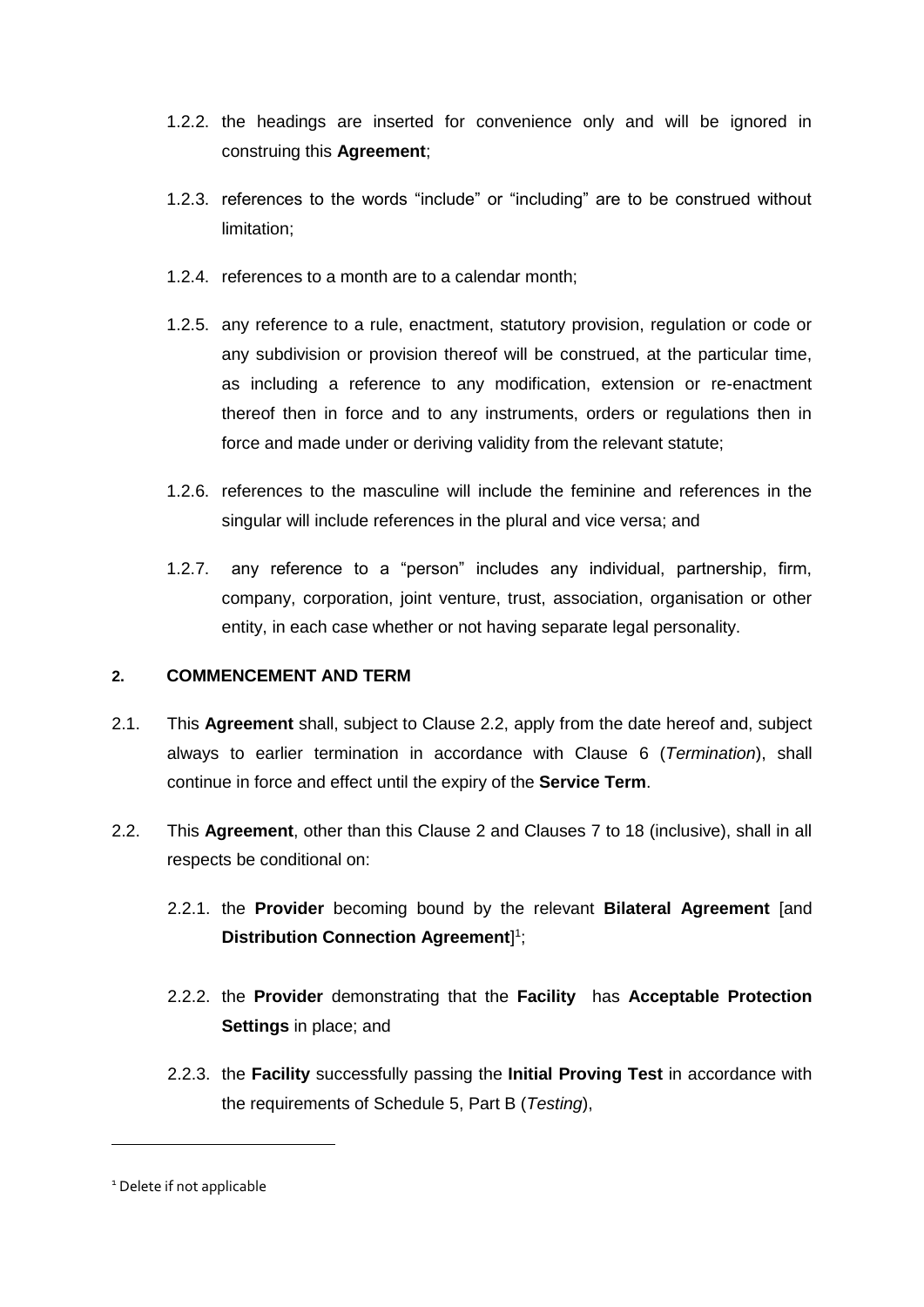(together, the "**Conditions Precedent**") by the **Long Stop Date**.

- 2.3. [The **Provider's** progress in satisfying the **Conditions Precedent** shall be assessed by the **Company** by reference to the **Phase 1 Post Tender Milestones** on the **Phase 1 PTM Date** and by reference to the **Phase 2 Post Tender Milestones** on the **Phase 2 PTM Date<sup>2</sup>** , and:
	- 2.3.1. if the **Company** considers the applicable **Post Tender Milestones** to have been satisfied by the applicable **PTM Date** (or, in its absolute discretion, waives any such requirement), it shall notify the **Provider** in writing accordingly; or
	- 2.3.2. if the **Company** considers that the requirements of the applicable **Post Tender Milestones** have not been satisfied and, in the **Company's** reasonable opinion, there is no reasonable prospect of the **Provider** being capable of satisfying the applicable **Post Tender Milestones** within two months after the applicable **PTM Date**, this **Agreement** (to the extent in force) shall terminate automatically,

in either case, such notice to be given to the **Provider** as soon as reasonably practicable after the applicable **PTM Date**. For the avoidance of doubt, any incorrect, wrongful or inadvertent declaration given by the **Provider** in attesting to the achievement of any of the **Post Tender Milestones** (where applicable) shall constitute a material breach of the terms of this **Agreement** and, in such event, the provisions of Clause [6.1.2](#page-15-0) (*Termination*) shall apply.] 3

- <span id="page-3-0"></span>2.4. The **Provider** shall use its reasonable endeavours to satisfy the **Conditions Precedent** and shall provide the **Company** with reasonable evidence of satisfaction by not later than twenty (20) **Business Days** prior to the **Scheduled Commercial Operations Date**.
- 2.5. The **Company** shall, acting reasonably, notify the **Provider** as soon as reasonably practicable after the date specified in Clause [2.4](#page-3-0) either:
	- 2.5.1. that it considers the **Conditions Precedent** to have been satisfied in which event, the **Commercial Operations Date** will take effect from 00:00:00 hours

<sup>2</sup> Post Tender Milestones to be provided and agreed prior to contract award

<sup>3</sup> New build only. If not applicable, delete and replace with 'Not Used'.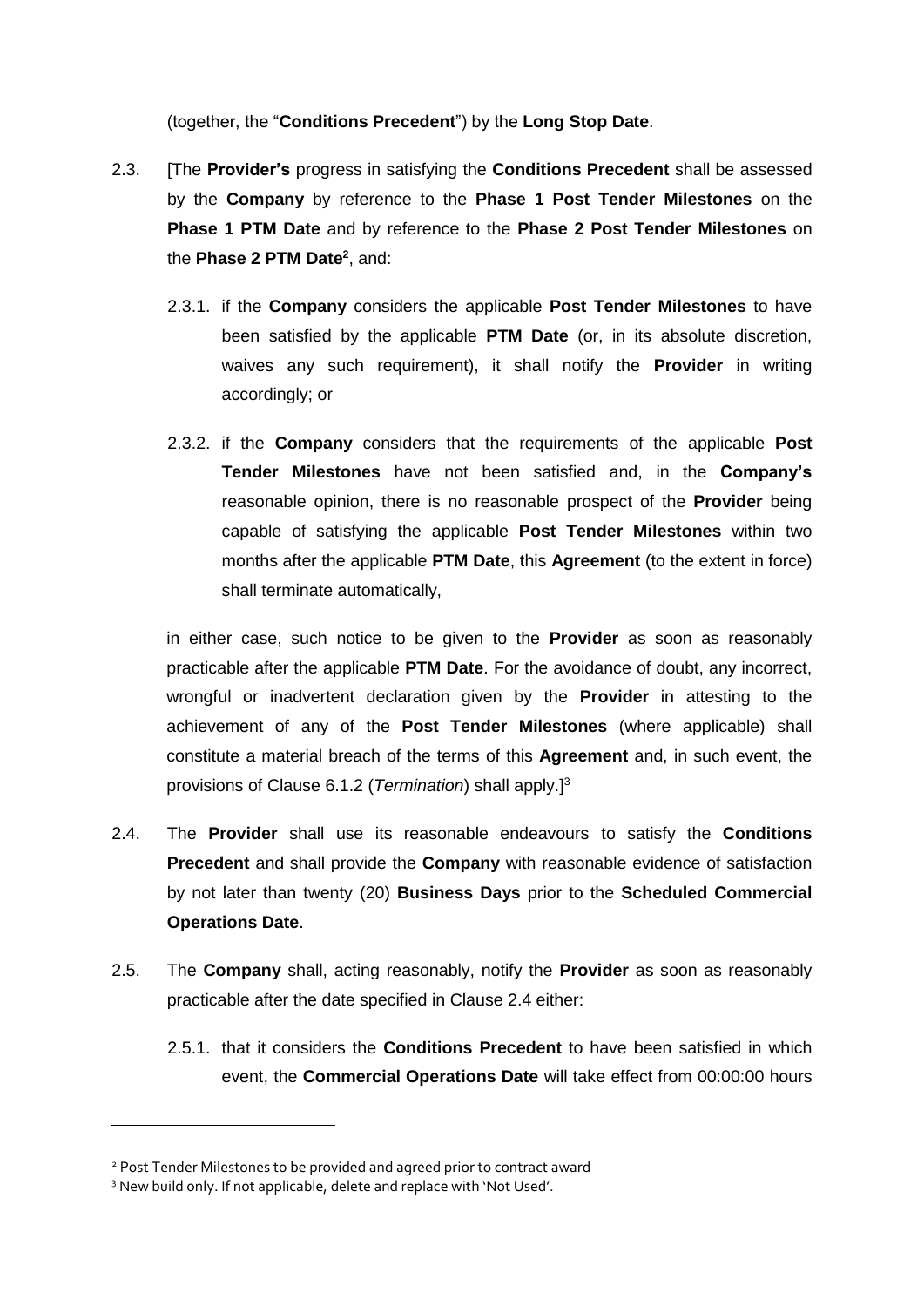on the day following the **Company's** notice (provided that the **Commercial Operations Date** shall not be earlier than 1<sup>st</sup> April 2022); or

 $2.5.2$  that:

- (i) it has received no evidence from the **Provider**; or
- (ii) it considers on the basis of evidence received from the **Provider** that the **Conditions Precedent** have not been satisfied and, in the **Company's** opinion, there is no reasonable prospect of the **Provider** being capable of satisfying the **Conditions Precedent** by the **Long Stop Date,**

and, in either case, this **Agreement** (to the extent in force) shall terminate automatically on the date of the **Company's** notice.

# <span id="page-4-0"></span>**3. AVAILABILITY, SERVICE PROVISION AND PAYMENT**

# 3.1. **Provision of Static Reactive Power Service**

- 3.1.1. The **Provider** agrees with effect from the **Commercial Operations Date** and throughout the **Service Term** to [fuel]<sup>4</sup>, operate, maintain and repair the **Facility** in accordance with **Good Industry Practice** with a view to making it **Available** to provide the **Static Reactive Power Service** in accordance with the **Contracted Parameters** throughout the **Service Term** upon and subject to the terms and conditions set out herein.
- <span id="page-4-2"></span>3.1.2. The **Provider** agrees and acknowledges that the **Facility** shall be treated as **Unavailable** in respect of any **Settlement Period** that is subject to restrictions imposed on the operation of the **Facility** by the **Local DNO**.
- 3.1.3. The **Provider** agrees to maintain a single point of remote control at the site of the **Facility** to facilitate the issue of **Instructions** and **Instructions to End** by the **Company**.
- <span id="page-4-1"></span>3.1.4. [The **Provider** shall permit the **Company** on not less than ten (10) **Business Days'** notice to establish a secure virtual private network connection ("**VPN**") with the **Provider**, establish connectivity from the data concentrator host to

<sup>4</sup> Delete where not applicable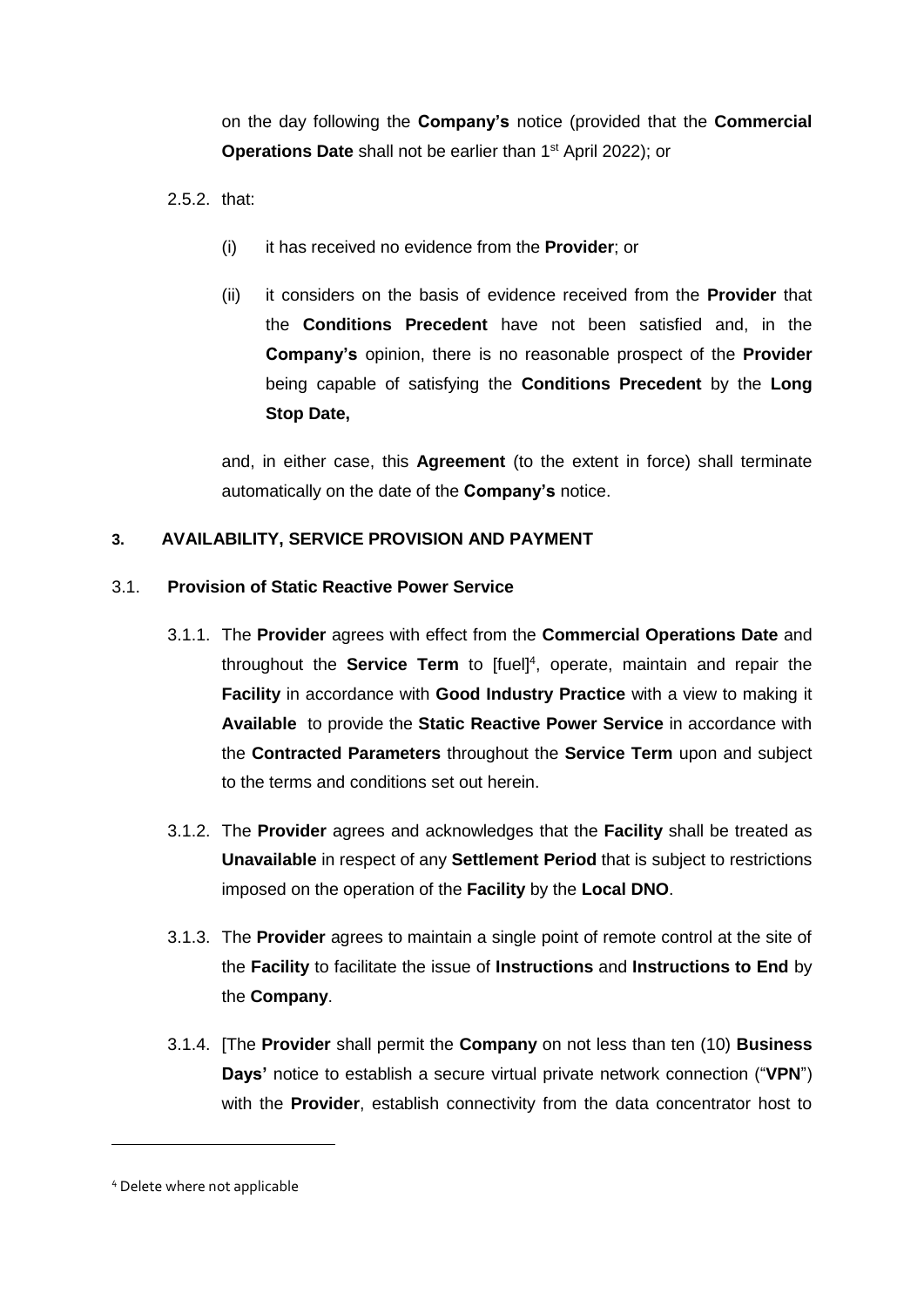the **Provider**, and configure the **Company's** data collection facility to receive the **Provider's** data signals. The **Provider** shall transmit all necessary data feeds using the IEC60870-5-104 protocol, including an **Availability** signal and meter data thereafter on a continuous basis to allow the **Company** to remotely monitor and issue **Instructions** to the **Facility** for the remainder of the **Service Term**.] 5

3.1.5. Where the **Provider** wishes to substitute the **Facility** with another facility, the **Provider** shall take such steps as the **Company** may reasonably require (including, where required by the **Company**, the carrying out of an **Initial Proving Test** with respect to that substituted **Facility**) to ensure that such substituted facility will be able to deliver the **Static Reactive Power Service**  in accordance with the requirements described in the **ITT**; and only where the **Company** is so satisfied, such substituted facility shall become the **Facility** for the purposes of this **Agreement** in substitution of the **Facility** described in Schedule 3.

#### <span id="page-5-0"></span>3.2. **Notification of Unavailability**

- 3.2.1. If at any time the **Provider** becomes aware that the **Facility** no longer has or will no longer have the **Contracted Absorption Capacity** it shall promptly notify the **Company** that the **Facility** is **Unavailable** (including, for the avoidance of doubt, in respect of any **Planned Maintenance Periods**) by facsimile or email in the form set out in Schedule 6, Part A (*Forms*) and the **Provider** shall thereafter promptly notify the **Company** by facsimile or email in the form set out in Schedule 6, Part B (*Forms*) when the **Contracted Absorption Capacity** is restored.
- <span id="page-5-1"></span>3.2.2. Each notification by the **Provider** that the **Facility** is **Unavailable** pursuant to Clause [3.2.1](#page-5-0) shall be accompanied by an explanation in reasonable detail of the reasons for the **Facility** being **Unavailable** and, for the avoidance of doubt, the **Provider** may only declare the **Facility Unavailable** for reasons of safety or reasons relating to the technical capability of the **Facility** or where the **Facility** is to be withdrawn from service for the purposes of a **Planned Maintenance Period**.

<sup>5</sup> Embedded providers only. If not applicable, delete and replace with 'Not Used'.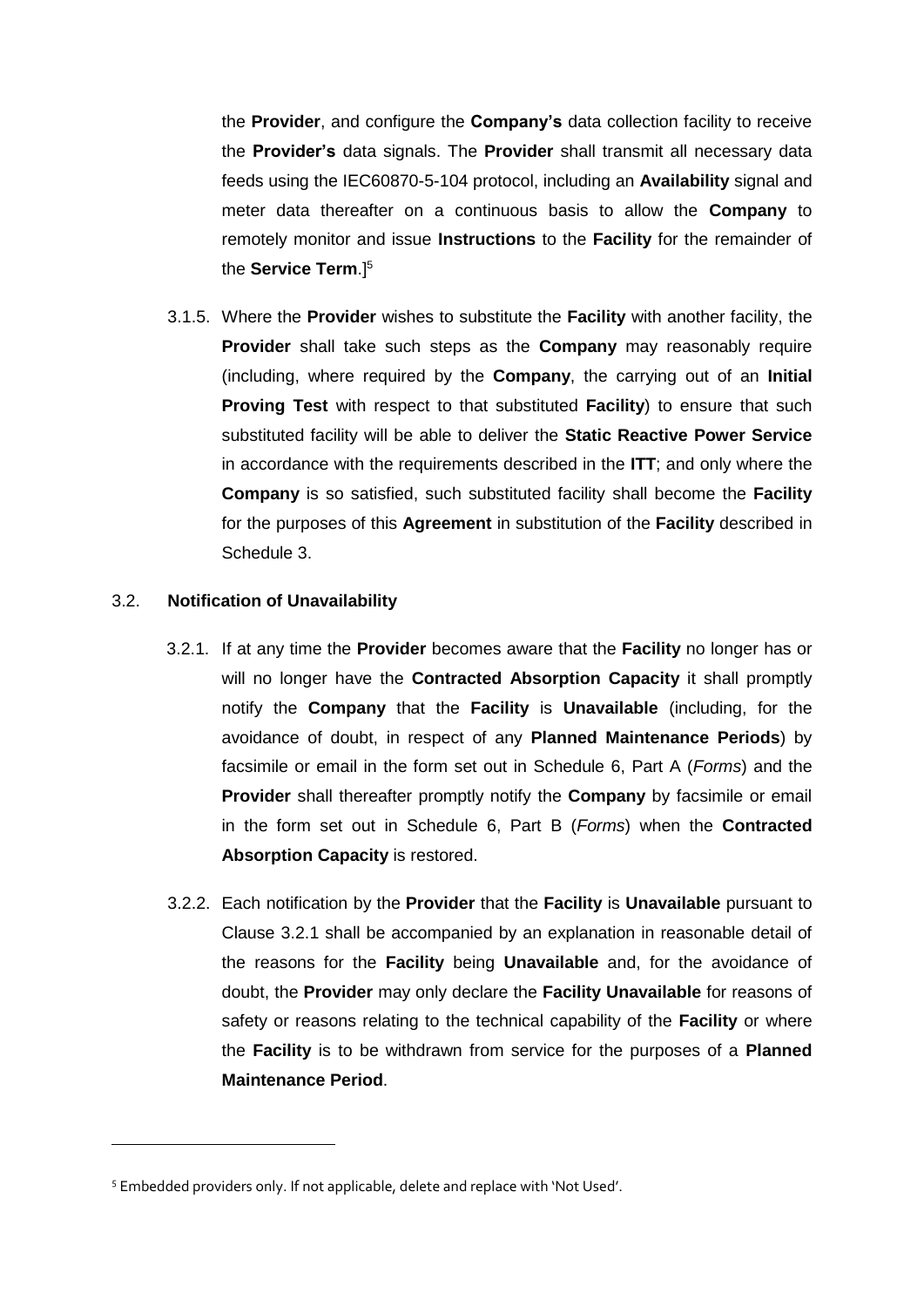<span id="page-6-3"></span>3.2.3. For the purposes of this Clause [3,](#page-4-0) the **Static Reactive Power Service** shall be treated as **Unavailable** from the time of the **Provider's** notice under Clause [3.2.2](#page-5-1) to the time of receipt by the **Company** of notification under Clause [3.2.1](#page-5-0) that the **Contracted Absorption Capacity** has been restored.

### <span id="page-6-4"></span><span id="page-6-1"></span>3.3. **Instructions and Instructions to End**

- 3.3.1. It is acknowledged by the **Provider** that, in relation to any **Settlement Periods** (subject always to the **Instructed Settlement Periods Cap**) other than any for which the **Facility** has been declared or treated as **Unavailable**, the **Company** shall have the right (but not the obligation) to issue an instruction ("**Instruction**") to require the **Facility** to absorb **Reactive Power**, and subsequently notify the **Provider** when it no longer requires the **Facility**  to absorb **Reactive Power** ("**Instruction to End**").
- <span id="page-6-2"></span>3.3.2. Following receipt of an **Instruction**, the **Provider** shall acknowledge receipt as soon as possible (but in any case by no later than two (2) minutes from receipt of an **Instruction**) and shall take all necessary steps to ensure that throughout each **Relevant Settlement Period**, the **Facility** operates:
	- (i) in a control mode (or, for **Providers** connected to the **Local Distribution System**, at a power factor) which enables constant reactive power absorption, as more particularly described in the **ITT**; and
	- (ii) to the full extent of the **Contracted Absorption Capacity**.
- <span id="page-6-0"></span>3.3.3. If an **Instruction** is issued by the **Company** and:
	- (i) the **Provider** fails to acknowledge receipt of that **Instruction** within two (2) minutes of such **Instruction**; and/or
	- (ii) the **Facility** fails to absorb **Reactive Power** to the full extent of the **Contracted Absorption Capacity** in accordance with an **Instruction**  within the **Notice Period**; and/or
	- (iii) the **Facility** ceases to absorb **Reactive Power** to the full extent of the **Contracted Absorption Capacity** following an **Instruction,** otherwise than in accordance with an **Instruction to End**,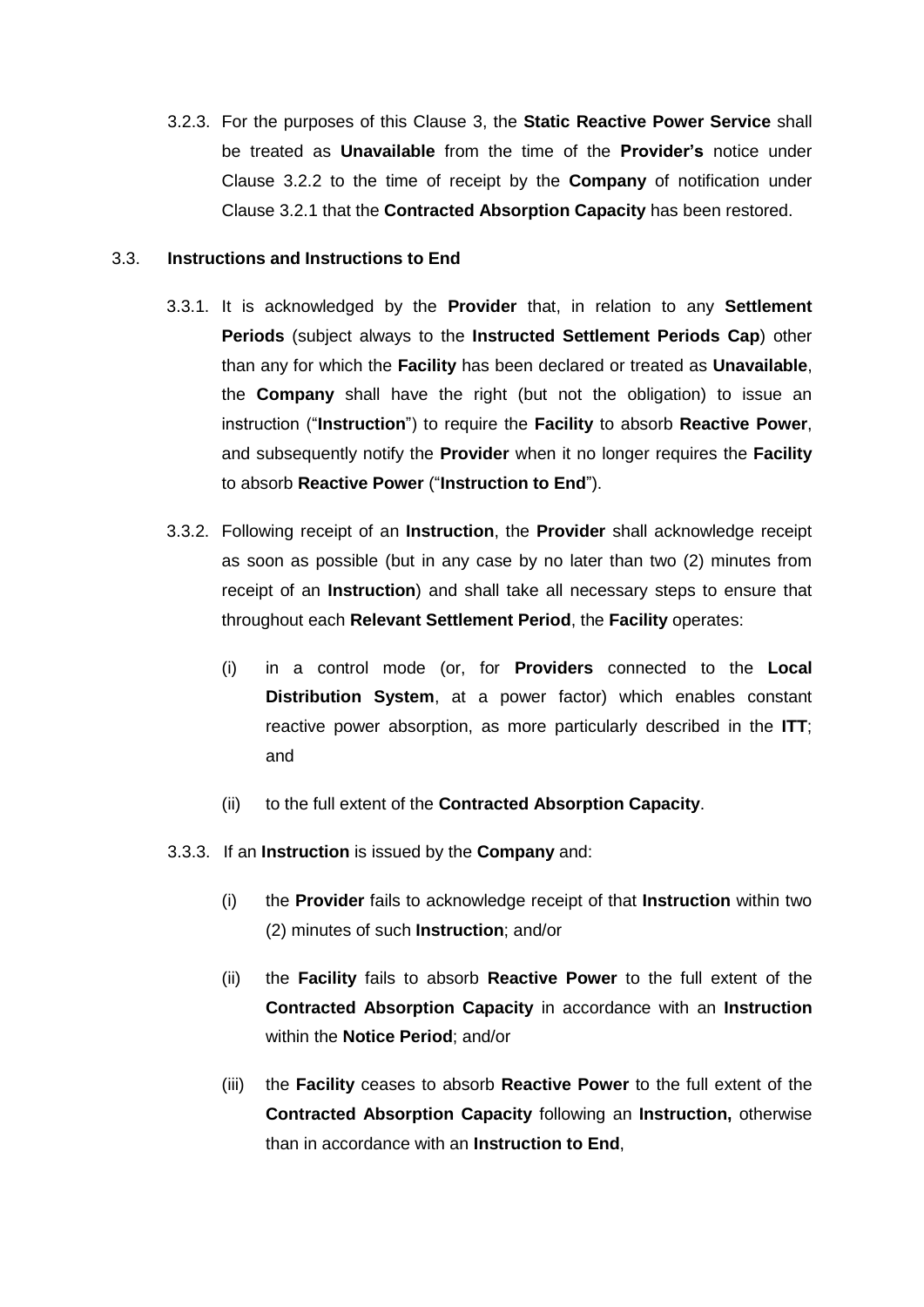then the **Facility** shall with effect from the **Settlement Period** in which such failure occurred be treated as **Unavailable** until full capability is restored.

- 3.3.4. Promptly following each failure under Clause [3.3.3](#page-6-0) the **Provider** shall notify the **Company** of the causes of the failure.
- 3.3.5. The **Parties** agree and acknowledge that **Instructions**, **Instructions to End** and also confirmations by the **Provider** of **Instructions** and **Instructions to End** transmitted through and stored on **EDL** or (in the case of **Providers** connected to the **Local Distribution System**) **VPN** or (in the case of **Providers** connected either to the **NETS** or to the **Local Distribution System**) such other electronic means approved by the **Company** from time to time (each and together, the **"applicable logging mechanism"**) shall be conclusive evidence of the giving and/or receipt of any communication required to be given pursuant to the terms of Clauses [3.3.1](#page-6-1) and [3.3.2](#page-6-2) (except during periods when the applicable logging mechanism is unavailable for any reason, in which case communication shall be made by telephone, e-mail or facsimile (whichever is appropriate, as reasonably determined by the transmitting **Party** at the time transmitting)).
- <span id="page-7-1"></span>3.3.6. If at any time in a **Contract Year** the **Company** anticipates that the **Instructed Settlements Period Cap** will be met, the **Provider** shall at the **Company's** request offer commercial terms for the provision of the **Static Reactive Power Service** in respect of such additional number of **Settlement Periods** in that **Contract Year** as the **Company** may request.

# 3.4. **Continued Performance Failure**

In the event of any **Continued Performance Failure**, the **Company** may (at its sole discretion) reduce the **Availability Fee** and the **Contracted Absorption Capacity**  on a pro-rata basis or terminate this **Agreement**. In the event of termination, the provisions of Clause [6.4](#page-18-0) and [6.5](#page-18-1) (*Termination*) shall apply.

# <span id="page-7-0"></span>3.5. **Aggregated Facility**

3.5.1. For the purposes of this Clause [3.5](#page-7-0) and Schedule 7, the term **"Aggregated Facility"** shall mean a notional **Facility** for which **Contracted Parameters**  are confirmed by the **Company** and to which one or more **Sub-Facilities** may from time to time be **Allocated** by the **Provider** in accordance with Schedule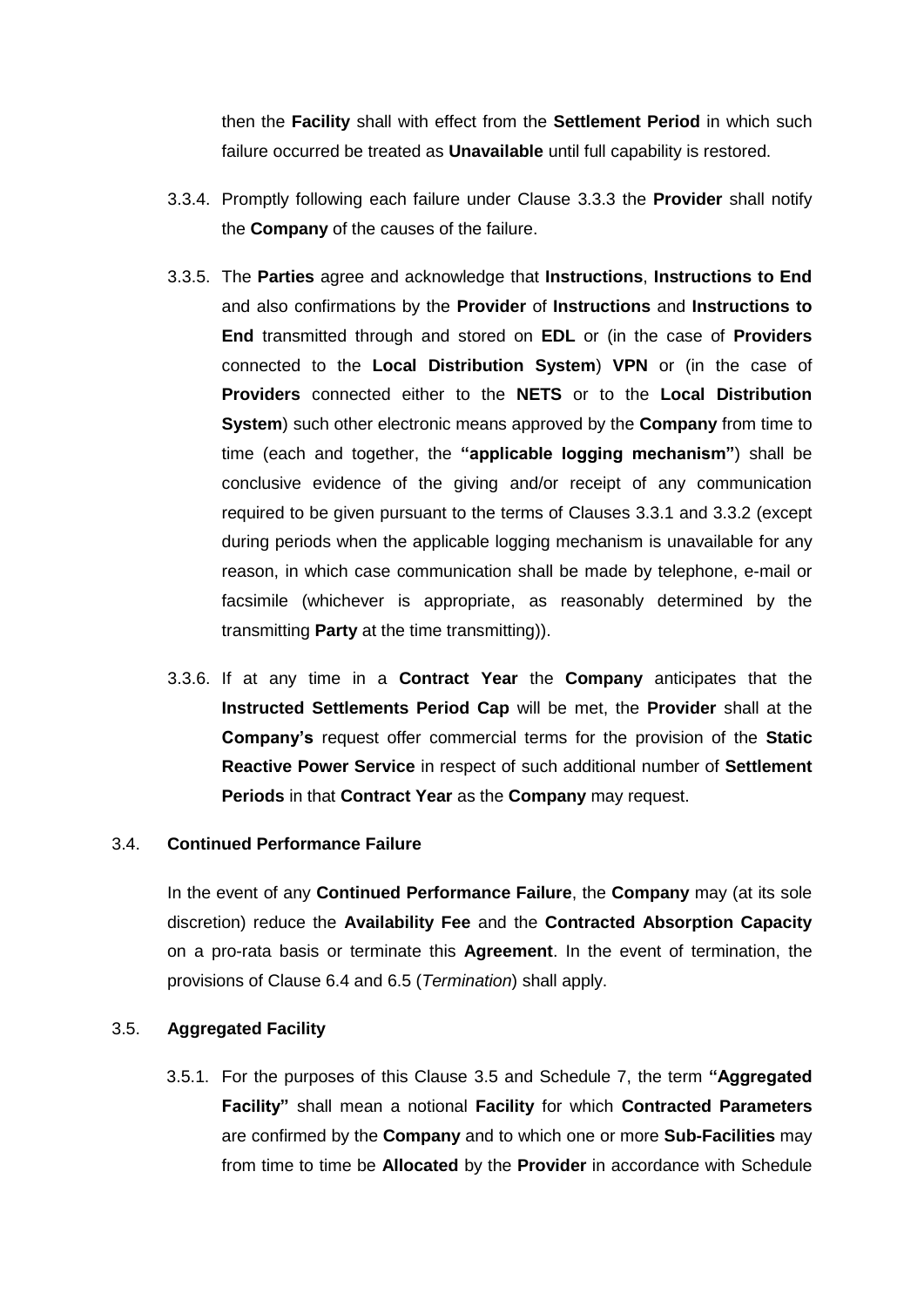7 for the purpose of enabling the **Static Reactive Power Service** to be capable of being delivered and despatched from such **Sub-Facilities** on an aggregated basis via such **Aggregated Facility**, and which together shall comprise a **Facility** for the purposes of this **Agreement**.

<span id="page-8-2"></span>3.5.2. An **Aggregated Facility** shall be treated as **Unavailable** unless and until the **Provider** shall have allocated or re-allocated to that **Aggregated Facility** in accordance with Schedule 7 sufficient **Sub-Facilities** to provide in aggregate the **Contracted Absorption Capacity**.

#### 3.6. **Service Fees**

- 3.6.1. In consideration of the provision by the **Provider** of the **Static Reactive Power Service**, the **Company** shall pay to the **Provider** on a monthly basis an **Availability Payment** calculated in accordance with Schedule 2, Part A (*Payments*).
- <span id="page-8-0"></span>3.6.2. [The **Provider** acknowledges that this **Agreement** shall constitute a **Market Agreement** for the purposes of Schedule 3 of **CUSC** and that it shall cease to be entitled to payments for the **Obligatory Reactive Power Service** throughout the **Service Term**.] 6
- <span id="page-8-1"></span>3.6.3. [The **Provider** shall reimburse to the **Company** any payment for the **Obligatory Reactive Power Service** that it receives under the **CUSC** notwithstanding the provisions of Clause [3.6.2](#page-8-0) during the **Service Term**.] 7

# 3.7. **Annual Assessment**

- 3.7.1. Following each anniversary of the **Commercial Operations Date**, the **Company** shall:
	- (i) undertake an assessment of the extent of provision of the **Static Reactive Power Service** by the **Provider** over the immediately preceding **Contract Year** by determining in relation to that **Contract Year** and by reference to Clause [3.7.2](#page-9-0) the number of **Settlement Periods** during such **Contract Year** in which the **Facility** was **Available**; and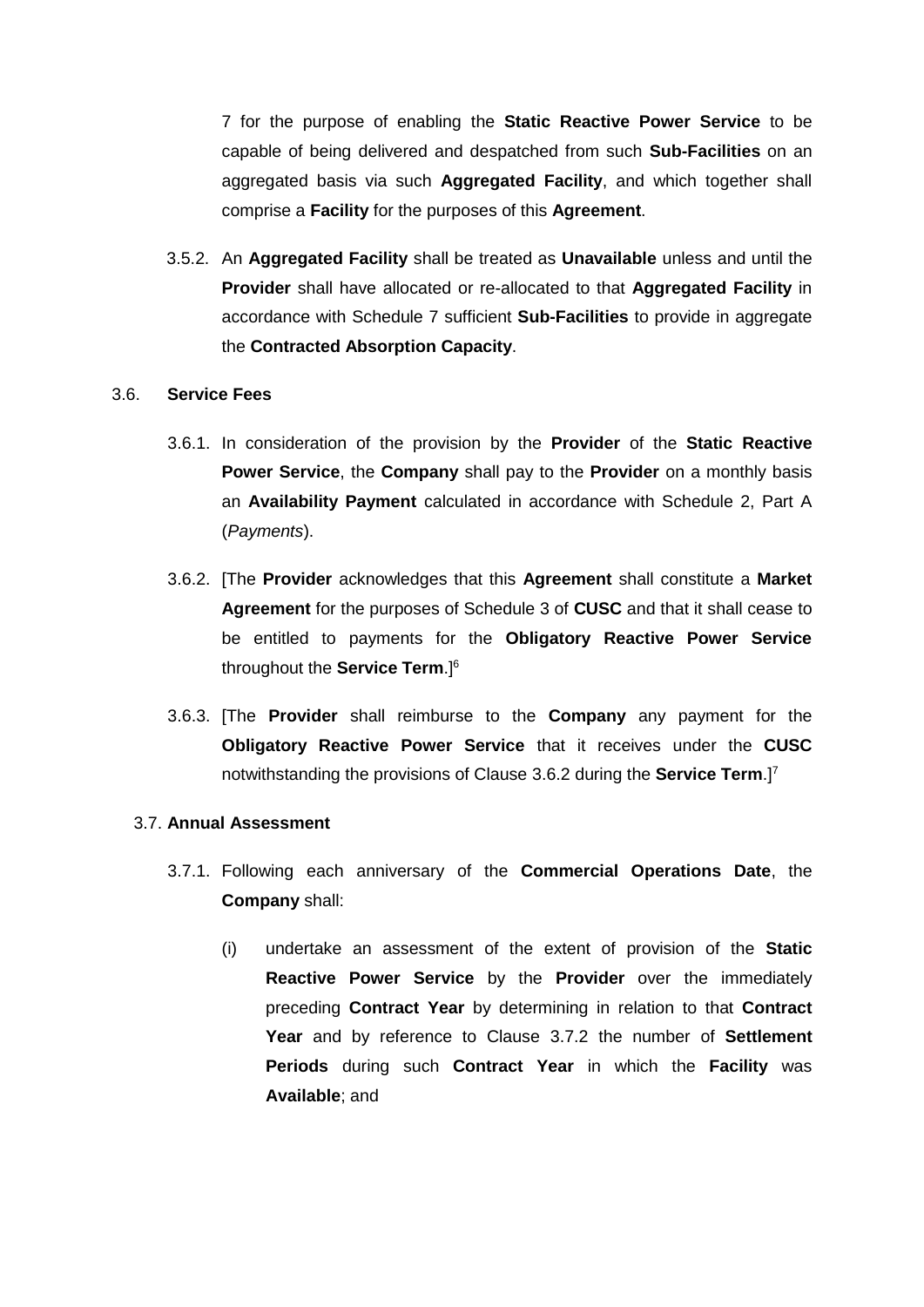- (ii) calculate the **Annual Availability Reconciliation Payment** in accordance with Schedule 2, Part B (*Payments*).
- <span id="page-9-2"></span><span id="page-9-0"></span>3.7.2. If in respect of any **Settlement Period** the **Facility** was **Unavailable** due solely to **Force Majeure** then, to the extent that in respect of such period the **Provider** is able to demonstrate to the **Company's** reasonable satisfaction that it has been taking all reasonably practicable steps to restore the **Availability** of the **Facility**, the **Facility** shall be treated as having been **Available** in the relevant **Settlement Period** for the purposes of calculating the **Annual Availability Reconciliation Payment** (but not for any other purpose).

# <span id="page-9-4"></span>3.8. **Planned Maintenance**

- 3.8.1. Not later than three (3) months prior to the start of each **Contract Year**, the **Provider** shall provide to the **Company** notice and the programme (**"Planned Maintenance Programme"**) of the **Settlement Periods** in that **Contract Year** during which the **Provider** proposes to withdraw the **Facility** from service for a maintenance (including the duration of the outage) (**"Planned Maintenance Periods"**).
- 3.8.2. Following a request by the **Company**, the **Parties** shall meet to discuss (both **Parties** acting reasonably and in good faith) any changes the **Company** may reasonably require to the **Planned Maintenance Programme**.
- 3.8.3. The **Provider** shall only withdraw the **Facility** from service for the purposes of planned maintenance in accordance with the **Planned Maintenance Programme.**

# <span id="page-9-1"></span>**4. PAYMENT**

- <span id="page-9-3"></span>4.1. As soon as reasonably practicable and no later than eight (8) **Business Days** following the end of each calendar month the **Company** shall send to the **Provider** a statement (the "**Monthly Statement**") consisting of:-
	- 4.1.1. its calculation of the **Availability Payment** due to the **Provider** in respect of the previous calendar month;

<sup>6</sup> Delete for non-CUSC parties and insert 'Not Used'.

<sup>7</sup> Delete for non-CUSC parties and insert 'Not Used'.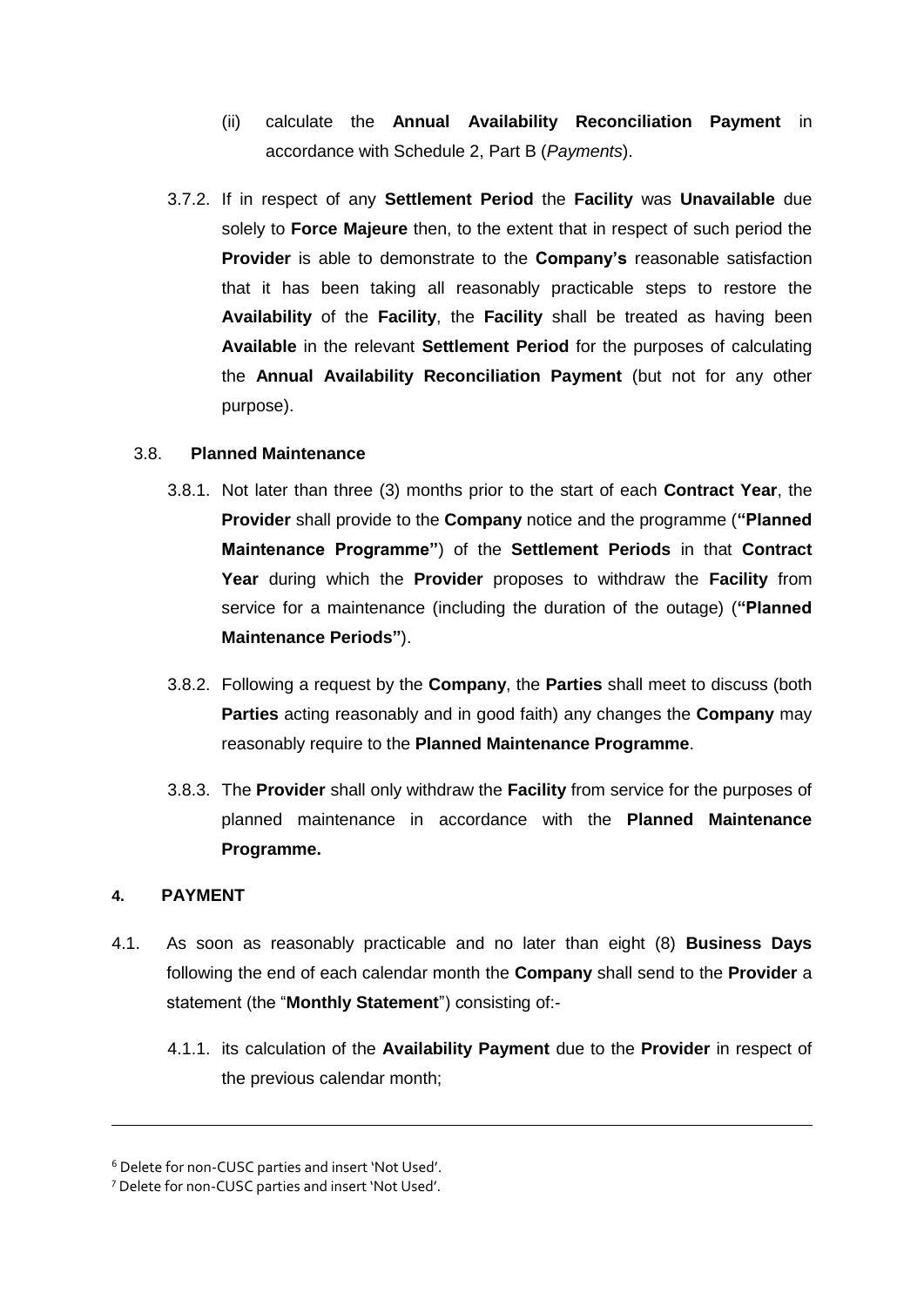- 4.1.2. in relation to the last calendar month in the **Contract Year**, its calculation of the **Annual Availability Reconciliation Payment** due from the **Provider**;
- 4.1.3. if relevant, adjustments to be made (net of interest) in relation to disputes concerning **Availability Payments** any month prior to the previous month;
- 4.1.4. [if relevant, any amount to be reimbursed by the **Provide**r in accordance with clause [3.6.3](#page-8-1) (*Service Fees*), which amount may be set-off by the **Company** against sums payable under this **Agreement**;]<sup>8</sup> and
- 4.1.5. the net sum due to or from the **Provider** as a result thereof.
- <span id="page-10-1"></span>4.2. If the **Provider** disagrees with any dates times facts or calculations set out in the **Monthly Statement**, it shall state by notice in writing to the **Company** the reasons and facts which it relies upon in support of such disagreement. The **Parties** shall discuss and endeavour to resolve the matter and any adjustments agreed shall be included in the **Monthly Statement** next following the date of resolution of the dispute. The dates, times, facts and calculations set out in the **Monthly Statement** shall be binding upon the **Parties** until such time as they are reversed or revised by agreement between the **Parties** or otherwise determined pursuant to Clause [11](#page-24-0) (*Dispute Resolution and Expert Determination*).
- <span id="page-10-0"></span>4.3. Where:-

-

- 4.3.1. the **Company** discovers that any previous **Monthly Statement** contains an arithmetic error or omission; or
- 4.3.2. the **Company** becomes aware of any facts concerning matters provided by this Clause 4 (other than facts falling within Clause [4.3.1\)](#page-10-0) which show that the payment made by or to the **Provider** was incorrect; or
- 4.3.3. the **Provider** establishes to the **Company's** reasonable satisfaction that it was entitled to receive any additional payment,

then the **Company** shall adjust the account between itself and the **Provider** in the next **Monthly Statement** which the **Company** issues, setting out the reason for the adjustment and the provisions of Clause [4.2](#page-10-1) shall apply mutatis mutandis to such adjustment.

<sup>8</sup> Delete if not applicable and insert 'Not Used'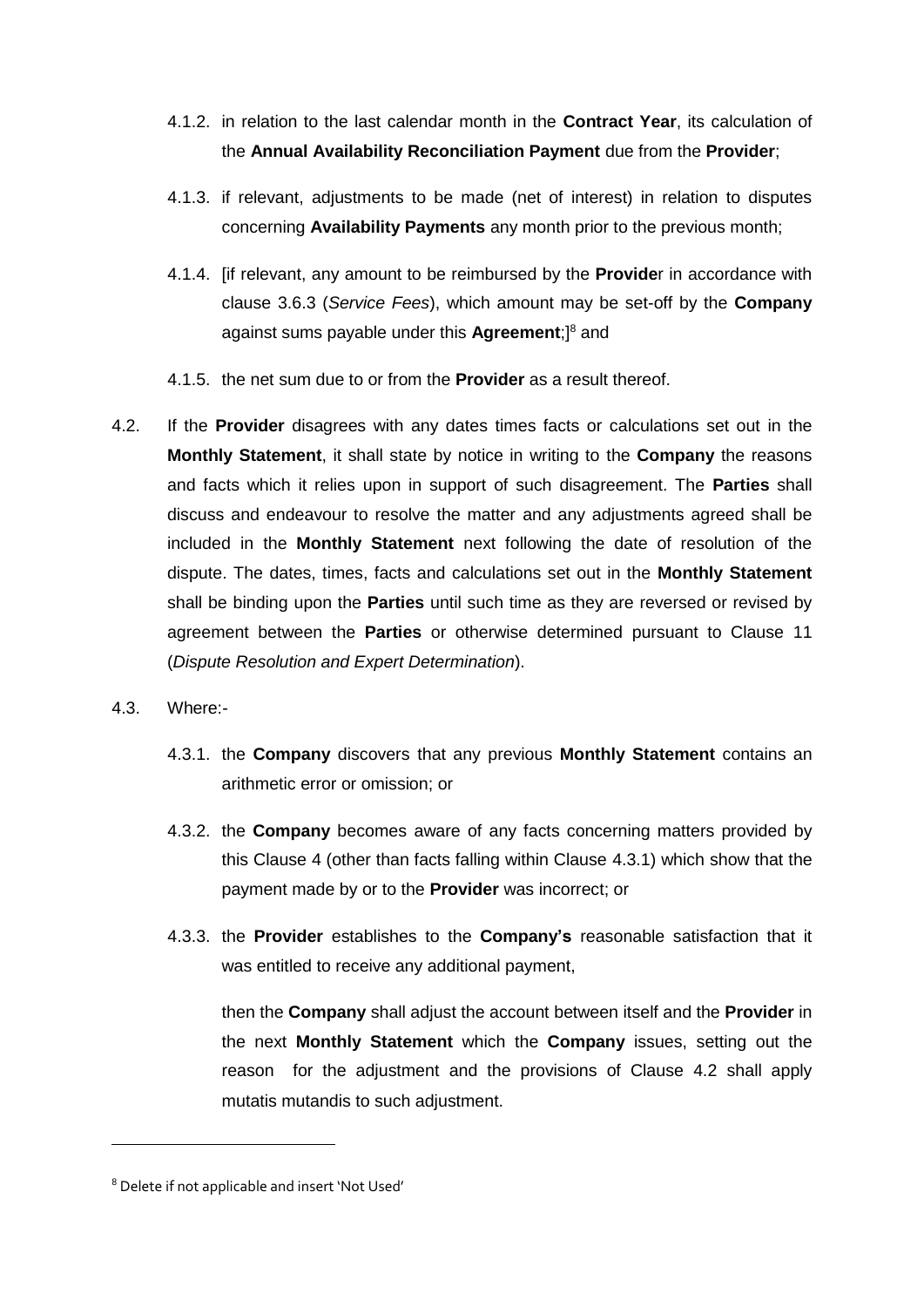- 4.4. The **Company** shall pay to the **Provider** the amount shown as due from the **Company** in the **Monthly Statement** within three (3) **Business Days** after the date of issue. The **Provider** shall pay to the **Company** the amount shown as due from the **Provider** in such statement within three (3) **Business Days** of the date on which the statement is issued.
- 4.5. If either **Party** (the "**Defaulting Party**") fails to pay any amount properly due under this **Agreement** on the due date then the **Defaulting Party** shall pay to the other **Party** interest on such overdue amount at the **Base Rate** plus three per cent (3%) from the due date on which such payment was properly due to (but excluding) the date of actual payment. Any interest shall accrue from day to day.
- 4.6. If it is agreed or otherwise determined under Clause [4.2](#page-10-1) that the **Provider** was entitled to a further payment from the **Company**, the **Provider** shall be entitled to interest at the **Base Rate** on the amount of such further payment from the date on which that sum would have been payable had it been included in the **Monthly Statement** for each **Relevant Settlement Period** until the date of payment.
- 4.7. If it is agreed or otherwise determined under Clause [4.2](#page-10-1) that the **Provider** was not entitled to any payment it has received, the **Company** shall be entitled to interest at the **Base Rate** on the amount so paid from the date of payment until the date of repayment or the date when the **Company** makes a payment to the **Provider** which takes such payment into account.
- 4.8. Notwithstanding any other provision of this **Agreement**, the **Parties** shall not be limited in any way as to the evidence they may rely upon in any proceedings arising out of or in connection with payment for the **Static Reactive Power Service** under this **Agreement** and the **Parties** agree that in the event and to the extent that either **Party** succeeds in proving in any such proceedings that the **Static Reactive Power Service** was or was not provided, the successful **Party** shall (without prejudice to any liquidated damages provision of this **Agreement**) be entitled to repayment of the sums already paid or payment of sums not paid as the case may be in respect of the **Static Reactive Power Service**.
- 4.9. Save as otherwise expressly provided in this **Agreement**, sums payable by one **Party** to the other pursuant to this **Agreement** whether by way of charges, interest or otherwise shall (except to the extent otherwise required by law) be paid in full, free and clear of and without deduction, set-off or deferment in respect of any disputes or claims whatsoever save for sums the subject of a final award or judgement (after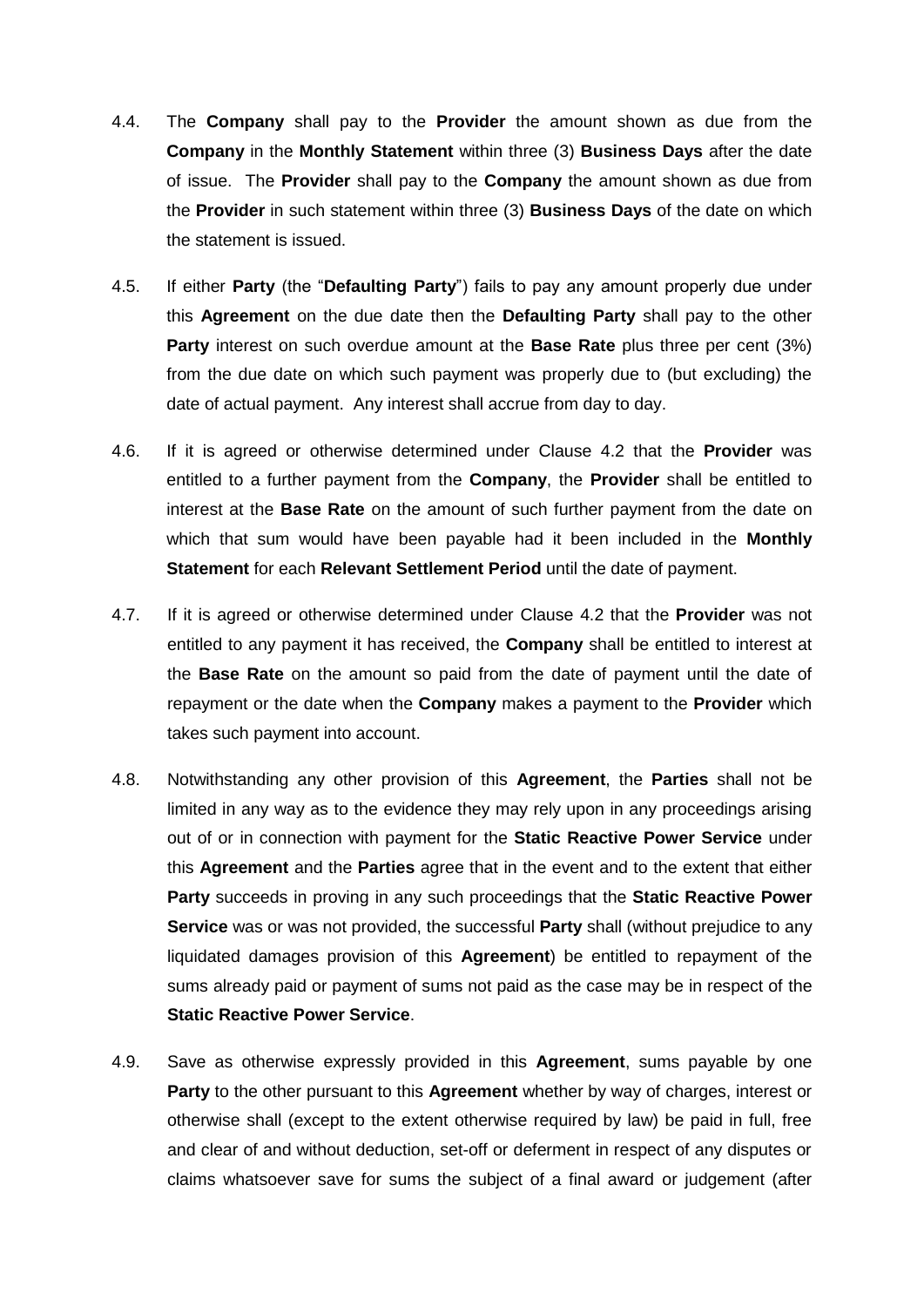exhaustion of all appeals if this opportunity is taken) or which by agreement between the **Company** and the **Provider** may be so deducted or set off.

- 4.10. All amounts specified hereunder shall be exclusive of any **Value Added Tax** or other similar tax and the **Company** shall pay to the **Provider Value Added Tax** at the rate for the time being and from time to time properly chargeable in respect of the making available and/or supply of the **Static Reactive Power Service** under this **Agreement**.
- 4.11. All payments by the **Company** to the **Provider** under this **Agreement** will be made by payment to the bank account details of which are notified to the **Company** by the **Provider** from time to time.
- 4.12. The submission of all **Monthly Statements** and facts and other evidence in support thereof and any questions in connection therewith from the **Company** to the **Provider** and vice versa in accordance with this Clause [4](#page-9-1) must be made, in the absence of agreement to the contrary between the **Parties**, by 19.00 hours on the **Business Day** concerned.
- 4.13. The **Provider** hereby irrevocably consents to the operation of a self-billing system by the **Company** with regard to the payment for the **Static Reactive Power Service** and will at all times throughout the **Term** maintain such consent. The **Provider** hereby undertakes to do (at the **Company**'**s** cost) all acts and things reasonably necessary to enable the **Company** to comply with the regulations of HM Customs and Excise as regards the self-billing of the **Static Reactive Power Service**.
- 4.14. The provisions of this Clause 4 shall survive termination of this **Agreement**.

# **5. MONITORING, METERING AND TESTING**

- <span id="page-12-0"></span>5.1 To enable the **Company** to monitor the **Availability** of the **Facility**, the **Provider** shall:
	- 5.1.1 throughout the **Service Term**, maintain the **Monitoring Equipment** in good repair in accordance with **Good Industry Practice**; and
	- 5.1.2 make (and retain for a period of twelve (12) months) second by second measurements of the absorption of **Reactive Power** by the **Facility** for each **Settlement Period** and shall make the relevant data available to the **Company** not later than twenty (20) **Business Days** following the end of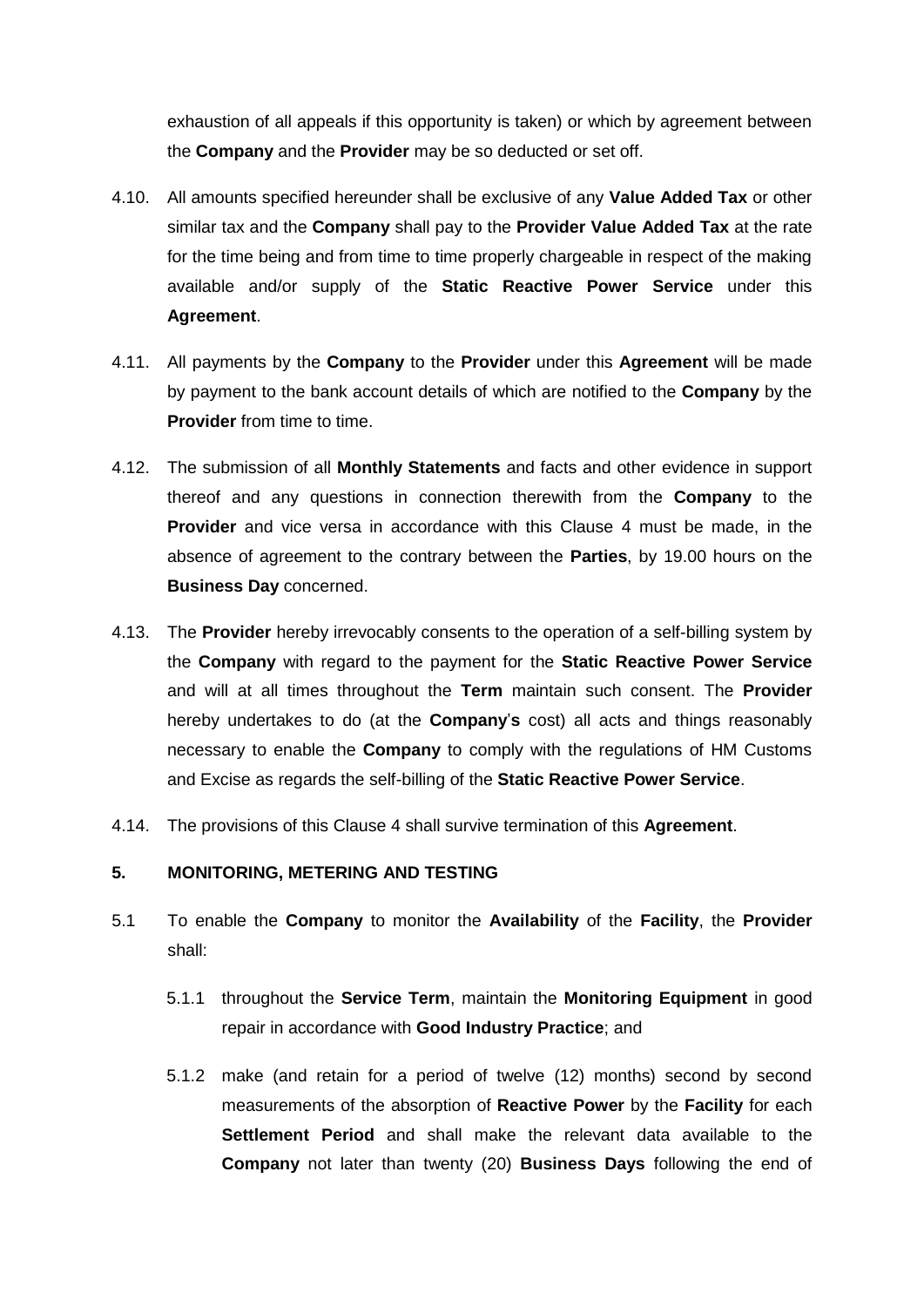each calendar month and in such format as the **Company** may reasonably require.

- 5.2 The **Provider** shall allow or procure for the **Company**, its employees, agents, suppliers, contractors and subcontractors such access to the **Facility** as the **Company** may reasonably require for the purposes of inspecting the **Facility** during the **Provider's** working hours and provided that the **Company** has given the **Provider** at least ten (10) **Business Days'** notice of any requirement for such access.
- 5.3 Without limiting its obligations under Clause [5.1,](#page-12-0) the **Provider** hereby grants to the **Company** the right to collect and record data from any **Monitoring Equipment** at the **Company's** own cost.

*Testing*

- <span id="page-13-0"></span>5.4 At any time during the **Operational Period** the **Company** may notify the **Provider** in writing ("**Proving Test Notice**") that it wishes to undertake a **Proving Test** in relation to the **Facility**, provided that the **Facility** has not been declared **Unavailable** and subject to a maximum in any calendar year of two (2) **Proving Tests** (such maximum not including the **Initial Proving Test** or any re-tests). The following provisions shall apply:
	- (a) the **Company** shall be permitted to undertake such **Proving Test** and the **Provider** shall:
		- (i) propose a date (within twenty (20), but not earlier than five (5), **Business Days** after the **Proving Test Notice**) for the **Proving Test** to be carried out in relation to the **Facility** ("**Proving Test Date**"); and
		- (ii) act reasonably with a view to agreeing the detailed programme for the **Proving Test**, which shall be consistent with the principles in Schedule 5 (*Testing*) and which, if not agreed by the **Proving Test Date**, shall be determined by an **Expert** in accordance with Clause [11.3](#page-25-0) (*Dispute Resolution and Expert Determination*) and, following such determination, the **Provider** shall propose a new date for the **Proving Test** within twenty (20), but not earlier than five (5), **Business Days** after that determination;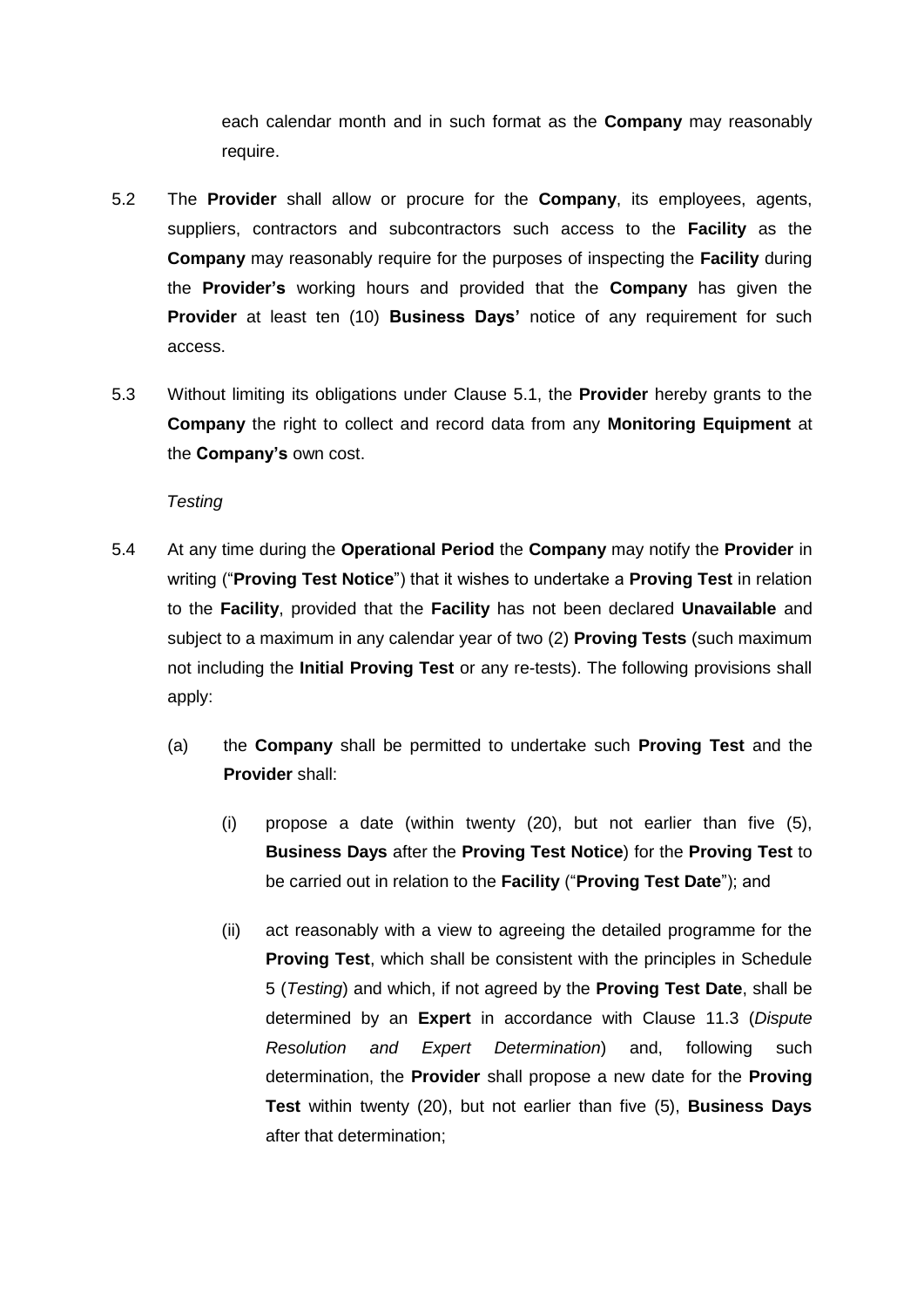- (b) the **Provider** shall be responsible for undertaking the **Proving Test** but shall do so in liaison with the **Company** and in connection therewith:
	- (i) whilst there is no obligation for the **Company** to attend the **Proving Test** (and the **Company's** failure to attend shall not invalidate the **Proving Test**), the **Provider** shall allow reasonable access to the **Company's** personnel and contractors to witness the **Proving Test**; and
	- (ii) the **Provider** shall (on request) provide to the **Company** the results of the **Proving Test** by email and any such reasonable additional evidence as the **Company** may reasonably require for the purposes of demonstrating performance of the **Facility** during the test;
- (c) if the **Company** determines (acting reasonably) that the **Facility** has passed the **Proving Test**, then:
	- (i) it shall notify the **Provider** in writing accordingly within ten (10) **Business Days** after the completion of the **Proving Test**; and
	- (ii) the reasonable costs incurred by the **Provider** in connection with the carrying out of the **Proving Test** shall be paid to the **Provider** by the **Company** by reference to the next practicable **Monthly Statement**;
- (d) if the **Company** determines that the **Facility** has failed the **Proving Test**, then:
	- (i) it shall notify the **Provider** in writing accordingly within ten (10) **Business Days** after completion of the **Proving Test**;
	- (ii) the **Provider** shall be deemed to have declared the **Facility Unavailable** with effect from the **Proving Test Date** until such time as the **Company** notifies the **Provider** by email that a re-test has successfully been passed;
	- (iii) the **Provider** shall reimburse the reasonable costs incurred by the **Company** in carrying out the **Proving Test** (and any re-test) pursuant to this Clause [5.4\)](#page-13-0) by reference to the next practicable **Monthly Statement**;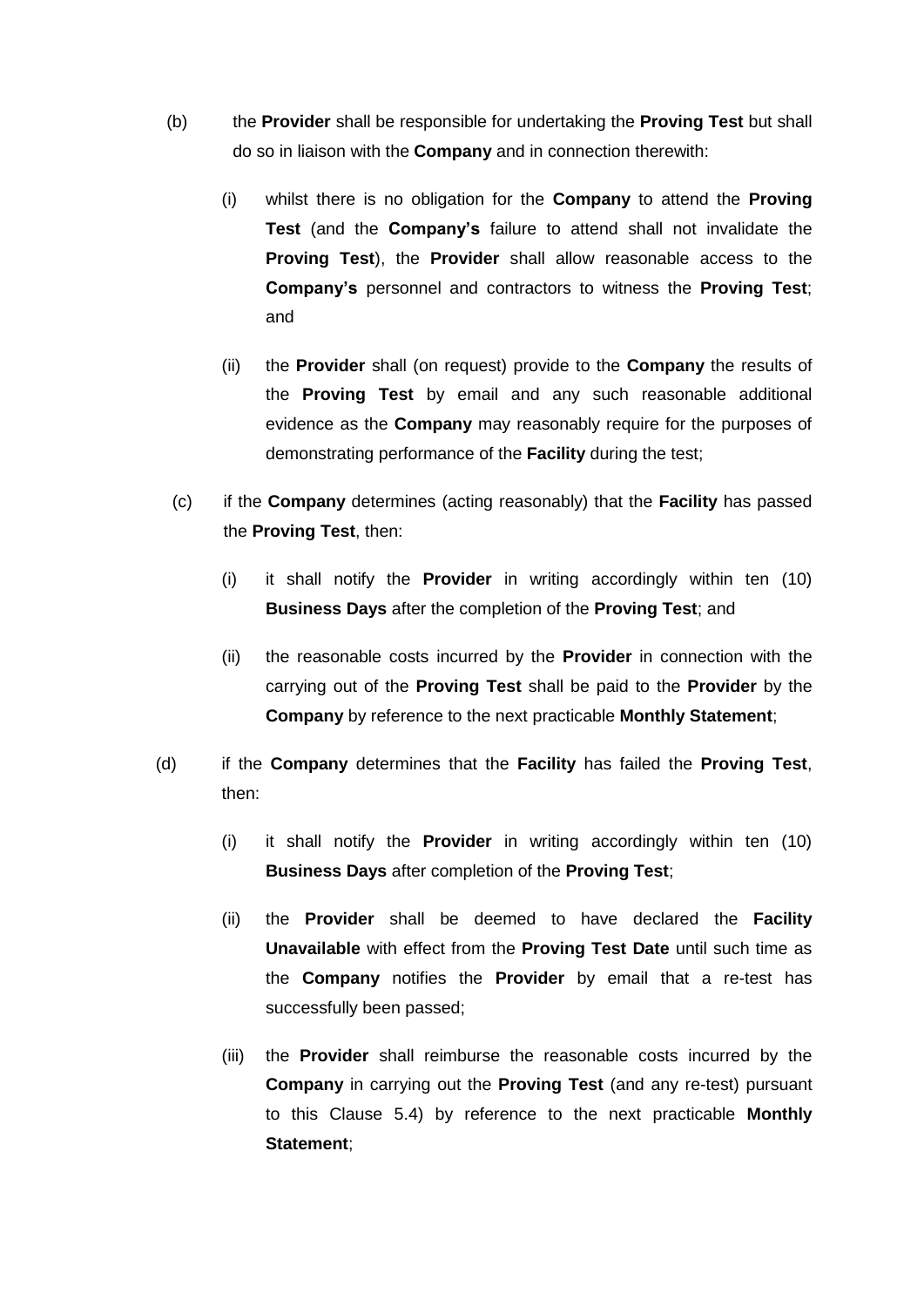- (iv) the **Provider** shall notify the **Company** of the reasons for the failure, and may subsequently notify the **Company** when it is ready to carry out a re-test whereupon the provisions of this Clause [5.4](#page-13-0) shall apply to that re-test mutatis mutandis; and
- (v) if the **Facility** fails a **Proving Test** (including any re-test) for substantially the same reason on two or more subsequent occasions in any period of twelve (12) calendar months and/or if the total number of **Proving Tests** (including any re-test) the **Facility** fails is more than five in aggregate during the **Service Term**, then the **Company** shall have the right to either: (aa) terminate this **Agreement** in accordance with Clause [6.1](#page-15-1) (*Termination*); or (bb) to reduce the **Contracted Absorption Capacity** to the value that the **Company** reasonably considers reflects the true capability of the **Facility** on the basis of the failed **Proving Tests** and to reduce the **Availability Fee** by a percentage equal to the percentage reduction in the **Contracted Absorption Capacity**.

#### **6. TERMINATION**

- <span id="page-15-1"></span><span id="page-15-0"></span>6.1 The **Company** shall be entitled to terminate this **Agreement** forthwith by notice in writing to the **Provide**r if:-
	- 6.1.1 the **Provider** shall fail to pay (other than by inadvertent error in funds transmission which is discovered by the **Company**, notified to the **Provider**  and corrected within five (5) **Business Days** thereafter) any material sum properly due or owing from the **Provider** to the **Company** pursuant to this **Agreement** according to its terms and such non-payment remains unremedied and not disputed in good faith and upon reasonable grounds at the expiry of fifteen (15) **Business Days** immediately following receipt by the **Provider** of written notice from the **Company** of such non-payment; or
	- 6.1.2 the **Provider** is in material breach of any other obligation under this **Agreement** and, in the case of a breach that is capable of remedy, has not remedied that breach within thirty (30) days (or such longer period as may reasonably be required for remedy) after receipt of notice from the **Company** identifying the breach and requiring its remedy;
	- 6.1.3 if Clauses 2.3, 2.6, 3.4 or 5.4(v) applies apply; or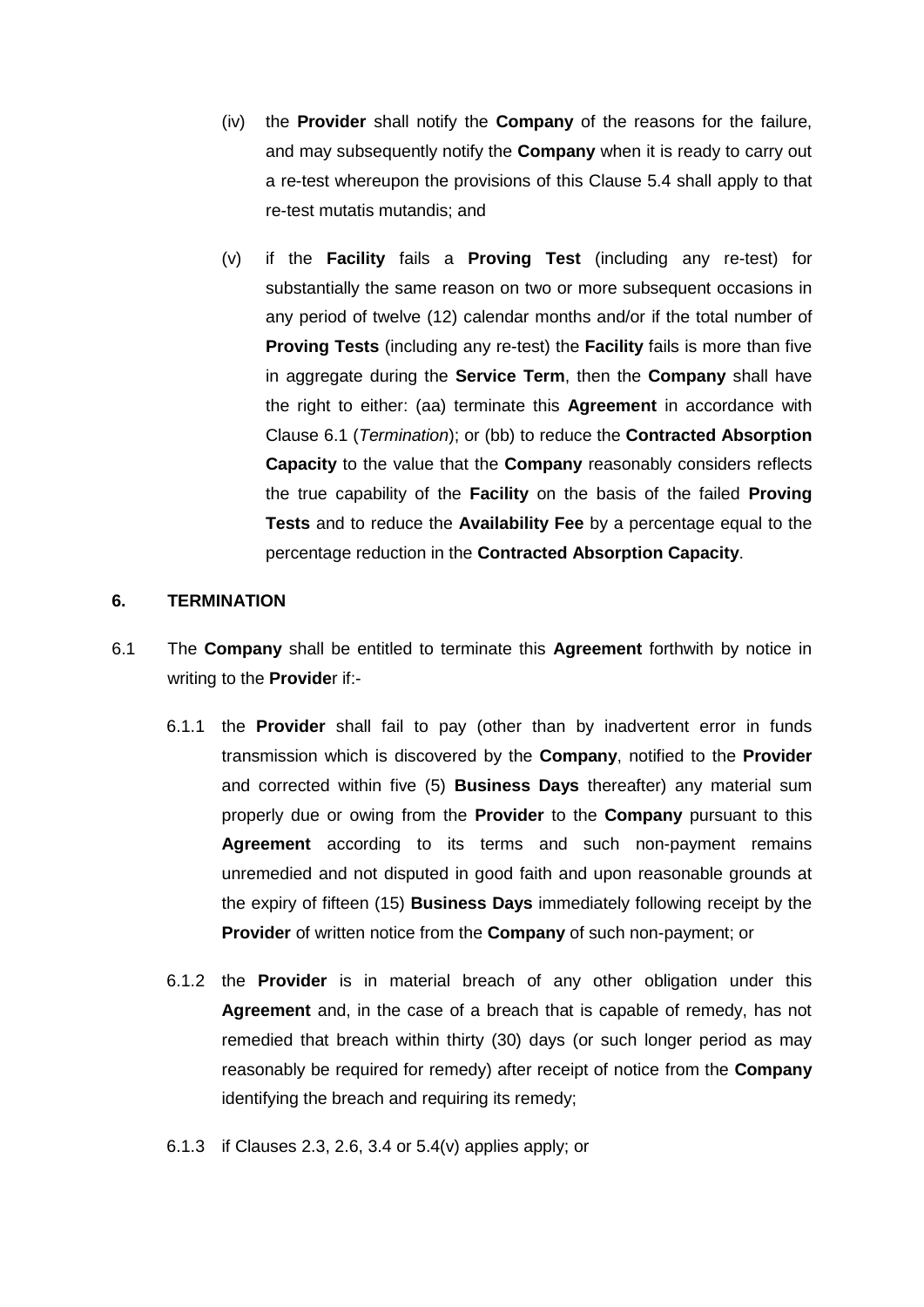6.1.4 in respect of the **Provider**:-

- (i) an order of the **High Court** is made or an effective resolution passed for its insolvent winding up or dissolution; or
- (ii) a receiver (which expression shall include an administrative receiver within the meaning of Section 29 Insolvency Act 1986) of the whole or any material part of its assets or undertaking is appointed; or
- (iii) an administration order under Section 8 of the Insolvency Act 1986 is made or any other steps are taken to appoint an administrator or if a voluntary arrangement is proposed under Section 1 of that Act; or
- (iv) it enters into any scheme of arrangement (other than for the purpose of reconstruction or amalgamation upon terms and within such period as may previously have been approved in writing by the **Authority**); or
- $(v)$  it is unable to pay its debts (within the meaning of Section 123(1) or (2) of the Insolvency Act 1986 save that such sections shall have effect as if for £750 there was inserted £250,000 and the **Provider** shall not be deemed to be unable to pay its debts if any demand for payment is being contested in good faith by the **Provider** with recourse to all appropriate measures and procedures);

and in any such case within fourteen (14) **Days** of appointment of the liquidator, receiver, administrative receiver, administrator, nominee or other similar officer, such person has not provided to the **Company** a guarantee of future performance by the **Provider** of this **Agreement** in such form and amount as the **Company** may reasonably require.

6.2 The **Company** acknowledges that the **Provider** may need to arrange funding to develop the **Facility** and that the funder may require as a condition of the availability of that finance to enter into a direct agreement with the **Company**. The **Company**  shall act in good faith (at the cost and expense of the **Provider**) to negotiate such a direct agreement where reasonably required by the **Provider**, on terms to be agreed by the **Company** (acting reasonably) but not so as to impose any financial obligation on the **Company** and provided always that it shall not be unreasonable for the **Company** to refuse to enter a direct agreement where the terms of such direct agreement negatively impacts, or are likely to negatively impact, the provision of the **Static Reactive Power Service** in accordance with the terms of this **Agreement**.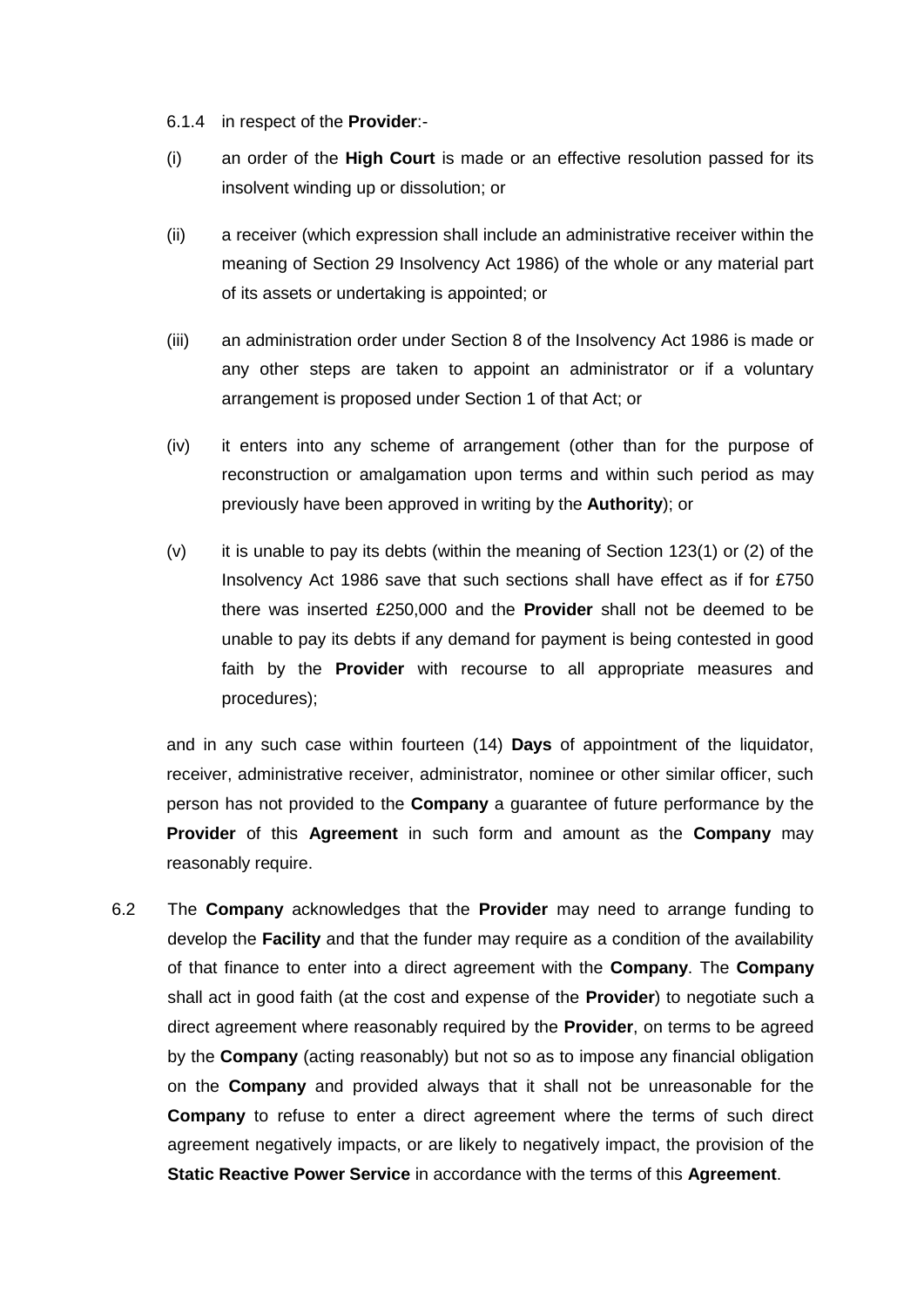- 6.3 The **Provider** may terminate this **Agreement** forthwith by notice in writing to the **Company** if:-
	- 6.3.1 the **Company** shall fail to pay (other than by inadvertent error in funds transmission which is discovered by the **Provider**, notified to the **Company** and corrected within five (5) **Business Days** following such notification) any material sum properly due or owing from it pursuant to this **Agreement** according to its terms and such non-payment remains unremedied and not disputed in good faith and upon reasonable grounds at the expiry of fifteen (15) **Business Days** immediately following receipt by the **Company** of written notice from the **Provider** of such non-payment; or
	- 6.3.2 in respect of the **Company**:-
	- (i) an order of the High Court is made or an effective resolution passed for its insolvent winding-up or dissolution; or
	- (ii) a receiver (which expression shall include an administrative receiver within the meaning of Section 29 of the Insolvency Act 1986) of the whole or any material part of its assets or undertaking is appointed; or
	- (iii) an administration order under Section 8 of the Insolvency Act 1986 is made or any other steps are taken to appoint an administrator or if a voluntary arrangement is proposed under Section 1 of that Act; or
	- (iv) it enters into any scheme of arrangement (other than for the purpose of reconstruction or amalgamation upon terms and within such period as may previously have been approved in writing by the **Authority**); or
	- $(v)$  it is unable to pay its debts within the meaning of Section 123(1) or (2) of the Insolvency Act 1986 save that such section shall have effect as if for £750 there was inserted £250,000 (and the **Company** shall not be deemed to be unable to pay its debts if any demand for payment is being contested in good faith by it with recourse to all appropriate measures and procedures);

and in any such case within fourteen (14) **Days** of appointment of the liquidator, receiver, administrative receiver, administrator, nominee or other similar officer, such person has not provided to the **Provider** a guarantee of future performance by the **Company** of this **Agreement** in such form and amount as the **Provider** may reasonably require.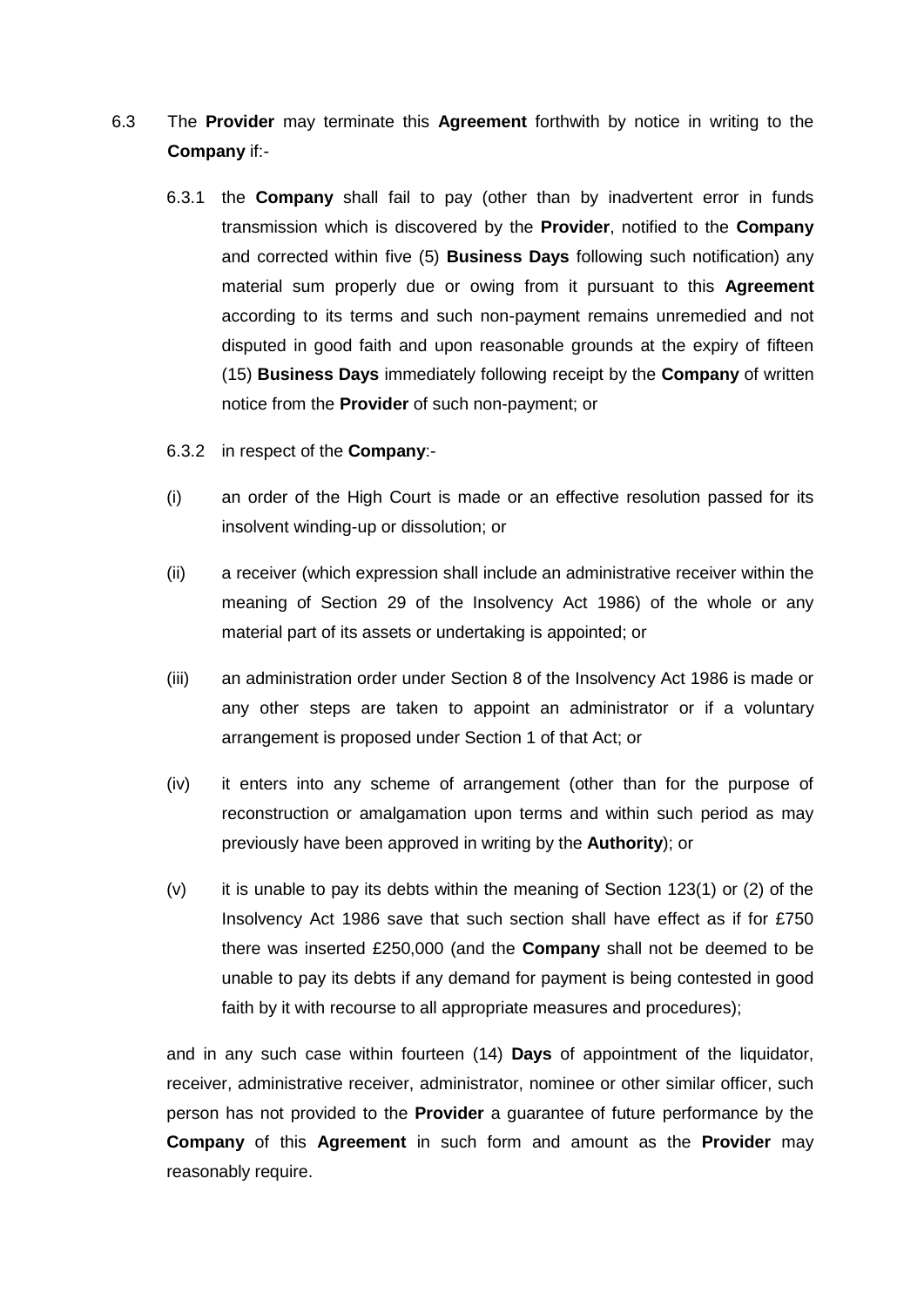- <span id="page-18-0"></span>6.4 Termination of this **Agreement** shall be without prejudice to the rights and remedies to which a **Party** may be entitled hereunder and shall not affect any accrued rights obligations or liabilities of either **Party** nor the coming into or continuance in force of any provision hereof which is expressly or by implication intended to come into or continue in force on or after such termination.
- <span id="page-18-1"></span>6.5 For the avoidance of doubt, unless otherwise expressly provided herein, references in this **Agreement** to termination of this **Agreement** shall mean termination of all of the provisions of this **Agreement** and not otherwise.

# **7. WARRANTIES AND INDEMNITY**

- <span id="page-18-2"></span>7.1 The **Provider** hereby warrants and represents to the **Company** that:
	- 7.1.1 it has full power and authority to enter into this **Agreement** and perform its obligations hereunder, including without limitation that the availability and delivery of the **Static Reactive Power Service** from the **Facility** pursuant to and in accordance with this **Agreement** does not cause it, or any site owner, to be in breach of, or to otherwise be non-compliant with, any **Legal Requirement** and/or any agreement with any person;
	- 7.1.2 it will not do anything in connection with this **Agreement** that will cause it to be in breach of, or to otherwise be non-compliant with, any **Legal Requirement** and/or any agreement with any person**;** and
	- 7.1.3 as at date of this **Agreement** it is not a party to an agreement or arrangement with the **Company** or with any **Public Distribution System Operator** or electricity supplier or other person to provide any service from the **Facility** which may impair the **Provider's** ability to provide the **Static Reactive Power Service** and/or perform its obligations under this **Agreement**. The **Provider** repeats this warranty and representation upon its confirmation under Clause [3.3.2](#page-6-2) (*Instructions and Instructions to End*) of each **Instruction** during the **Service Term.**
- 7.2 In the event that any warranty or representation made under Clause [7.1](#page-18-2) is breached, the **Provider** shall indemnify the **Company** against all and any losses, liabilities, claims, expenses that may be suffered or incurred by the **Company** as a direct result of that breach and all and any claims and demands which may be brought against the **Company** by any other person connected to or using the **User System** of a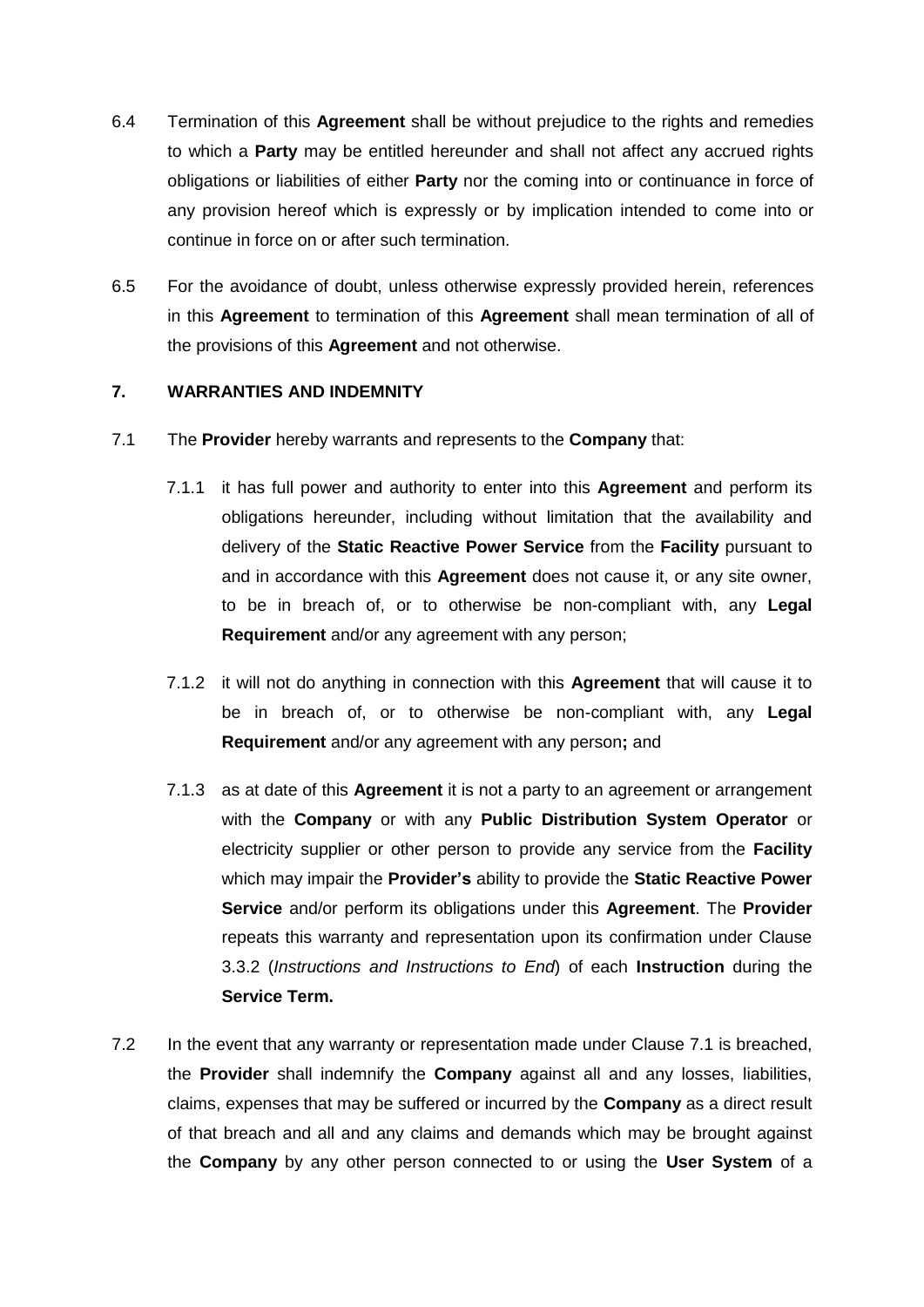**Public Distribution System Operator** or any other **User System** or the owner of operator of any **User System** or any other person whatever arising out of or resulting from such breach**.** Any legal costs and expenses reasonably incurred in the contesting of such claims including the court costs and the reasonable fees of lawyers and other professional advisors shall be treated as direct losses.

<span id="page-19-0"></span>7.3 The provisions of this Clause [7.3](#page-19-0) shall continue to bind the **Parties** after termination of this **Agreement.**

# <span id="page-19-4"></span>**8. LIMITATION OF LIABILITY**

- <span id="page-19-3"></span>8.1 Subject to Clause [8.2,](#page-19-1) save where any provision of this **Agreement** provides for an indemnity, the **Parties** agree and acknowledge that neither **Party** (the "**Party Liable**") nor any of its officers, employees or agents shall be liable to the other **Party** for loss arising from any breach of this **Agreement** other than for loss directly resulting from such breach and which at the date of this **Agreement** was reasonably foreseeable as not unlikely to occur in the ordinary course of events from such breach in respect of:-
	- 8.1.1 physical damage to the property of the other **Party**, its officers, employees or agents; and/or
	- 8.1.2 the liability of such other **Party** to any other person for loss in respect of physical damage to the property of any person subject, for the avoidance of doubt, to the requirement that the amount of such liability claimed by such other Party should be mitigated in accordance with general law,

<span id="page-19-2"></span>provided further that the liability of any **Party** in respect of all claims for such loss shall not exceed five million pounds sterling (£5 million) per incident or series of related incidents.

<span id="page-19-1"></span>8.2 Nothing in this **Agreement** shall exclude or limit the liability of the **Party Liable** for death or personal injury resulting from the negligence of the **Party Liable** or any of its officers, employees or agents and the **Party Liable** shall indemnify and keep indemnified the other **Party**, its officers, employees or agents, from and against all such and any loss or liability which such other **Party** may suffer or incur by reason of any claim on account of death or personal injury resulting from the negligence of the **Party Liable** or any of its officers, employees or agents.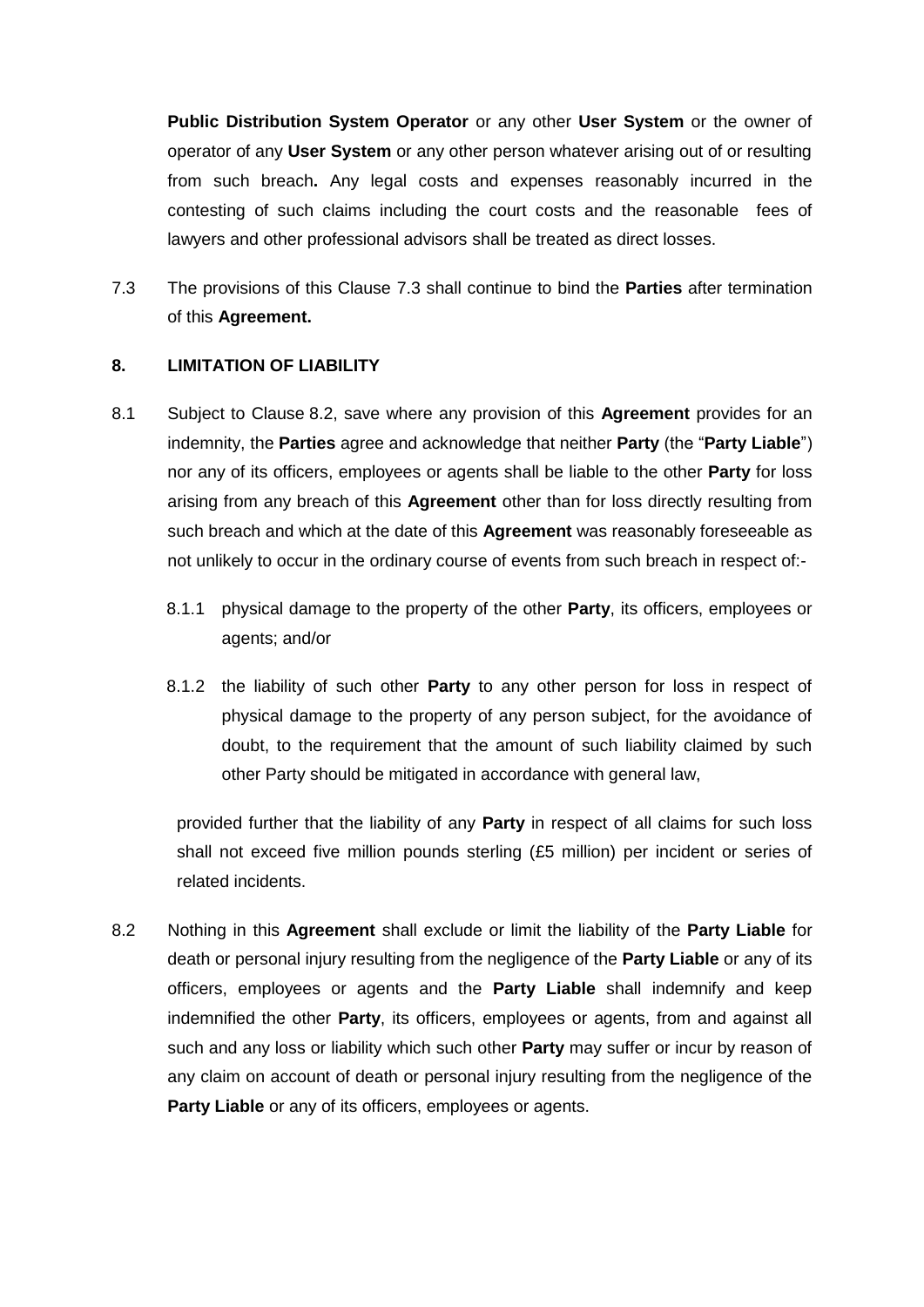- <span id="page-20-0"></span>8.3 Subject to Clause [8.2](#page-19-1) and save where any provision of this **Agreement** provides for an indemnity neither the **Party Liable** nor any of its officers, employees or agents shall in any circumstances whatsoever be liable to the other **Party** for:-
	- 8.3.1 any loss of profit, loss of revenue, loss of use, loss of contract or loss of goodwill; or
	- 8.3.2 any indirect or consequential loss; or
	- 8.3.3 loss resulting from the liability of the other **Party** to any other person howsoever and whensoever arising save as provided in Clause [8.1.2](#page-19-2) and Clause [8.2.](#page-19-1)
- <span id="page-20-1"></span>8.4 Each **Party** acknowledges and agrees that the other **Party** holds the benefit of Clauses [8.1,](#page-19-3) [8.2](#page-19-1) and [8.3](#page-20-0) for itself and as trustee and agent for its officers, employees and agents.
- 8.5 The rights and remedies provided by this **Agreement** to the **Parties** are exclusive and not cumulative and exclude and are in place of all substantive (but not procedural) rights or remedies express or implied and provided by common law or statute in respect of the subject matter of this **Agreement**, including without limitation any rights either **Party** may possess in tort which shall include actions brought in negligence and/or nuisance. Accordingly, each of the **Parties** hereby waives to the fullest extent possible all such rights and remedies provided by common law or statute and releases the other **Party**, its officers, employees and agents to the same extent from all duties, liabilities, responsibilities or obligations provided by common law or statute in respect of the matters dealt with in this **Agreement** and undertakes not to enforce any of the same except as expressly provided herein.
- 8.6 For the avoidance of doubt, the **Parties** acknowledge and agree that nothing in this Agreement shall exclude or restrict or otherwise prejudice or affect any of the rights, powers, privileges, remedies, duties and obligations of the **Secretary of State** or the **Authority** under the **Act**, any **Licence** or otherwise howsoever.
- 8.7 Each of Clauses [8.1,](#page-19-3) [8.2](#page-19-1) , [8.3](#page-20-0) and [8.4](#page-20-1) shall:-
	- 8.7.1 be construed as a separate and severable contract term, and if one or more of such Clauses is held to be invalid, unlawful or otherwise unenforceable the other or others of such -Clauses shall remain in full force and effect and shall continue to bind the **Parties**; and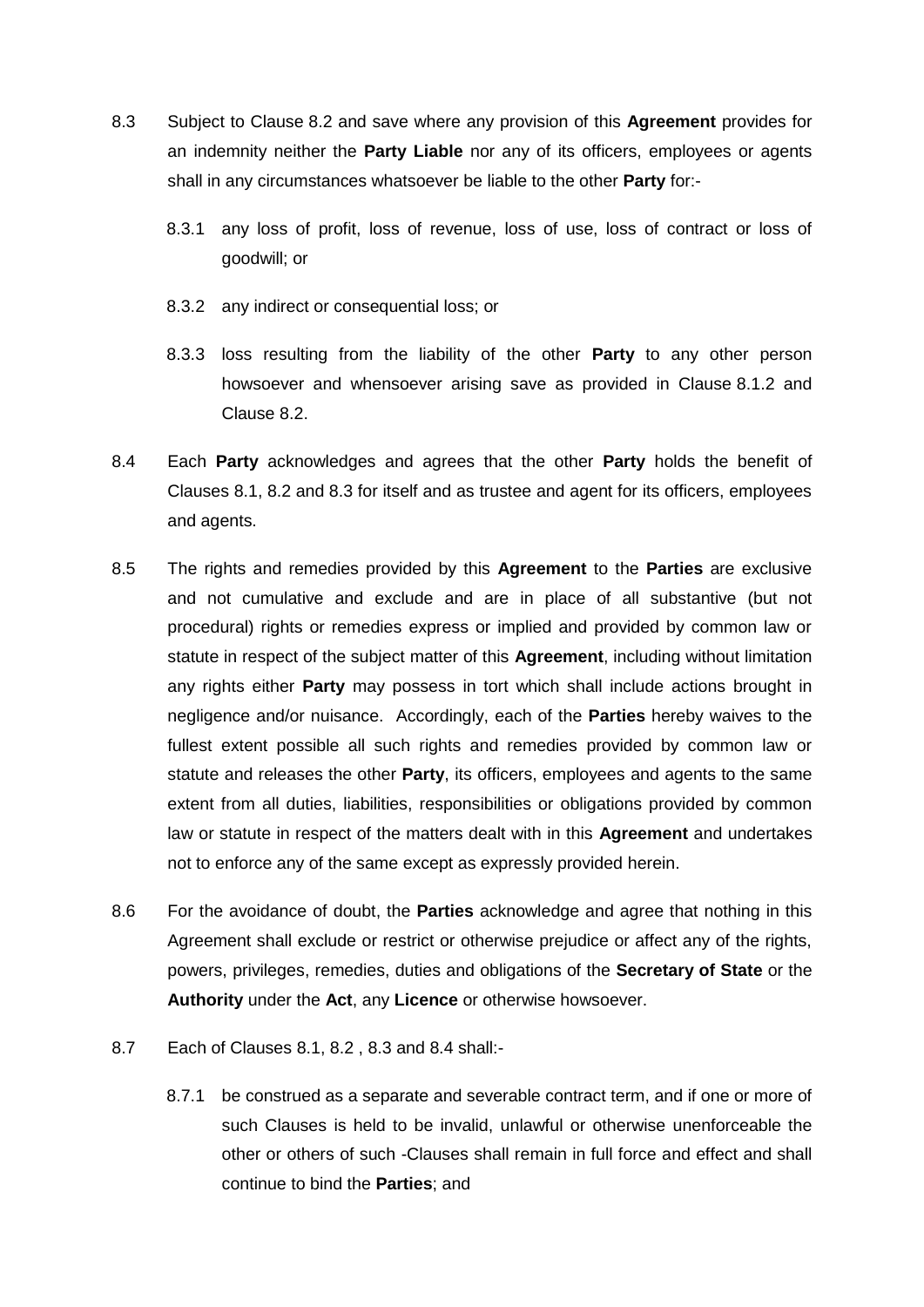### 8.7.2 survive termination of this **Agreement**.

- 8.8 For the avoidance of doubt, nothing in this Clause [8s](#page-19-4)hall prevent or restrict either **Party** enforcing any obligation (including suing for a debt) owed to it under or pursuant to this **Agreement**.
- 8.9 Each **Party** acknowledges and agrees that the provisions of this Clause [8](#page-19-4) have been the subject of discussion and negotiation and are fair and reasonable having regard to the circumstances as at the date of this **Agreement**.

### <span id="page-21-2"></span>**9. CONFIDENTIALITY AND ANNOUNCEMENTS**

#### <span id="page-21-1"></span><span id="page-21-0"></span>9.1 **General Restrictions**

- 9.1.1 Subject to the exceptions provided in Clause [9.2](#page-22-0) (and to the extent otherwise expressly permitted by this **Agreement**, neither **Party** shall, at any time, whether before or after the expiry or sooner termination of this **Agreement**, without the prior consent of the other **Party** in writing (such consent not to be unreasonably withheld or delayed), divulge or suffer or permit its officers, employees, agents or contractors to divulge to any person or permit use by any person (other than disclosure to or use by any of its or their respective officers or employees to the extent that such disclosure and use is required to enable such persons properly to carry out their duties in connection with this **Agreement**):-
- (i) any of the contents of this **Agreement**;
- (ii) any commercially confidential information relating to the negotiations concerning the entering into of this **Agreement**;
- (iii) any commercially confidential information which may come to a **Party**'s knowledge in the course of such negotiations; or
- (iv) any commercially confidential information concerning the operations, contracts, commercial or financial arrangements or affairs of the other **Party**.
- 9.1.2 Each **Party** undertakes to use information referred to in -Clause [9.1.1](#page-21-0) and disclosed to it by the other **Party** solely for the purposes of this **Agreement** and shall not use it for any other purpose or for the purposes of any third party.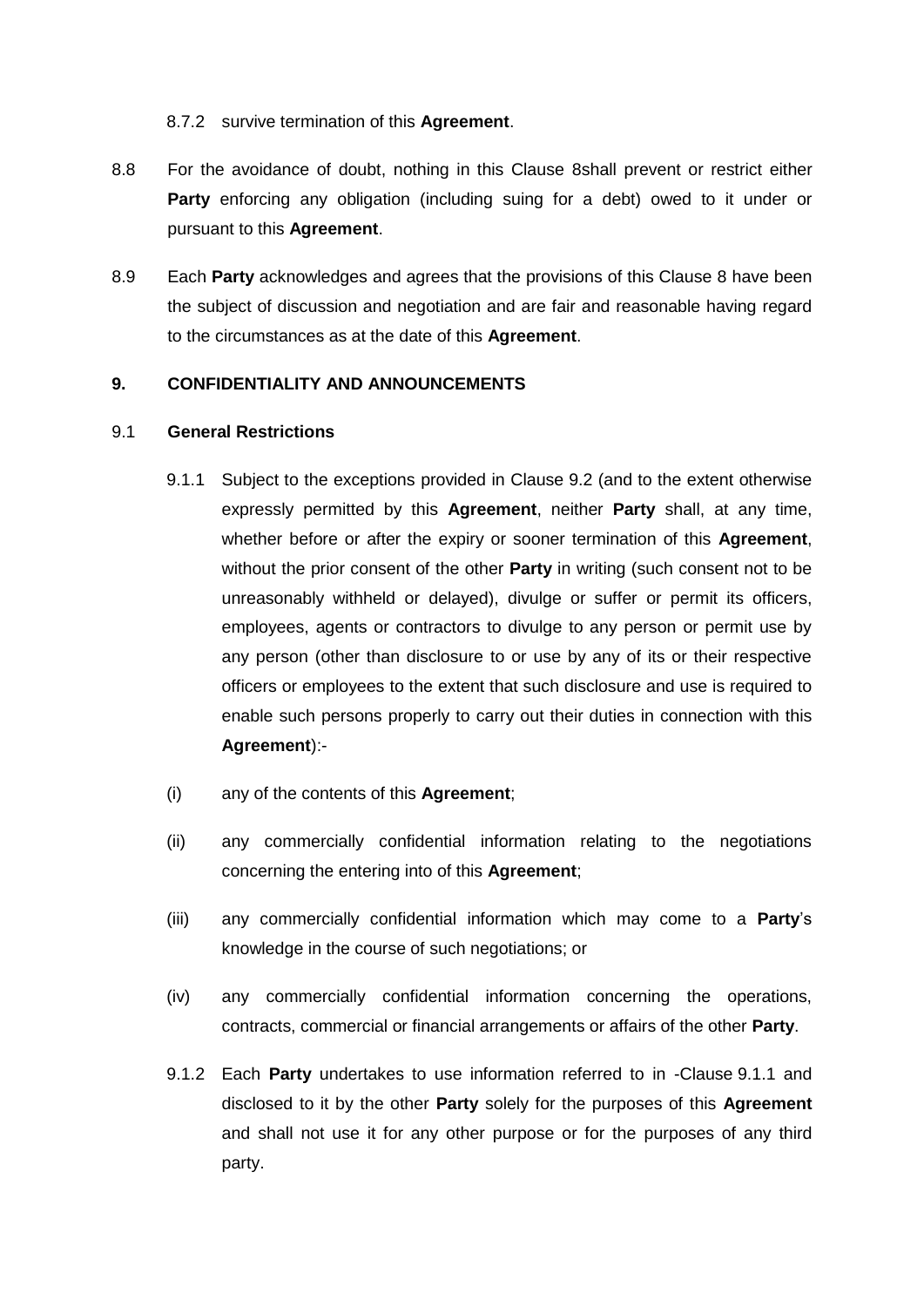#### <span id="page-22-0"></span>9.2 **Exceptions**

- 9.2.1 The restrictions imposed by Clause [9.1](#page-21-1) shall not apply to the disclosure of any information:
- (i) which now or hereafter comes into the public domain otherwise than as a result of a breach of a confidentiality obligation or which either **Party** can show was in its written records prior to the date of disclosure of the same by the other **Party**, under this **Agreement** or which it receives from a third party independently entitled to disclose it;
- (ii) which is required by law or pursuant to the rules of the Electricity Arbitration Association in England and Wales or pursuant to the rules or regulations of the Financial Services Authority to be disclosed to any person who is authorised by law or pursuant to the rules of the Electricity Arbitration Association in England and Wales or pursuant to the rules or regulations of the Financial Services Authority to receive the same;
- (iii) which is required to be disclosed by the regulations of any recognised exchange upon which the share capital of the **Party** making the disclosure (or its parent undertaking) is or is proposed to be from time to time listed or dealt in, or is required to be disclosed by the Panel on Takeovers and Mergers;
- (iv) to a court, arbitrator or administrative tribunal in the course of proceedings before it to which the disclosing **Party** is a party;
- (v) pursuant to any **Licence** of the **Party** concerned;
- <span id="page-22-1"></span>(vi) by either **Party** to any parent undertaking on a "need to know" basis only;
- (vii) to any authorised consultants, banks, financiers, insurers or professional advisers to the disclosing **Party**;
- <span id="page-22-2"></span>(viii) by the **Provider** to a third party who is a party to a power purchase agreement in respect of the electricity generated by the **Facility** and with whom all (or some of) the risks and benefits arising from the **Agreement** will be shared provided such party is subject to confidentiality undertakings which are no less onerous than those to which the **Provider** is subject to under this **Agreement**;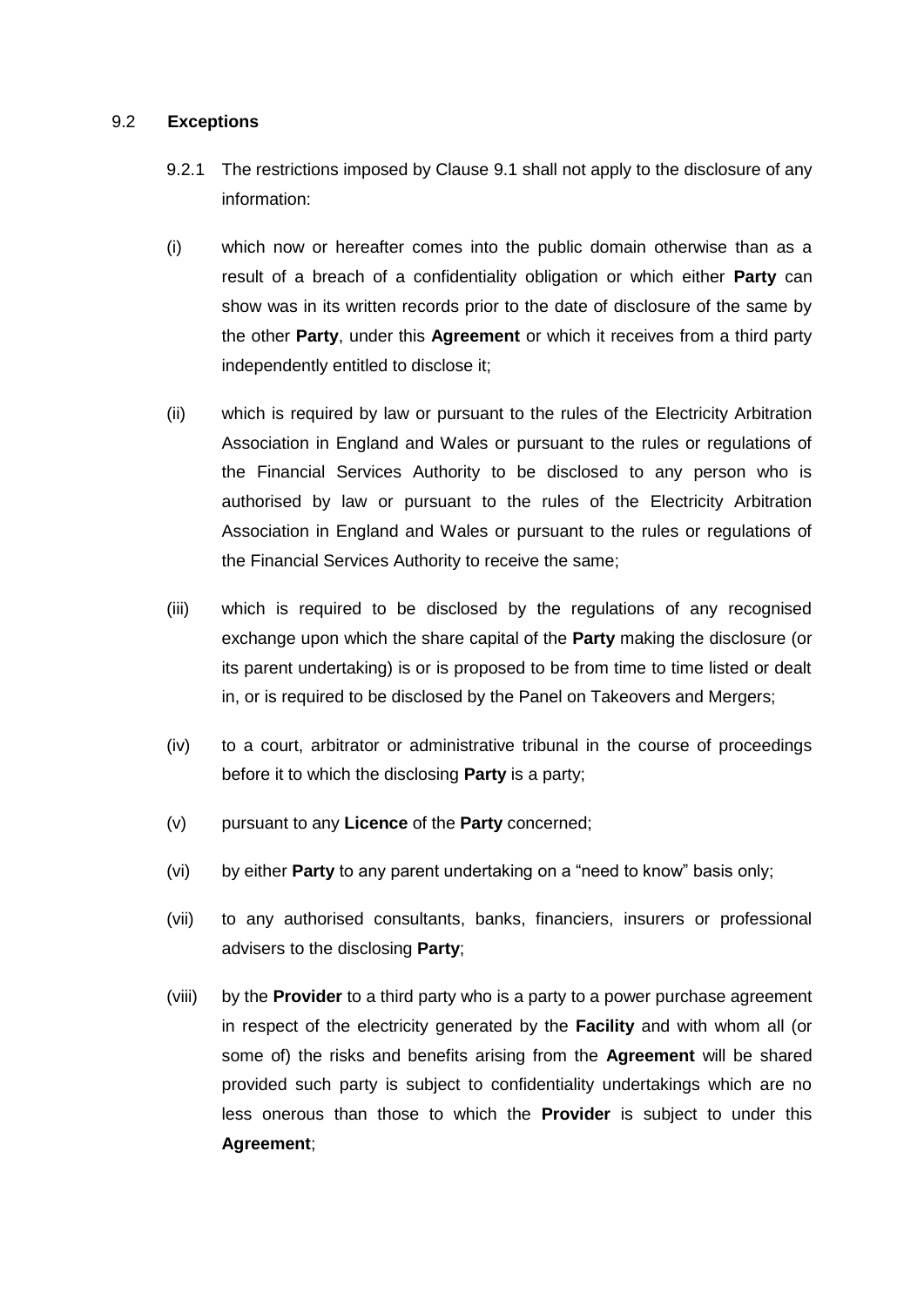- (ix) by the **Company** to any parent, subsidiary or fellow subsidiary undertaking;
- (x) by either **Party** to the **Local DNO** (to the extent required to facilitate the provision of the **Static Reactive Power Service**); or
- (xi) required or expressly permitted to be disclosed under the terms of any agreement or arrangement to which both the **Parties** have agreed to be bound.
- 9.2.2 In this Clause [9.2,](#page-22-0) the words "parent undertaking", "subsidiary undertaking" and "fellow subsidiary undertaking" shall have the meanings as provided in sections 1161 and 1162 of the Companies Act 2006.

# 9.3 **Third Parties**

Before either **Party** discloses any information in any of the circumstances described in Clauses [9.2.1\(vi\)](#page-22-1) to [9.2.1\(viii\)](#page-22-2) (other than to its authorised professional advisers), it shall notify the other **Party** of its intention to make such disclosure and procure the execution and delivery to that **Party** of an undertaking executed by the person to whom the disclosure is proposed to be made being in the same terms mutatis mutandis as the undertakings contained in this Clause [9.](#page-21-2)

# 9.4 **Public announcements**

- 9.4.1 Subject to Clause [9.4.2,](#page-23-0) no public announcement or statement regarding the signature, performance or termination of this **Agreement** shall be issued or made unless before it is issued or made both the **Parties** have been furnished with a copy of it and have approved it (such approval not to be unreasonably withheld or delayed).
- <span id="page-23-0"></span>9.4.2 Neither **Party** shall be prohibited from issuing or making any such public announcement or statement if it is necessary to do so in order to comply with any applicable law or the regulations of any recognised stock exchange upon which the share capital of such **Party** is from time to time listed or dealt in.

# 9.5 **Procedures**

With respect to the information referred to in Clause [9.1.1,](#page-21-0) both **Parties** shall ensure that:-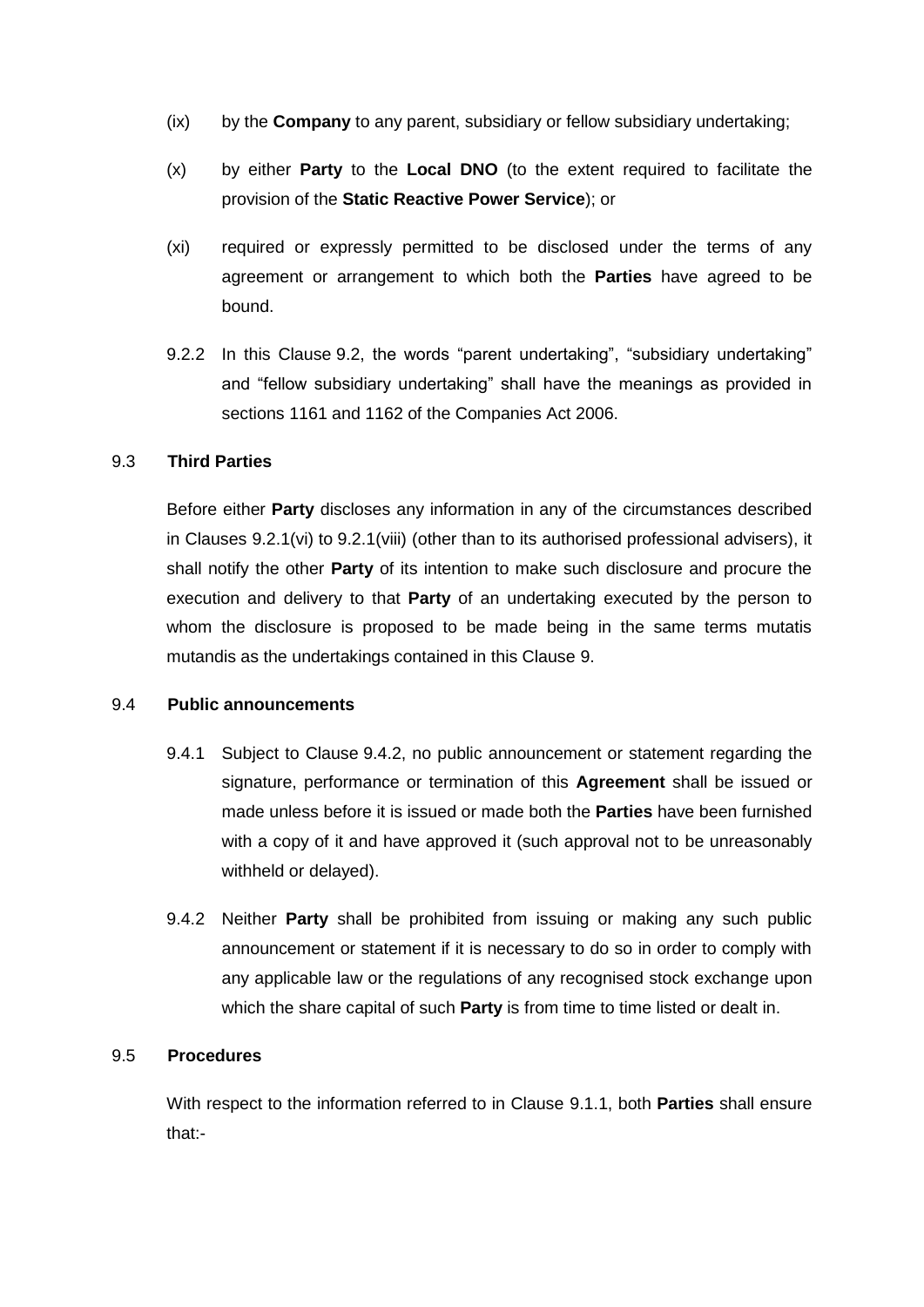- 9.5.1 such information is disseminated within their respective organisations on a "need to know" basis only;
- 9.5.2 employees, directors, agents, consultants and professional advisers who are in receipt of such information are made fully aware of the **Party's** obligations of confidence in relation thereto; and
- 9.5.3 any copies of such information, whether in hard copy or computerised form, will clearly identify the information as confidential.

# 9.6 **Termination**

Notwithstanding any other provision of this **Agreement**, the provisions of this Clause [9](#page-21-2) shall continue to bind a person after termination of this **Agreement**, in whole or in part, for whatever reason.

#### 10. **DISCLOSURE OF INFORMATION**

The **Provider** hereby consents to the disclosure and use by the **Company** in such manner or form as it thinks fit of data and other information relating to this **Agreement** and the provision of the **Static Reactive Power Service** (including payments made to the **Provider** hereunder):

- (a) for the purposes of any or all of the statements published from time to time pursuant to Standard Condition C16 of the **Transmission Licence**; or
- (b) for the purposes of making market data available to tenderers for the **Static Reactive Power Service**.

# <span id="page-24-0"></span>**11. DISPUTE RESOLUTION AND EXPERT DETERMINATION**

- 11.1 Save where expressly stated in this A**greement** to the contrary and subject to any contrary provision of the **Act** or any **Licence** or the rights, powers, duties and obligations of the **Authority** or the **Secretary of State** under the **Act**, any **Licence** or otherwise howsoever, any dispute or difference of whatever nature howsoever arising under, out of or in connection with this **Agreement** between the **Parties** shall be and is hereby referred to arbitration pursuant to the arbitration rules of the Electricity Arbitration Association in force from time to time.
- 11.2 Whatever the nationality, residence or domicile of either **Party** and wherever the dispute or difference or any part thereof arose, the law of England shall be the proper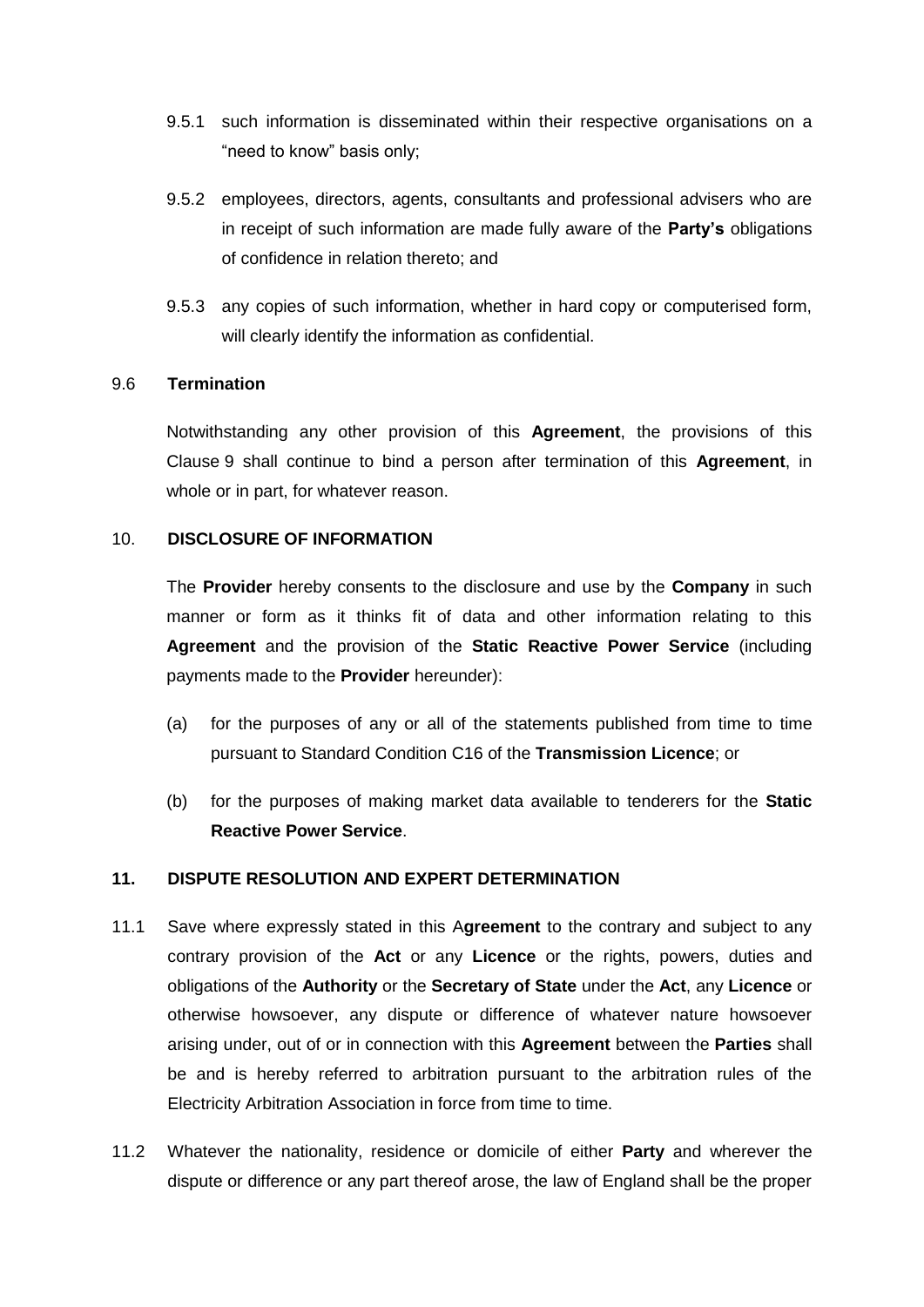law of any reference to arbitration hereunder and in particular (but not so as to derogate from the generality of the foregoing) the provisions of the Arbitration Act 1996 (notwithstanding anything in Section 108 thereof) shall apply to any such arbitration wherever the same or any part of it shall be conducted.

- <span id="page-25-0"></span>11.3 Where any provision in this **Agreement** provides, or the **Parties** have agreed, for a dispute or difference between the **Parties** to be referred to an independent expert ("**Expert**") the following provisions shall apply, and neither **Party** shall commence proceedings in any court in respect of or otherwise in connection with such dispute:
	- 11.3.1 the **Expert** shall be jointly appointed by the **Parties** and shall be a person of good repute with the relevant skills and technical experience to be able to make a fair and reasoned determination having regard to the nature of the dispute or difference;
	- 11.3.2 the **Parties** agree that the **Expert** shall act as an expert and not as an arbitrator and shall decide those matters referred to him using his skill, experience and knowledge and with regard to all such other matters as he in his sole discretion considers appropriate;
	- 11.3.3 if the **Parties** cannot agree upon the selection of an **Expert**, the **Expert** shall be selected on the application of either **Party** by the President for the Law Society of England and Wales;
	- 11.3.4 all references to the **Expert** shall be made in writing by either **Party** with notice to the other being given contemporaneously, and the **Parties** shall promptly supply the **Expert** with such documents and information as he may request when considering any referral;
	- 11.3.5 the **Expert** shall be requested to use his best endeavours to give his decision upon the question before him as soon as possible in writing following its referral to him, his decision shall, in the absence of fraud or manifest error, be final and binding upon the Parties;
	- 11.3.6 the **Parties** shall equally share the **Expert's** fees and expenses unless the **Expert** determines otherwise; and
	- 11.3.7 save to the extent otherwise expressly provided herein or in the determination by the **Expert**, this Clause shall, to the extent necessary for the **Parties** to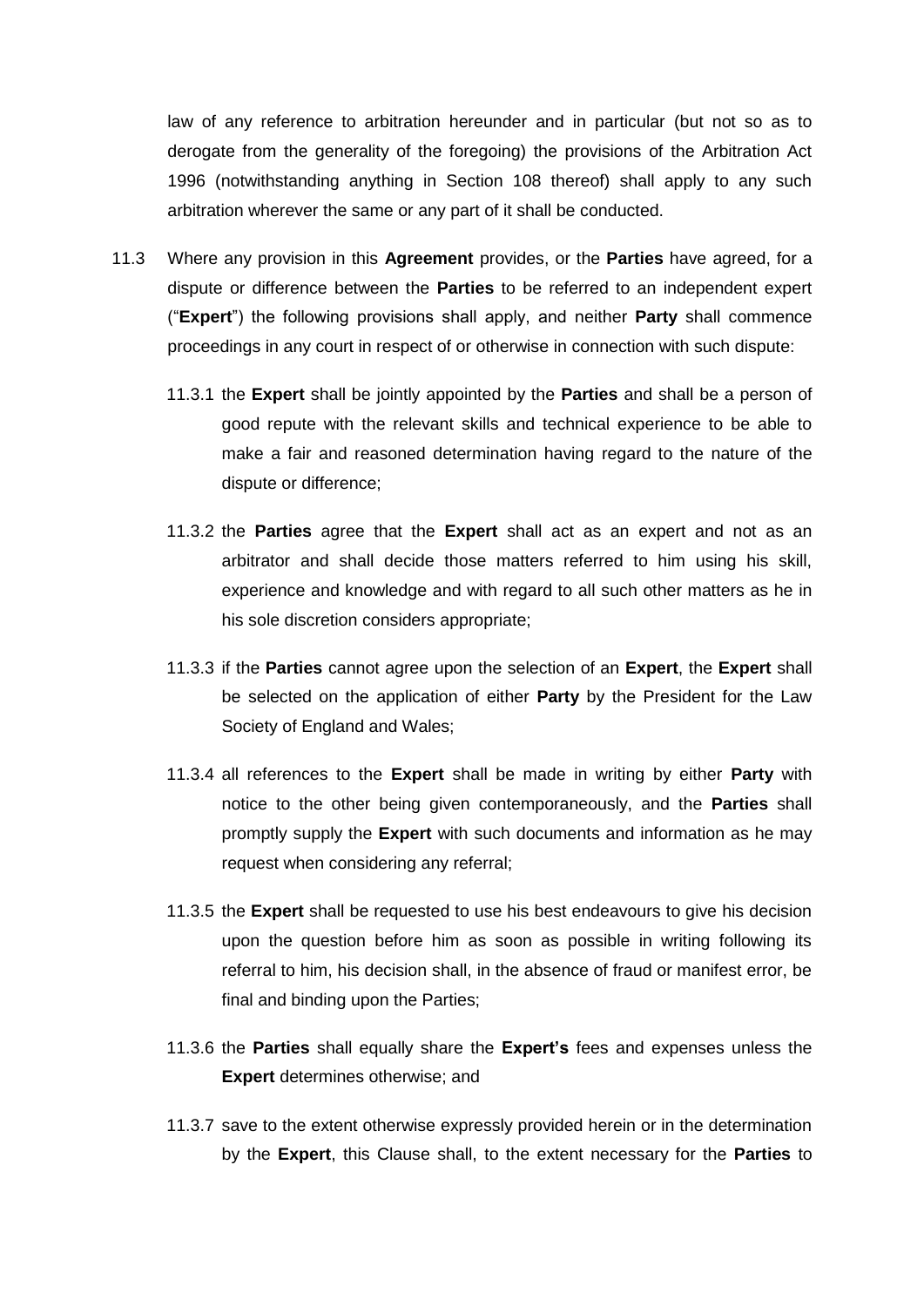perform their obligations under this **Agreement**, continue to bind the **Parties**  after termination.

# **12. NOTICES**

12.1 For the purposes of this **Agreement**, save to the extent as may be specified on the forms specified in any of the Schedules, any notice or other communication to be given by the **Company** or the **Provider** to the other under, or in connection with matters contemplated by, this **Agreement** shall be sent to the following address and/or facsimile number and/or email and marked for the attention of the person named below:

| the Company:         | National Grid Electricity System Operator Limited |
|----------------------|---------------------------------------------------|
|                      | Commercial                                        |
|                      | <b>Faraday House</b>                              |
|                      | <b>Warwick Technology Park</b>                    |
|                      | <b>Gallows Hill</b>                               |
|                      | Warwick CV34 6DA                                  |
|                      | Facsimile number: 01926 655630                    |
|                      | E-mail: [ <b>Company</b>                          |
|                      | For the attention of: The Company Secretary       |
|                      | Copy to: Head of Commercial                       |
|                      | Facsimile number: 01926 656613                    |
|                      |                                                   |
| the <b>Provider:</b> |                                                   |
|                      | Facsimile number:                                 |
|                      | E-mail: [www.com                                  |
|                      | For the attention of:                             |
|                      | Operational telephone contact number: [           |
|                      | Operational facsimile contact number: [1201]      |
|                      | Operational e-mail contact: [                     |
|                      | Operational contact: [                            |
|                      |                                                   |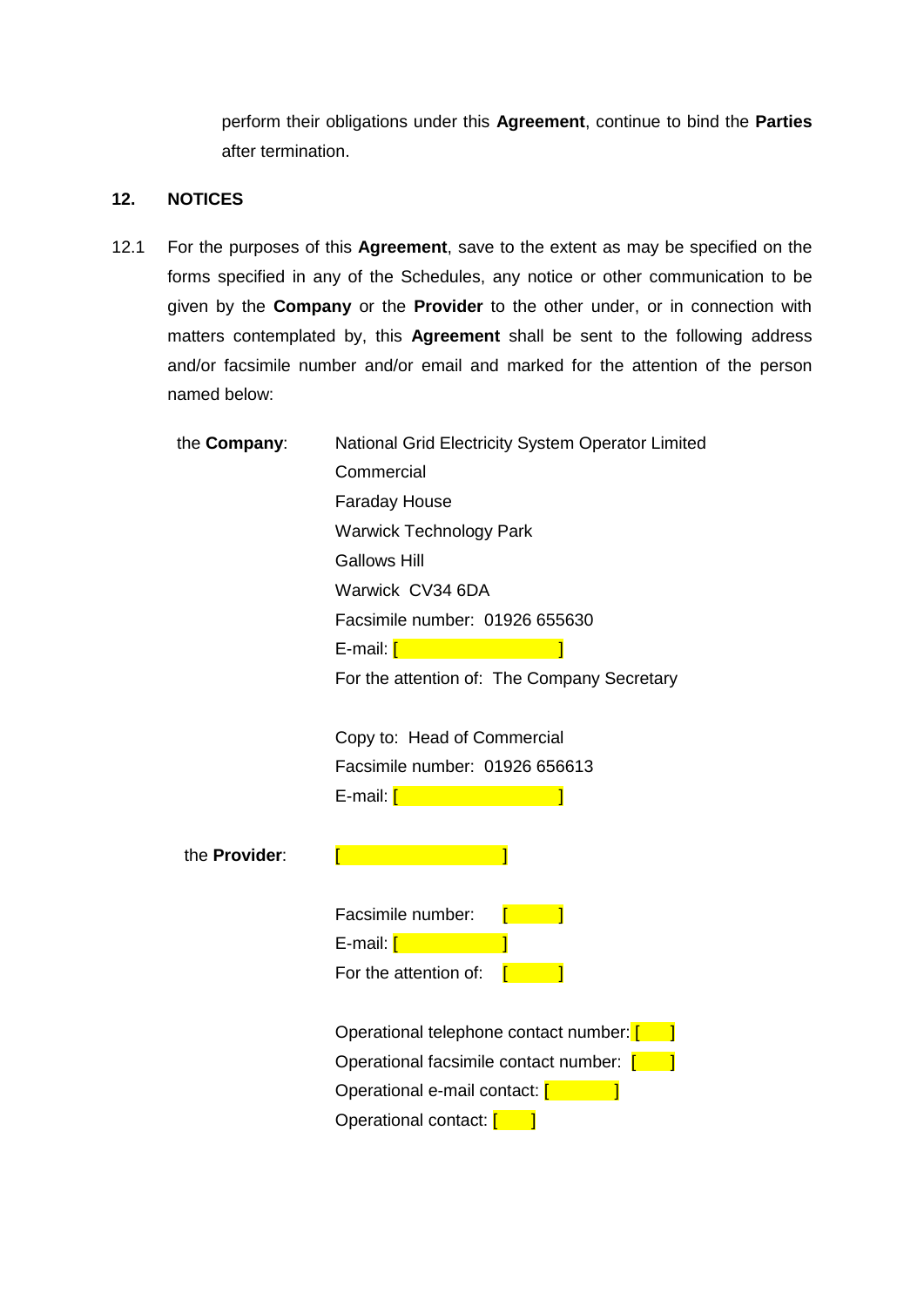- 12.2 Any notice or other communication to be given by one **Party** to the other **Party** under, or in connection with the matters contemplated by, this **Agreement** shall be in writing and shall be given by letter delivered by hand or sent by first class prepaid post (airmail if overseas) or facsimile, and shall be deemed to have been received:-
	- 12.2.1 in the case of delivery by hand, when delivered; or
	- 12.2.2 in the case of first class prepaid post, on the second day following the day of posting or (if sent airmail from overseas) on the fifth day following the day of posting;
	- 12.2.3 in the case of facsimile, on acknowledgement by the addressee's facsimile receiving equipment (where such acknowledgement occurs before 17.00 hours on the day of acknowledgement) and in any other case on the day following the day of acknowledgement; or
	- 12.2.4 in the case of email, one (1) hour after the time of transmission (as recorded on the device from which the sender sent the email), unless the sender received an automated message that the email has not been delivered.

### **13. FORCE MAJEURE**

- 13.1 In so far as either **Party** is prevented from performing any of its obligations under this **Agreement** due to an event or circumstance of **Force Majeure**, then the rights and obligations of the **Parties** shall be suspended for as long as and to the extent that the circumstance of **Force Majeure** prevents such performance. For the avoidance of doubt, the **Provider** shall not be entitled to any **Availability Payment** to the extent that the **Facility** is **Unavailable** by reason of **Force Majeure**.
- 13.2 The **Party** affected by the **Force Majeure** shall give to the other **Party** promptly upon becoming aware of an event or circumstance of **Force Majeure**, a written communication describing the **Force Majeure** (including, without limitation, the nature of the occurrence and its expected duration) and the obligations which it is prevented from performing and shall continue to furnish regular reports with respect thereto to the other **Party** during the period of **Force Majeure**.
- 13.3 As soon as is reasonably practicable, following an event or circumstance of **Force Majeure**, the **Parties** shall discuss how best to continue their respective obligations as set out in this **Agreement**.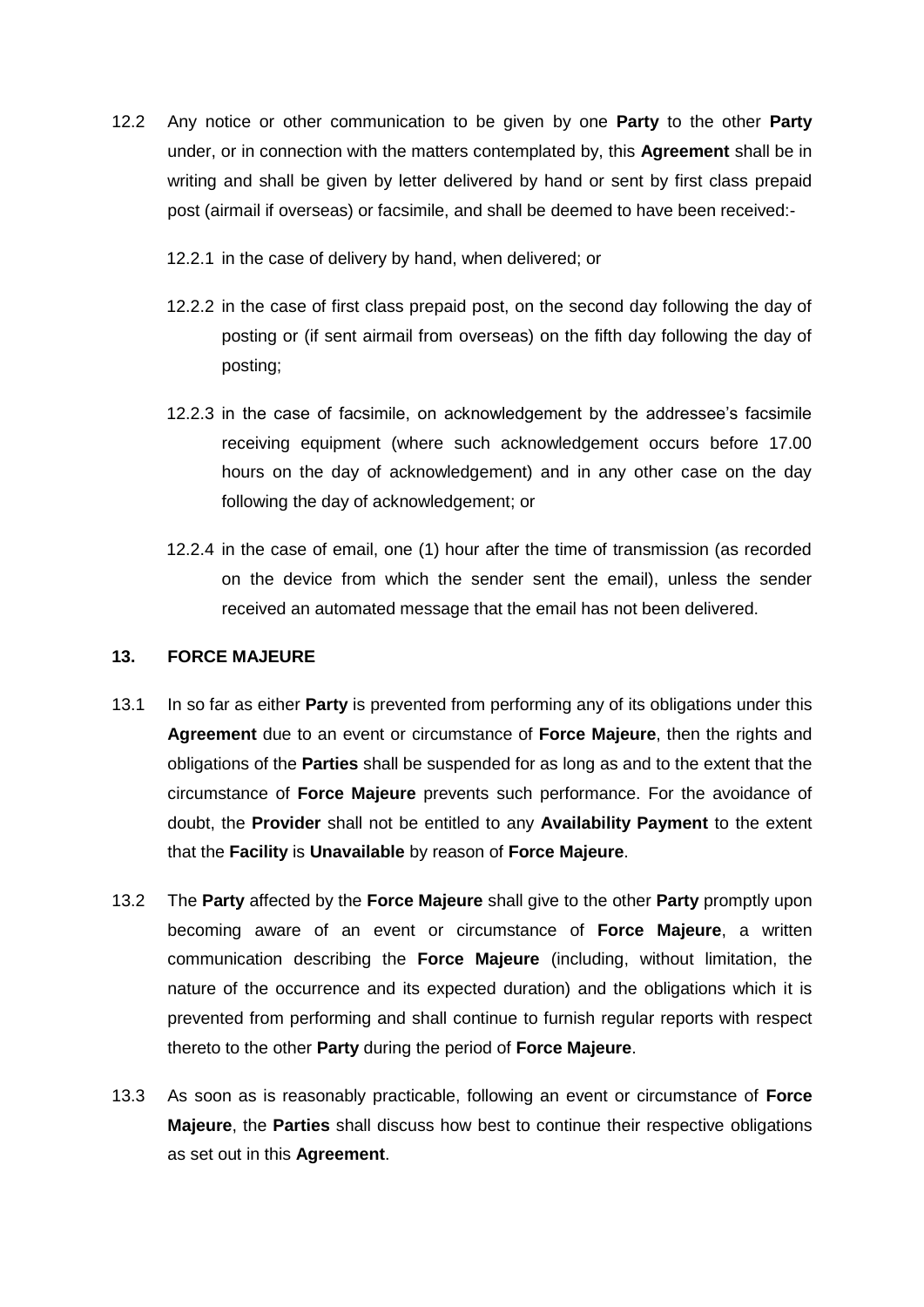- 13.4 For the avoidance of doubt the non-performance of either **Party's** obligations pursuant to this **Agreement** arising prior to the event or circumstance of **Force Majeure**, shall not be excused as a result of the event or circumstance of **Force Majeure**.
- 13.5 Either **Party** shall have a right to terminate this **Agreement** if a **Party** has been prevented from performing its obligations due to an event or circumstance of **Force Majeure** for a continuous period of six (6) months.

#### 14. **MISCELLANEOUS**

- 14.1 No delay by or omission of any **Party** in exercising any right, power, privilege or remedy under this **Agreement** shall operate to impair such right, power, privilege or remedy or be construed as a waiver thereof. Any single or partial exercise of any such right, power, privilege or remedy shall not preclude any other or further exercise thereof or the exercise of any other right, power, privilege or remedy.
- 14.2 No variations or amendments to this **Agreement** shall be effective unless made in writing and signed by and on behalf of both **Parties**.
- 14.3 This **Agreement** is personal to the **Parties** and neither **Party** shall assign, transfer, mortgage, charge, sub-contract or deal in any other manner with any or all of its rights and obligations under this **Agreement** without the prior written consent of the other **Party** (such consent no to be unreasonably withheld, conditioned or delayed), save that the **Provider** may sub-contract the operation of the **Facility** to a third party operator.
- 14.4 The **Parties** hereby acknowledge and agree for the purposes of the Contracts (Rights of Third Parties) Act 1999 that no rights, powers or benefits are or shall be conferred on any person pursuant to this **Agreement** save as expressly provided in this **Agreement**.
- 14.5 This **Agreement** may be executed in any number of counterparts and by the different **Parties** on separate counterparts, each of which when executed and delivered shall constitute an original but all the counterparts shall together constitute but one and the same instrument. The delivery of a facsimile copy of a signed counterpart of this **Agreement** shall be deemed to be valid signature thereof provided that the **Party** so delivering a facsimile hereby undertakes to deliver an original copy of this **Agreement** forthwith following such facsimile transmission.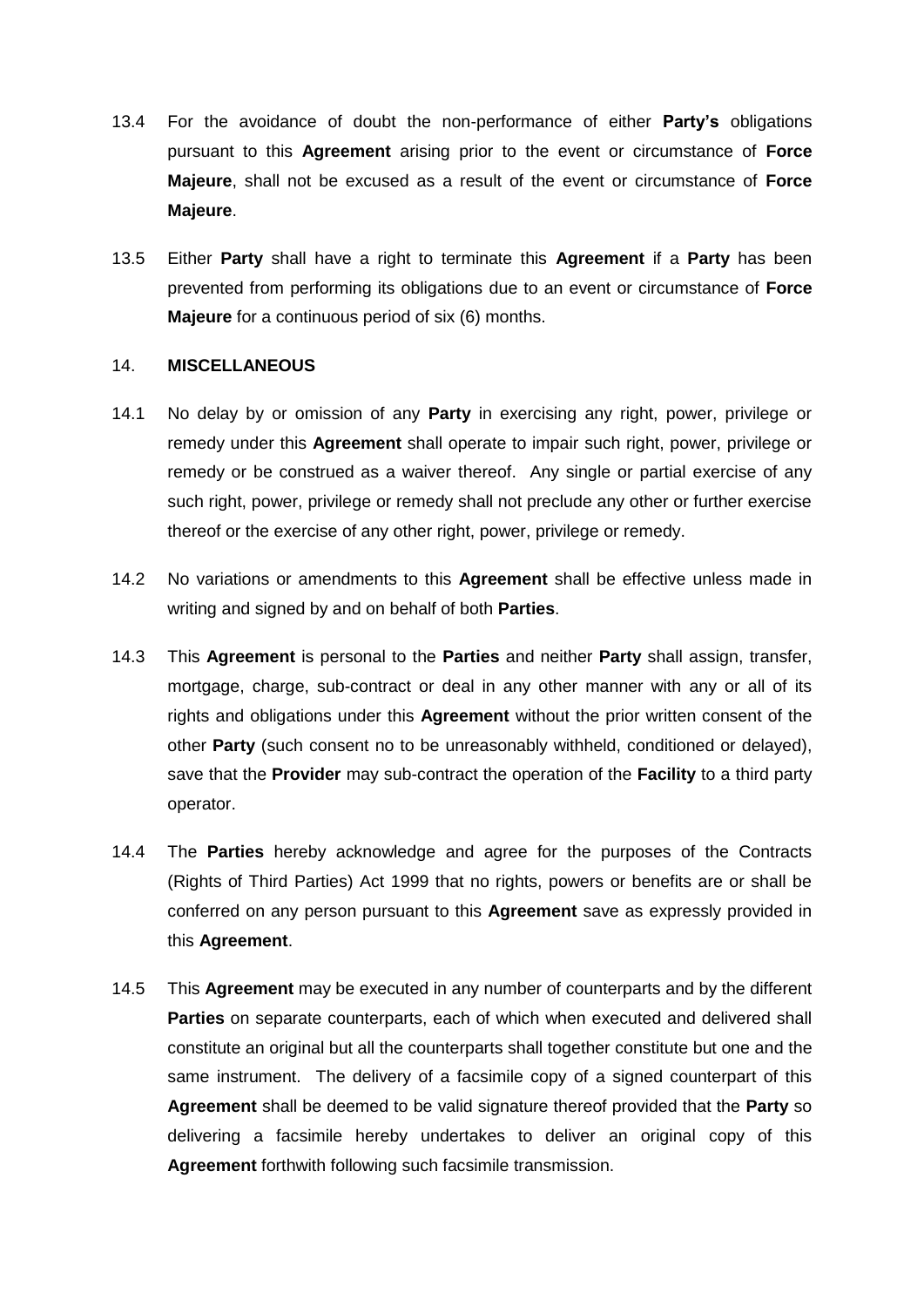14.6 If any provision of this **Agreement** is or becomes or is declared invalid, unenforceable or illegal by the courts of any jurisdiction to which it is subject or by order of the Commission of the European Communities or by order of the **Secretary of State**, such invalidity, unenforceability or illegality shall not prejudice or affect the remaining provisions of this **Agreement** which shall continue in full force and effect notwithstanding such invalidity, unenforceability or illegality.

# <span id="page-29-0"></span>**15. ANTI-BRIBERY**

- 15.1 Each **Party** shall:
	- 15.1.1 comply with all **Anti-Bribery Laws**;
	- 15.1.2 not engage in any activity, practice or conduct which would constitute an offence under sections 1, 2 or 6 of the Bribery Act 2010 if such activity, practice or conduct had been carried out in the United Kingdom;
	- 15.1.3 have and shall maintain in place, throughout the **Service Term**, its own policies and procedures, including Adequate Procedures, to ensure compliance with the Anti-Bribery Laws and this Clause , and will enforce them where appropriate; and
	- 15.1.4 procure and ensure that all of its Associated Persons and/or other persons who are performing services in connection with this Agreement comply with this Clause [15.](#page-29-0)
- 15.2 If either **Party** breaches this Clause [15](#page-29-0) then, without prejudice to any other rights or remedies, the other **Party** may immediately terminate this **Agreement** on written notice to the **Party** in breach.

# **16. EMR**

- 16.1 Notwithstanding any confidentiality obligations and any restriction on the use or disclosure of information set out in this **Agreement**, the **Provider** consents to the **Company** and each of its subsidiaries using all and any information or data supplied to or acquired by it in any year under or in connection with this **Agreement** for the purpose of carrying out its **EMR Functions**.
- 16.2 The provisions relating to the resolution of disputes set out in this **Agreement** (if any) are subject to any contrary provision of an **EMR Document**.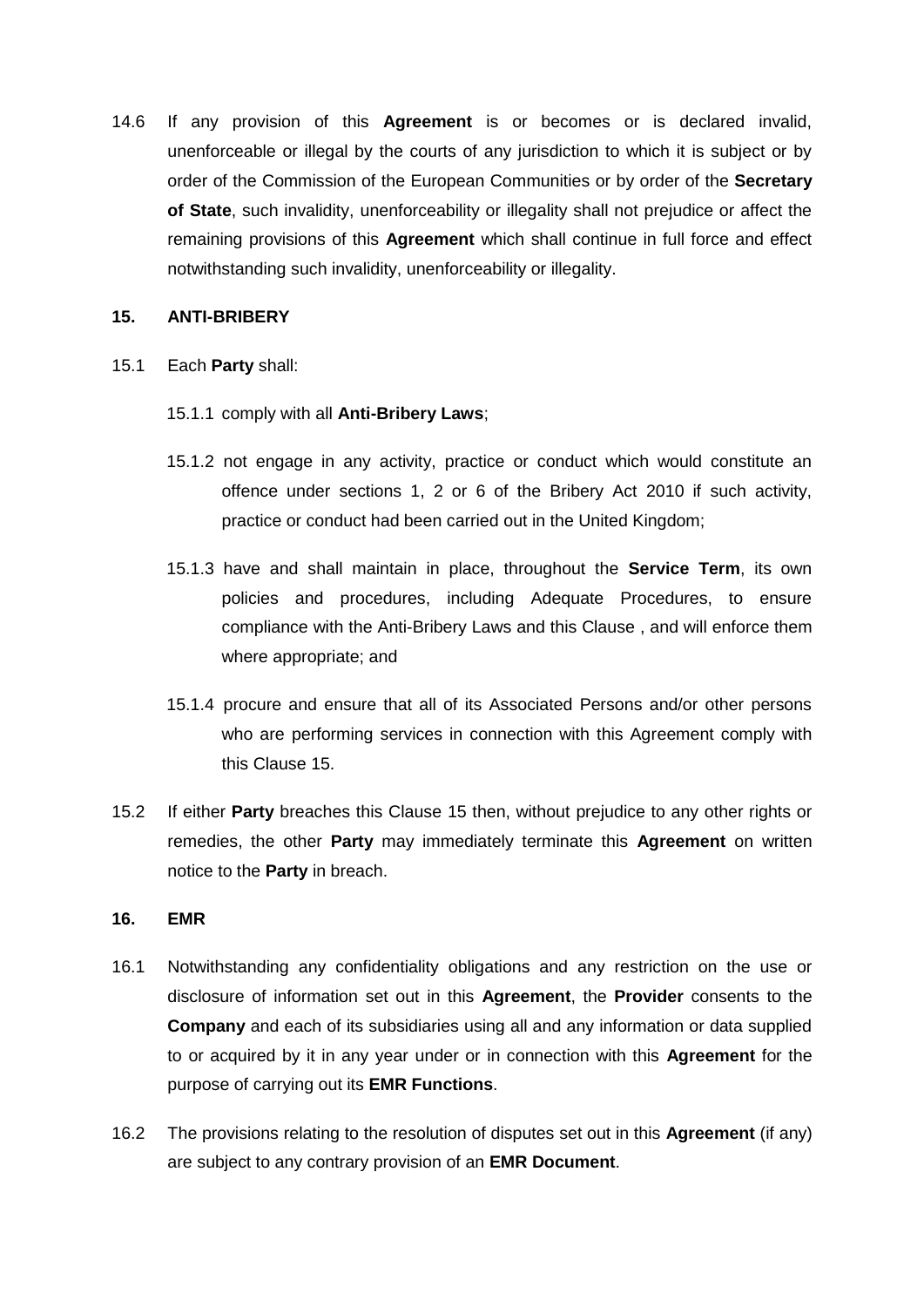16.3 Where for the purposes of this provision only:

| "AF Rules"    | has the meaning given to "allocation framework" in<br>section 13(2) of the Energy Act 2013; |  |  |
|---------------|---------------------------------------------------------------------------------------------|--|--|
| "Capacity     | means the rules made under section 34 of the                                                |  |  |
| <b>Market</b> | Energy Act 2013 as modified from time to time in                                            |  |  |
| Rules"        | accordance with that section and The Electricity                                            |  |  |
|               | Capacity Regulations 2014;                                                                  |  |  |
| "EMR          | means The Energy Act 2013, The Electricity                                                  |  |  |
| Document"     | Capacity Regulations 2014, the Capacity Market                                              |  |  |
|               | Rules, The Contracts for Difference (Allocation)                                            |  |  |
|               | Regulations 2014, The Contracts for Difference                                              |  |  |
|               | (Definition of Eligible Provider) Regulations 2014,                                         |  |  |
|               | The Contracts for Difference (Electricity Supplier                                          |  |  |
|               | Obligations) Regulations 2014, The Electricity                                              |  |  |
|               | Market Reform (General) Regulations 2014, the                                               |  |  |
|               | AF<br><b>Rules</b><br>and any other regulations<br>or                                       |  |  |
|               | instruments made under Chapter 2 (contracts for                                             |  |  |
|               | difference), Chapter 3 (capacity market)<br>or                                              |  |  |
|               | Chapter 4 (investment contracts) of Part 2 of the                                           |  |  |
|               | Energy Act 2013 which are in force from time to                                             |  |  |
|               | time; and                                                                                   |  |  |
|               |                                                                                             |  |  |

**"EMR Functions"** has the meaning given to "EMR functions" in Chapter 5 of Part 2 of the Energy Act 2013.

# <span id="page-30-0"></span>**17. JURISDICTION**

- 17.1 Subject and without prejudice to Clause [11](#page-24-0) (*Dispute Resolution and Expert Determination*) and to Clause [17.4,](#page-31-0) both **Parties** irrevocably agree that the courts of England and Wales are to have exclusive jurisdiction to settle any disputes which may arise out of or in connection with this **Agreement** and that accordingly any suit, action or proceeding (together in this Clause [17](#page-30-0) referred to as "**Proceedings**") arising out of or in connection with this **Agreement** may be brought to such courts.
- 17.2 Each **Party** irrevocably waives any objection which it may have now or hereafter to the laying of the venue of any **Proceedings** in any such court as is referred to in this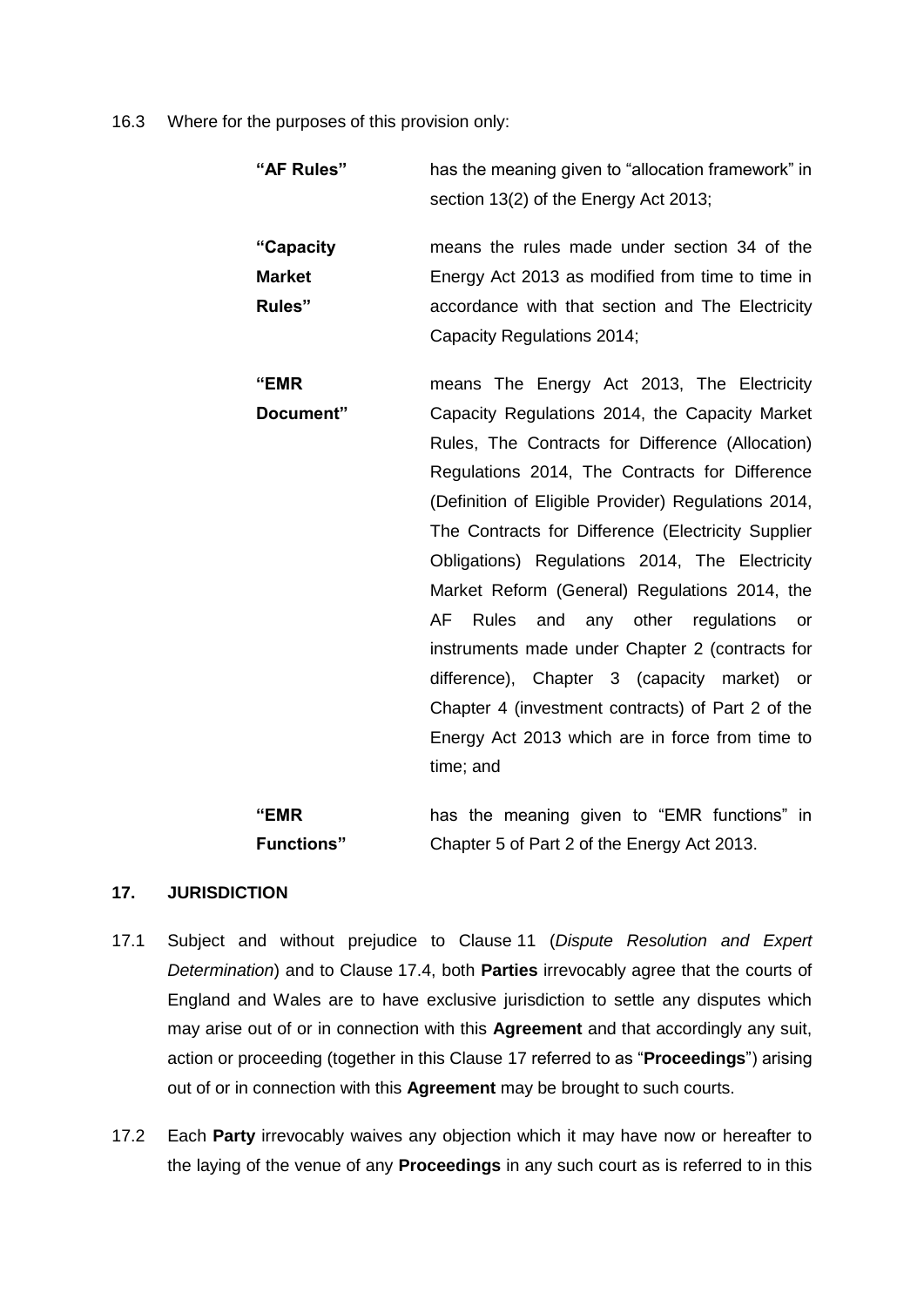Clause [17](#page-30-0) and any claim that any such **Proceedings** have been brought in an inconvenient forum and further irrevocably agrees that judgment in any proceedings brought in the courts of England and Wales shall be conclusive and binding upon such **Party** and may be enforced in the courts of any other jurisdiction.

- 17.3 Each **Party** which is not incorporated in any part of **Great Britain** agrees that if it does not have, or shall cease to have, a place of business in **Great Britain** it will promptly appoint, and shall at all times maintain, a person in **Great Britain** to accept service of process on its behalf in any **Proceedings** in **Great Britain**.
- <span id="page-31-0"></span>17.4 For the avoidance of doubt nothing contained in the foregoing provisions of this Clause [17](#page-30-0) shall be taken as permitting a party to commence **Proceedings** in the courts where this **Agreement** otherwise provides for **Proceedings** to be referred to arbitration.

# **18. GOVERNING LAW**

This **Agreement** shall be governed by and construed in all respects in accordance with English law.

**IN WITNESS WHEREOF** the hands of the duly authorised representatives of the **Parties** at the date first above written.

**SIGNED** on behalf of

**NATIONAL GRID** 

**ELECTRICITY SYSTEM OPERATOR LIMITED**

**SIGNED** on behalf of

[*PROVIDER*]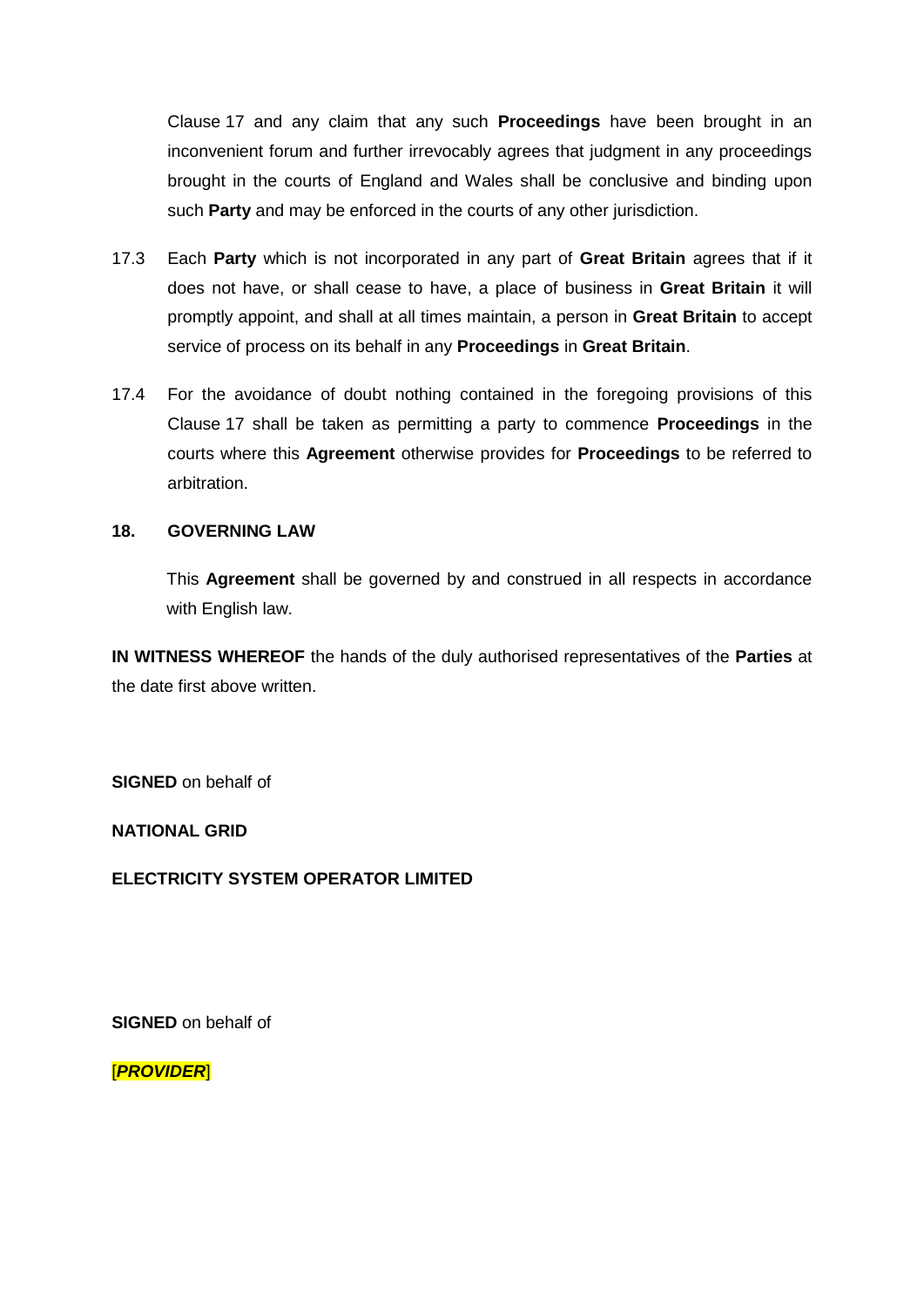# **SCHEDULE 1**

# **Definitions**

| "Acceptable           | <b>Protection</b> | means, in relation to the <b>Facility</b> (or, in the case |  |  |
|-----------------------|-------------------|------------------------------------------------------------|--|--|
| Settings"             |                   | of an Aggregated Facility, each Sub-Facility),             |  |  |
|                       |                   | protection settings that meet with the following           |  |  |
|                       |                   | technical requirements:                                    |  |  |
|                       |                   | (a) in respect of the rate of change of frequency          |  |  |
|                       |                   | protection setting, a setting of one Hertz per             |  |  |
|                       |                   | second (1Hz/s) or above;                                   |  |  |
|                       |                   | (b) that such <b>Facility</b> or <b>Sub-Facility</b> (as   |  |  |
|                       |                   | applicable) does not use vector shift protection           |  |  |
|                       |                   | settings; and                                              |  |  |
|                       |                   | (c) the ability to remain connected and stable for         |  |  |
|                       |                   | faults on the <b>NETS</b> where the voltage at the point   |  |  |
|                       |                   | of connection to the <b>NETS</b> drops to zero (0) pu      |  |  |
|                       |                   | for up to one hundred and forty (140) ms,                  |  |  |
|                       |                   | as more particularly described in the ITT;                 |  |  |
| "Act"                 |                   | means the Electricity Act 1989;                            |  |  |
| "Aggregated Facility" |                   | means the notional facility identified in Schedule         |  |  |
|                       |                   | 3, Part A (Facility and Contracted Parameters)             |  |  |
|                       |                   | and comprising a number of Sub-Facilities made             |  |  |
|                       |                   | Available and operated by the Provider on an               |  |  |
|                       |                   | aggregated basis;                                          |  |  |
| "Allocated"           |                   | means, with respect to a Sub-Facility, allocated           |  |  |
|                       |                   | at the relevant time to an Aggregated Facility in          |  |  |
|                       |                   | accordance with the provisions of Schedule 7               |  |  |
|                       |                   | (Provisions relating to an Aggregated Facility)            |  |  |
|                       |                   | "UnAllocated"<br>and<br>shall<br>be<br>construed           |  |  |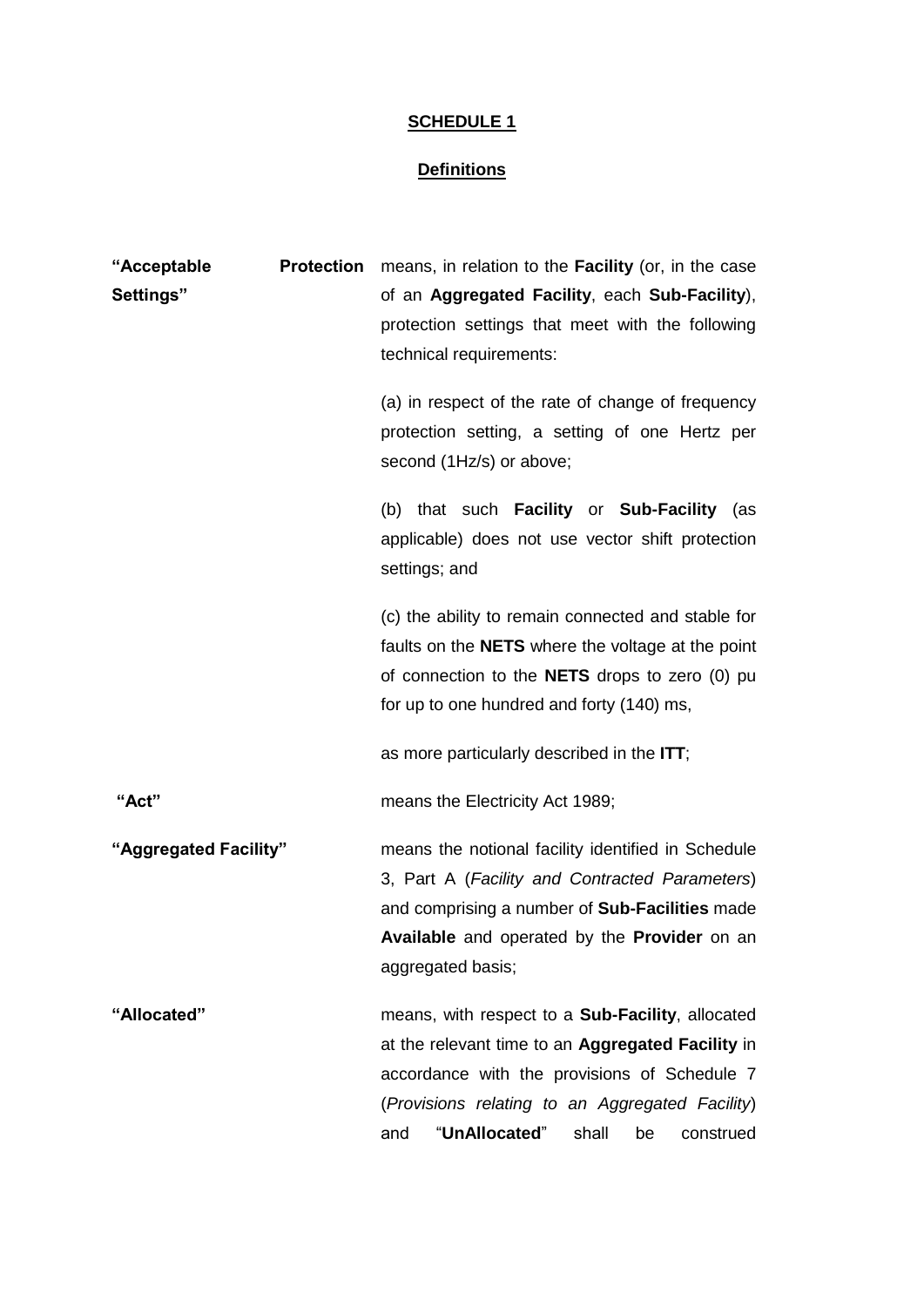accordingly;

**"Allocation Notification"** shall have the meaning given in paragraph 1.6 of Schedule 7 (*Provisions relating to an Aggregated Facility*);

**"Annual Availability Reconciliation Payment"** means the payment to be calculated by the **Company** following the end of each **Contract Year** in accordance with Clause [3.7.1\(ii\)](#page-9-2) (*Annual Assessment*);

- **"Available"** means that the **Facility** is capable of operating at not less than ninety per cent (90%) of its **Contracted Absorption Capacity** and otherwise is capable of operating in accordance with its **Contracted Parameters** in full in response to an **Instruction**, including absorption of **Reactive Power** from the **NETS** and the terms "**Availability**", "**Unavailable**" and "**Unavailability**" shall be construed accordingly;
- **"Availability Fee"** means the sum of £[ ]/**Settlement Period**, as tendered by the **Provider** subject to indexation in accordance with paragraph 2 of Schedule 2 Part A (*Availability Payment*);
- **"Availability Payment"** means the payment to be made to the **Provider** for each calendar month as calculated in accordance with Schedule 2, Part A (*Availability Payment*);

**"Authority"** means the Gas and Electricity Markets Authority;

**"Bilateral Agreement"** as defined in the **CUSC**;

**"BM Unit"** as defined in the **BSC**;

**"Balancing and Settlement**  as defined in the **Public Electricity Supply Code"** or **"BSC" Licence**;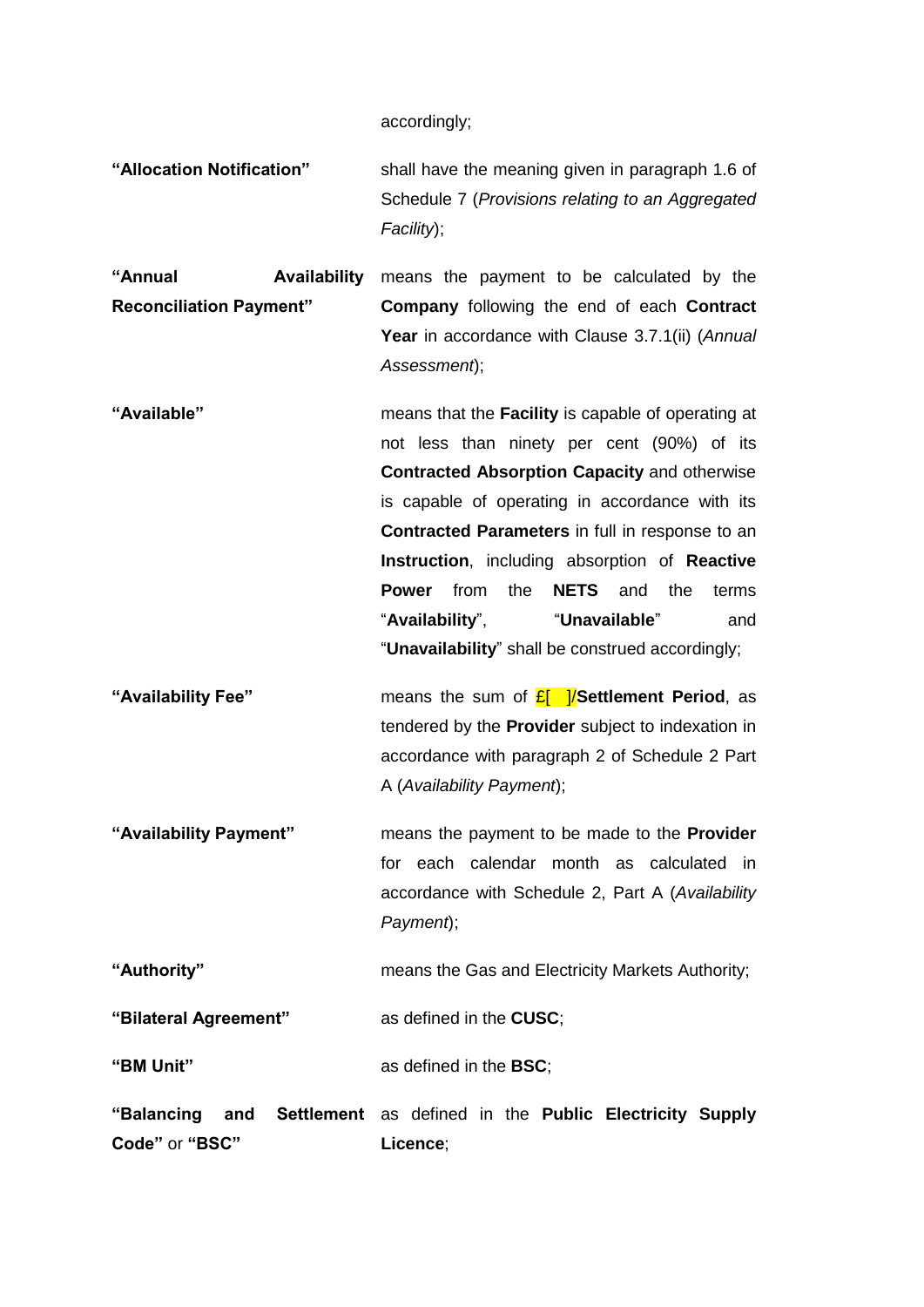- **"Business Day"** a week-day other than a Saturday or Sunday on which banks are open for domestic business in the City of London;
- **"Commercial Operations Date"** means the later of: (i) the date on which the **Conditions Precedent** have been satisfied or waived in full; and (ii) 1<sup>st</sup> April 2022, provided that such date shall not extend beyond the **Long Stop Date**;
- **"Competent Authority"** means the **Authority** or any local, national or supra-national agency, authority, department, inspectorate, minister, official, court, tribunal or public or statutory person (whether autonomous or not) of the United Kingdom (or the government thereof) or the member states of the European Union which have jurisdiction over the **Company** or the subject matter of this **Agreement**;
- **"Conditions Precedent"** has the meaning given to it in Clause [2.2](#page-2-0) (*Commencement and Term*);
- **"Continued Performance Failure**  means, in respect of **Instructions** issued in any calendar month, the **Facility** was declared or deemed **Unavailable** for twenty percent (20%) of the aggregate **Relevant Settlement Periods** in that month;
- **"Contract Year"** means the period commencing on the **Commercial Operations Date** and ending on the date falling twelve (12) months from the **Commercial Operations Date,** and every period of twelve (12) months thereafter;
- **"Contracted Absorption**  means the maximum capacity of the **Facility** to **Capacity"** absorb **Reactive Power** as specified in the **Contracted Parameters**;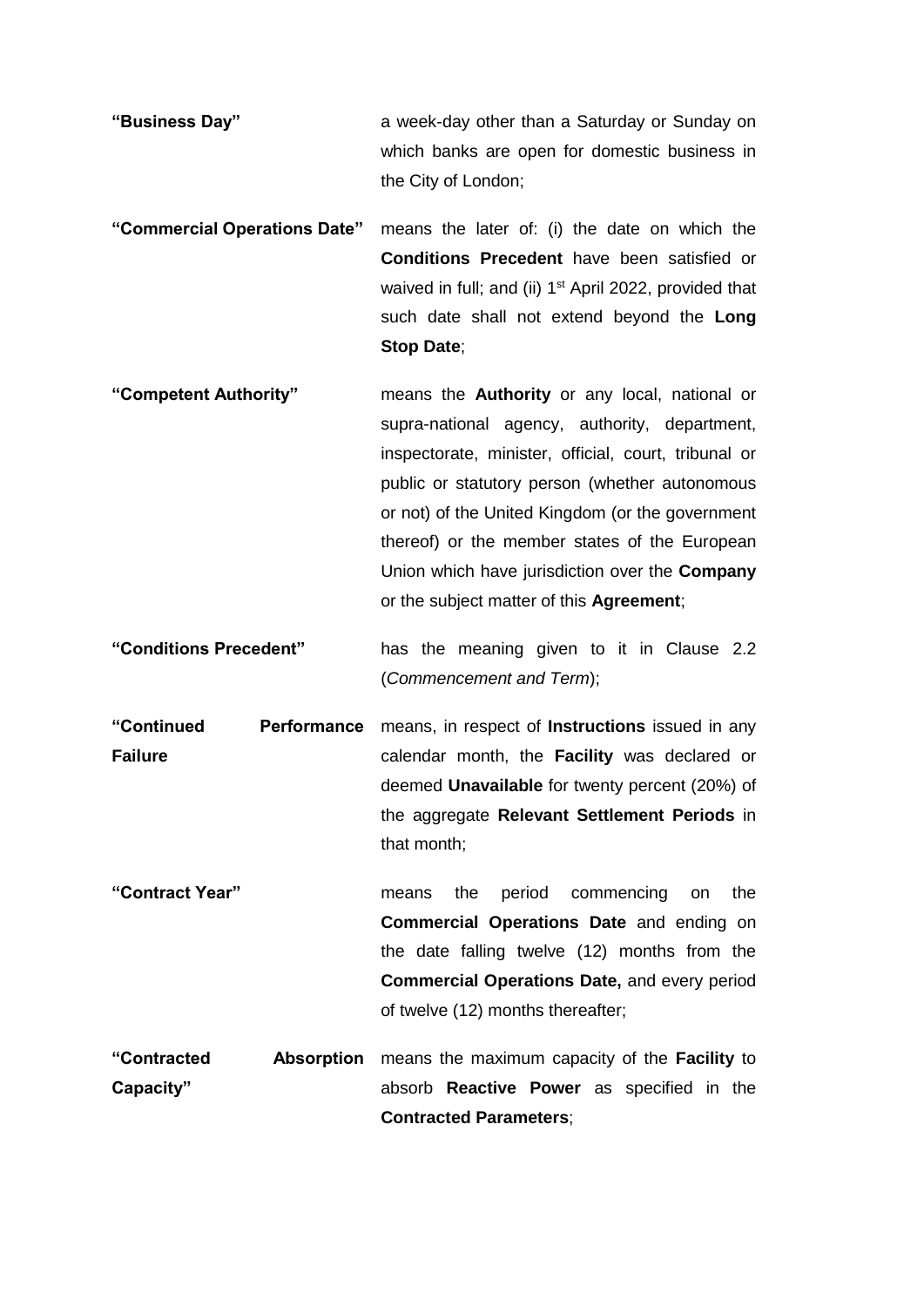- **"Contracted Parameters"** means, in relation to the **Facility**, the parameters and values specified in the table set out in Schedule 3 (*Facility and Contracted Parameters*); **"CUSC"** means the Connection and Use of System Code as defined in the **Transmission Licence**; **"Distribution Licence"** means a licence issued under section 6(1)(c) of the **Act**; **"EDL"** means the electronic despatch logging mechanism by which the **Company** communicates with the **Provider** and the **Provider** communicates with **Company** in respect of the **Facility** for the purposes of sending and acknowledging **Instructions** and **Instructions to End**; **"Facility"** the facility owned and operated by the **Provider**
- or (as the case may be) the **Aggregated Facility**  operated by the **Provider** as further identified in Schedule 3, Part A (*Facility and Contracted Parameters*);
- **"Force Majeure"** in relation to either **Party** any event, circumstance or condition which is beyond the reasonable control of such **Party** (not being, without limitation an event or circumstance caused by the negligence or lack of care and attention of that **Party** or its officers or employees, agents, contractors and subcontractors) which, despite all reasonable endeavours of the **Party** claiming **Force Majeure** to prevent it or mitigate its effects, causes a material delay or disruption in the performance of any obligation imposed hereunder, but subject thereto including act of God, strike, lockout or other industrial disturbance, act of the public enemy, war declared or undeclared, threat of war, terrorist act, blockade, revolution, riot,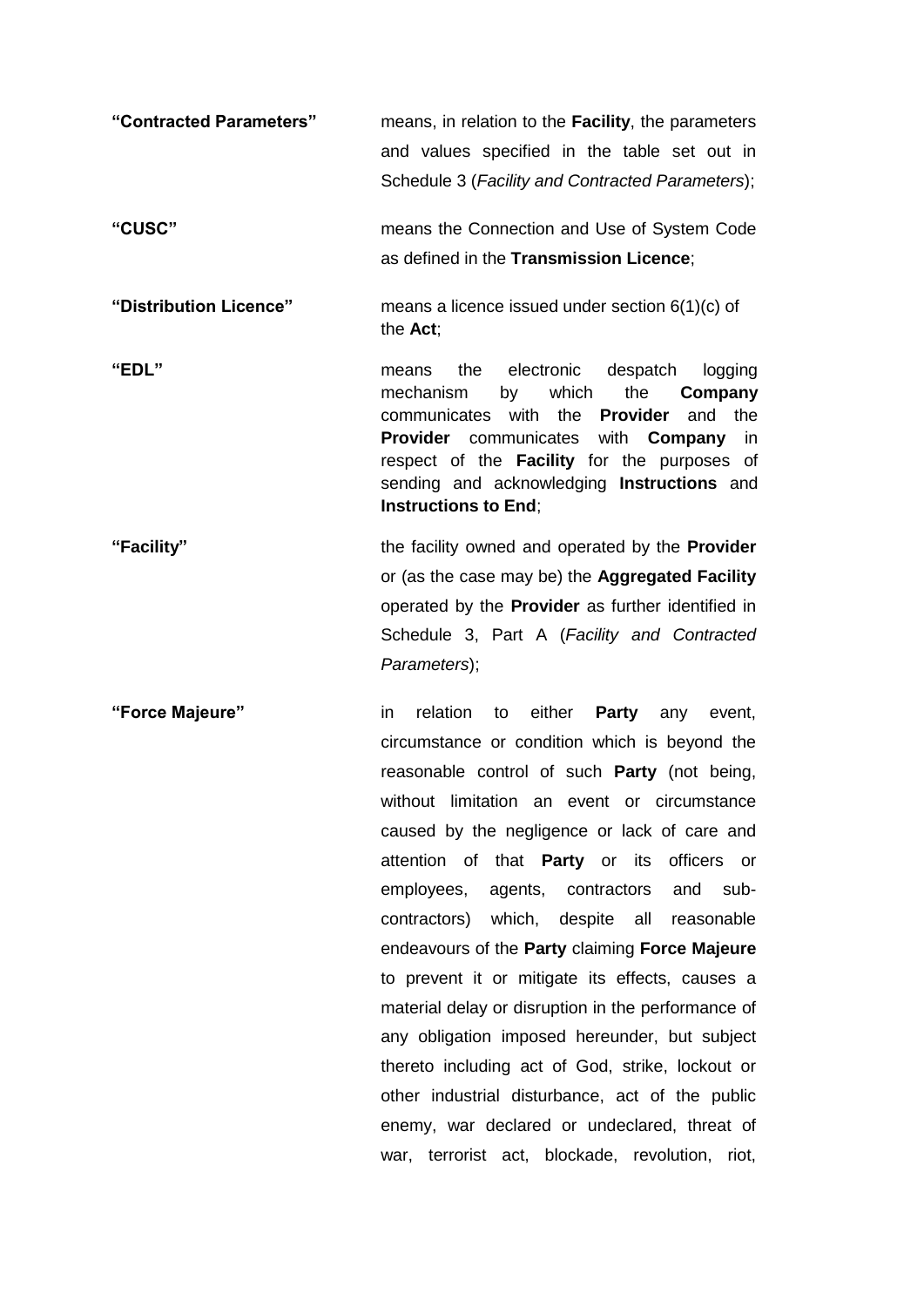insurrection, civil commotion, public demonstration, sabotage, act of vandalism, lightening, fire, storm, flood, earthquake, accumulation of snow or ice, lack of water arising from weather or environmental problems, explosion, governmental restraint, **Act** of Parliament, other legislation, bye law and Directive (not being any order, regulation or direction under Section 32, 33, 34 and 35 of the Act) provided always that neither: (i) lack of funds nor (ii) any restrictions imposed on the operation of the **Facility** by the **Local DNO,** shall be interpreted as a cause beyond the reasonable control of that **Party**;

**"Good Industry Practice"** in relation to any undertaking and any circumstances the exercise of that degree of skill, care and diligence which would reasonably and ordinarily be expected from an experienced operator engaged in the same or similar type of undertaking under the same or similar circumstances;

**"GSP Group"** has the meaning given to it in the **BSC**;

"Indicative Post **Milestones"** Tender means the indicative milestones set out in Schedule 4 (*Indicative Post Tender Milestones*);

**"Initial Proving Test"** has the meaning given to it in Schedule 5 (*Testing*);

**"Instructed Settlement Periods**  means, in respect of any **Contract Year**, initially **Cap"** eleven thousand (11,000) **Settlement Periods**, subject always to the provisions of Clause [3.3.6](#page-7-1) (*Instructions and Instructions to End*);

**"Instruction"** has the meaning given to that term in Clause [3.3.1](#page-6-1) (*Instructions and Instructions to End*);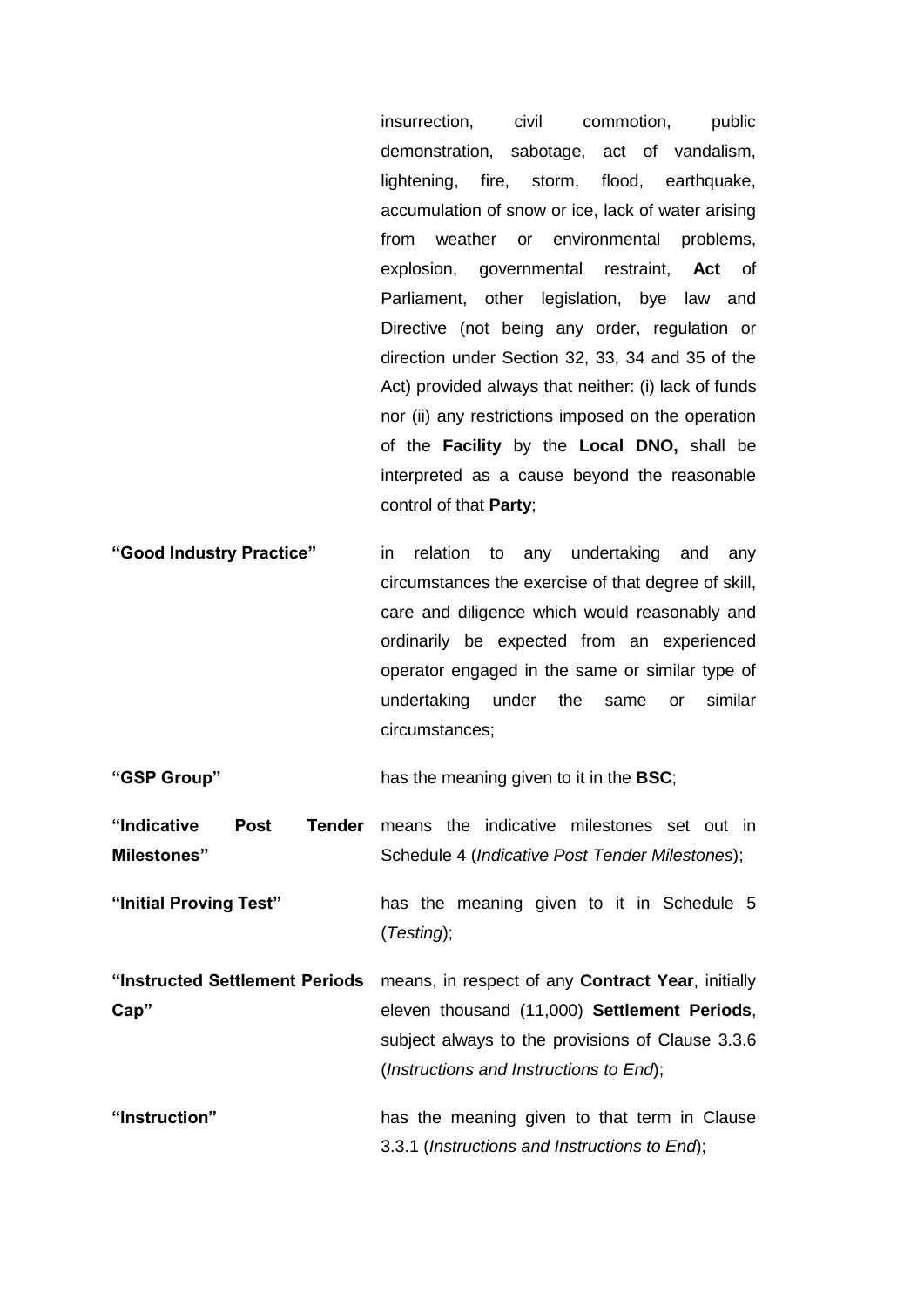**"Instruction to End"** has the meaning given that term in Clause [3.3.1\(](#page-6-1)*Instructions and Instructions to End*); **"ITT"** has the meaning given to it in recital A; **"Monthly Statement"** has the meaning given to that term in Clause [4.1](#page-9-3) (*Payment*); **"Legal Requirement"** means any Act of Parliament, regulation, licence or any present or future directive, request, requirement, instruction, code of practice, direction or rule of any **Competent Authority**  and any modification, extension or replacement thereof; **"Licence"** means a licence issued under section 6(1) of the Electricity Act 1989; **"Local Distribution System"** means all or part of the distribution system operated by the **Local DNO**; **"Local DNO"** means SP Manweb Plc a company registered in England under number 02366937; "Long Stop Date" 30<sup>th</sup> June 2022; **"Market Agreement"** has the meaning given to that term in the **CUSC**; **"Monitoring Equipment"** means the monitoring equipment required to be installed by the **Provider** in relation to the **Facility**, as more particularly set out in the **ITT**; **"National Electricity**  has the meaning given to that term in the **Transmission System" "NETS" Company's Licence**; **"Notice Period"** means the period specified in Schedule 3 (*Notice Period and Contracted Parameters*); **"Obligatory Reactive Power** has the meaning given to that term in the **CUSC**;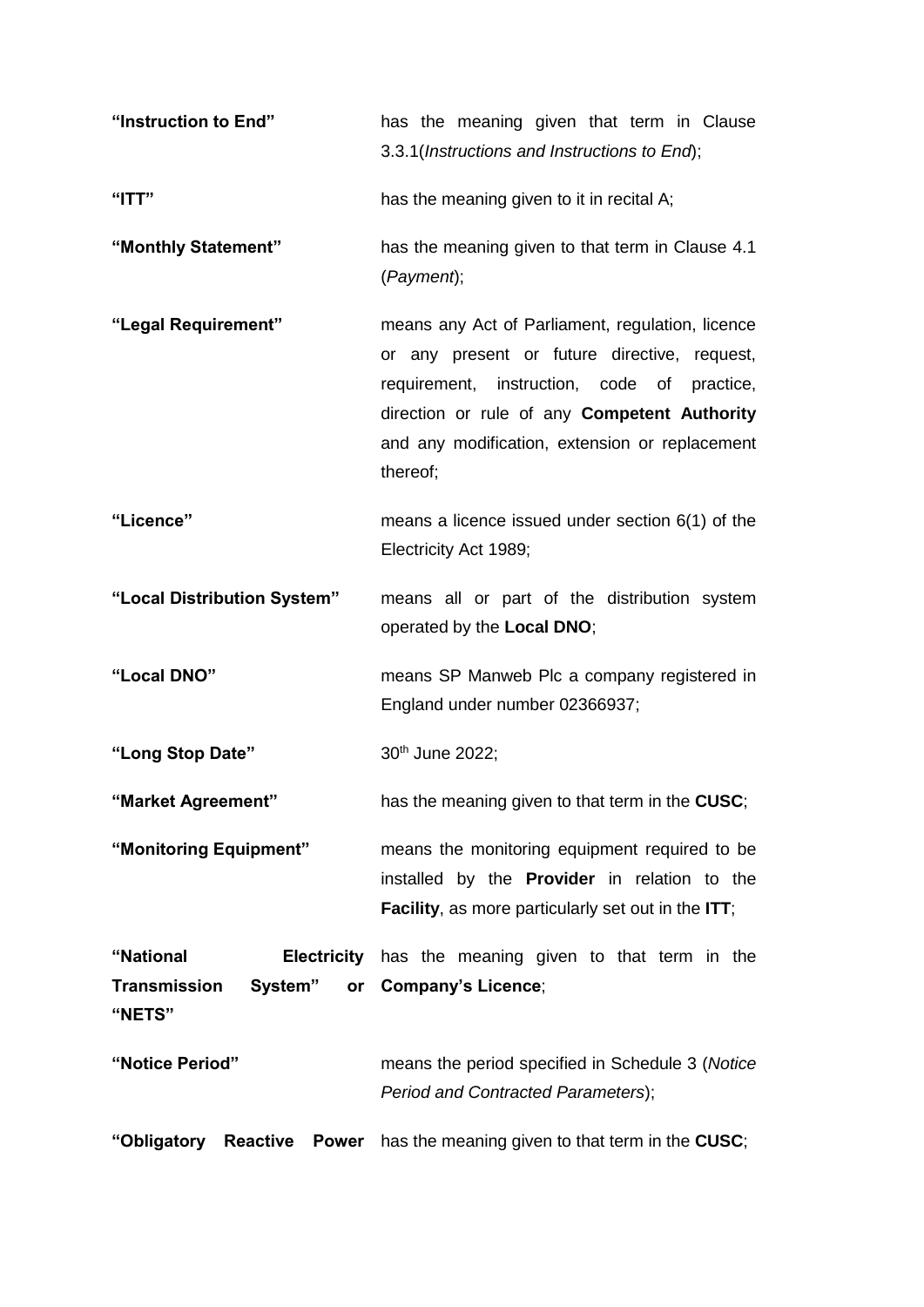**Service"**

- **"Phase 1 Post Tender**  means the milestones, and requisite evidence, **Milestones"** agreed by the **Company** and the **Provider** as part of the **Provider's Tender** submission to be achieved by the **Phase 1 PTM Date**, initially based on Part A of the **Indicative Post Tender Milestones**;
- **"Phase 2 Post Tender**  means the milestones, and requisite evidence, **Milestones"** agreed by the **Company** and the **Provider** as part of the **Provider's Tender** submission to be achieved by the **Phase 2 PTM Date**, initially based on Part B of the **Indicative Post Tender Milestones**;
- **"Phase 1 PTM Date"** means the date on which the **Provider's**  achievement of the **Phase 1 Post Tender Milestones** is to be assessed, being the date falling nine (9) months after the date of contract award pursuant to the **Tender**;
- **"Phase 2 PTM Date"** means the date on which the **Provider's**  achievement of the **Phase 2 Post Tender Milestones** is to be assessed, being the date falling six (6) months prior to the **Scheduled Commercial Operations Date**;
- **"Planned Maintenance**  has the meaning given to it in Clause [3.8.1](#page-9-4) **Periods"** (*Planned Maintenance*);

**"Planned Maintenance**  has the meaning given to it in Clause 3.8.1 **Programme"** (*Planned Maintenance*);

**"Post-Tender Milestones"** means either the **Phase 1 Post Tender Milestones** or the **Phase 2 Post Tender Milestones** (as the context so requires);

**"Proving Test"** means a test to be undertaken in accordance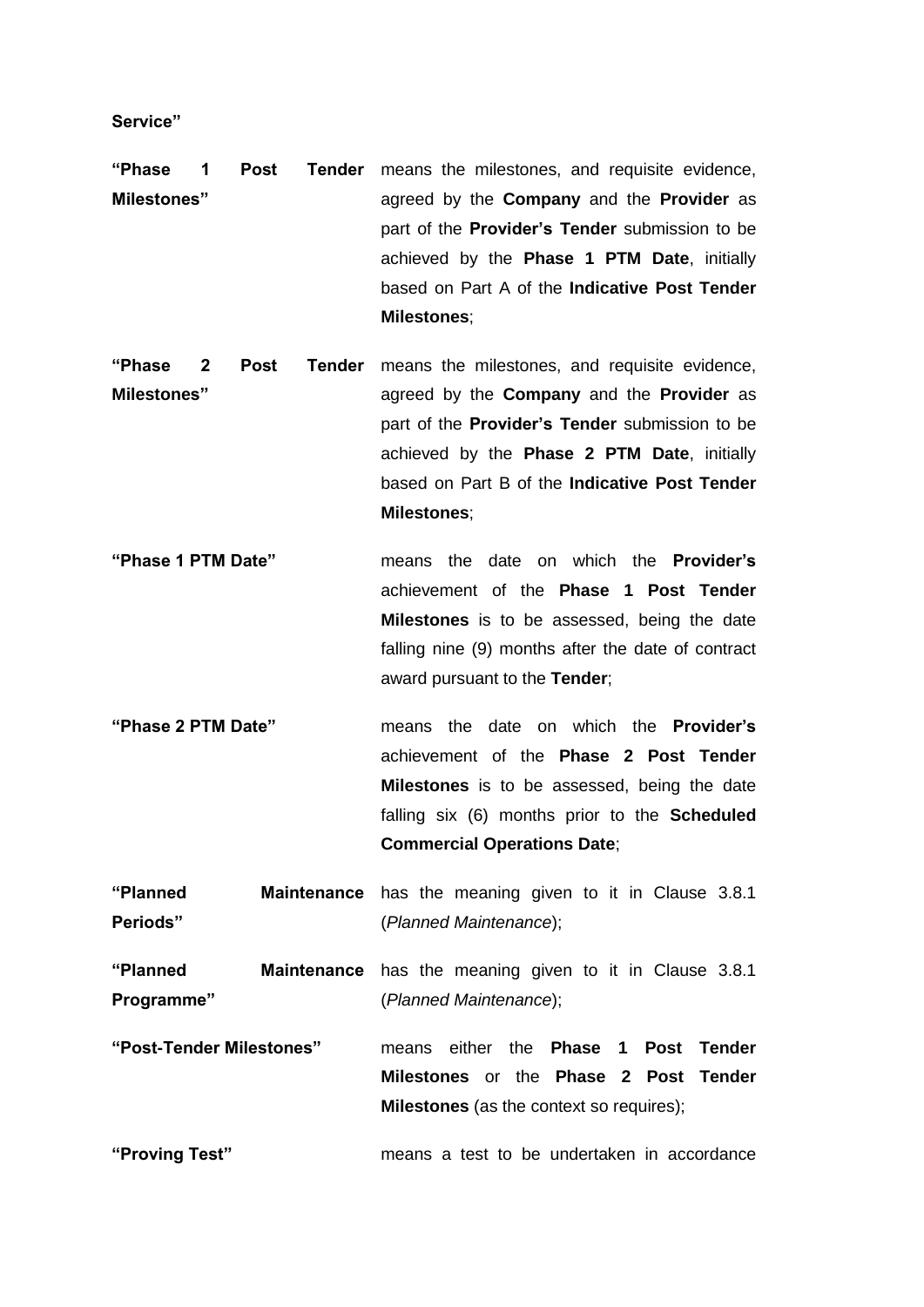with Clause [5.4](#page-13-0) (*Testing*) and the principles set out in Schedule 5 (*Testing*);

- **"PTM Date"** means either the **Phase 1 PTM Date** or the **Phase 2 PTM Date** (as the context so requires);
- **"Public Distribution System Operator"** a holder of a **Distribution Licence** who was the holder of, or is a successor to a company which was the holder of a **Public Electricity Supply Licence**, relating to distribution activities in Great Britain;
- **"Public Electricity Supply Licence"** a licence granted under Section 6(1)(c) of **the Act** prior to the coming into force of section 30 of the Utilities Act 2000;
- **"Reactive Power"** the product of voltage and current and the sine of the phase angle between them measured in units of voltamperes reactive and standard multiples thereof i.e.:- 1000 Var = 1Kvar 1000 Kvar = 1Mvar;

**"Relevant Settlement Period"** means a **Settlement Period** that is subject to an **Instruction**;

"Scheduled **Commercial** 1<sup>st</sup> April 2022; **Operations Date"**

**"Service Term"** means the period commencing at 23:00 hours on the **Commercial Operations Date** and ending at 07:00 hours on 31 March 2031;

"Static Reactive **Service" Power** means the service of making the **Facility Available** and responding to the **Company's Instructions** in accordance with this **Agreement**;

**"Sub-Facility"** means a facility with a maximum capacity to absorb MVar of not less than five (5) MVar owned or operated by the **Provider** and introduced and validated as part of an **Aggregated Facility** pursuant to Paragraph 1.1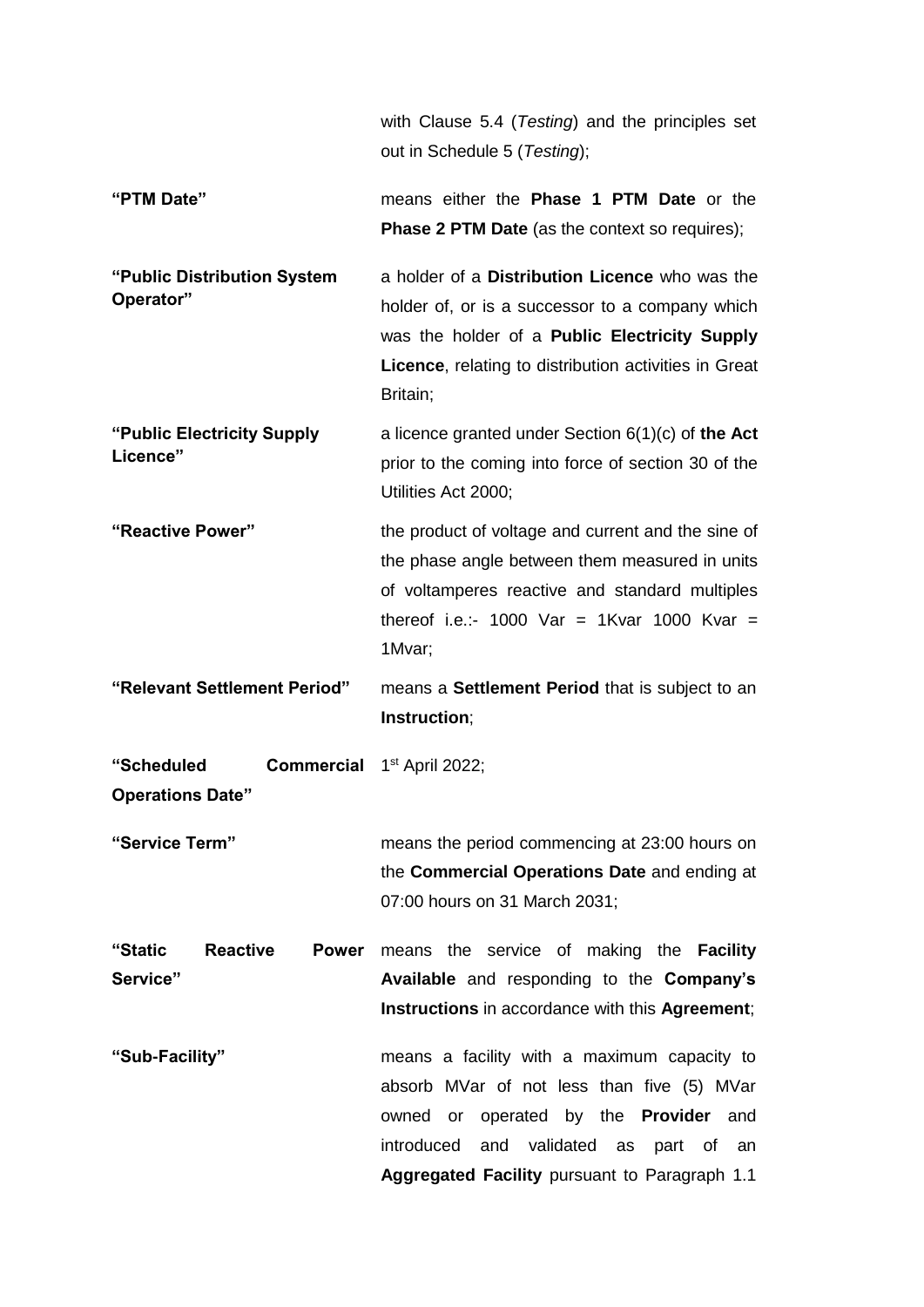|                         | of Schedule 7 (Provisions relating to an<br>Aggregated Facility);                                                                        |
|-------------------------|------------------------------------------------------------------------------------------------------------------------------------------|
| "Sub-Facility Proposal" | shall have the meaning in paragraph 1.1(a) of<br>Schedule 7 (Provisions relating to an Aggregated<br>Facility);                          |
| "Tender"                | means the competitive procurement process for<br>the Static Reactive Power Service undertaken<br>pursuant to the <b>ITT</b> ;            |
| "Trading Day"           | means, for each day, the period commencing at<br>23:00 hours and ending the instant in time before<br>23:00 hours the following day; and |
| "VPN"                   | has the meaning given to it in Clause 3.1.4<br>(Provision of Static Reactive Power Service).                                             |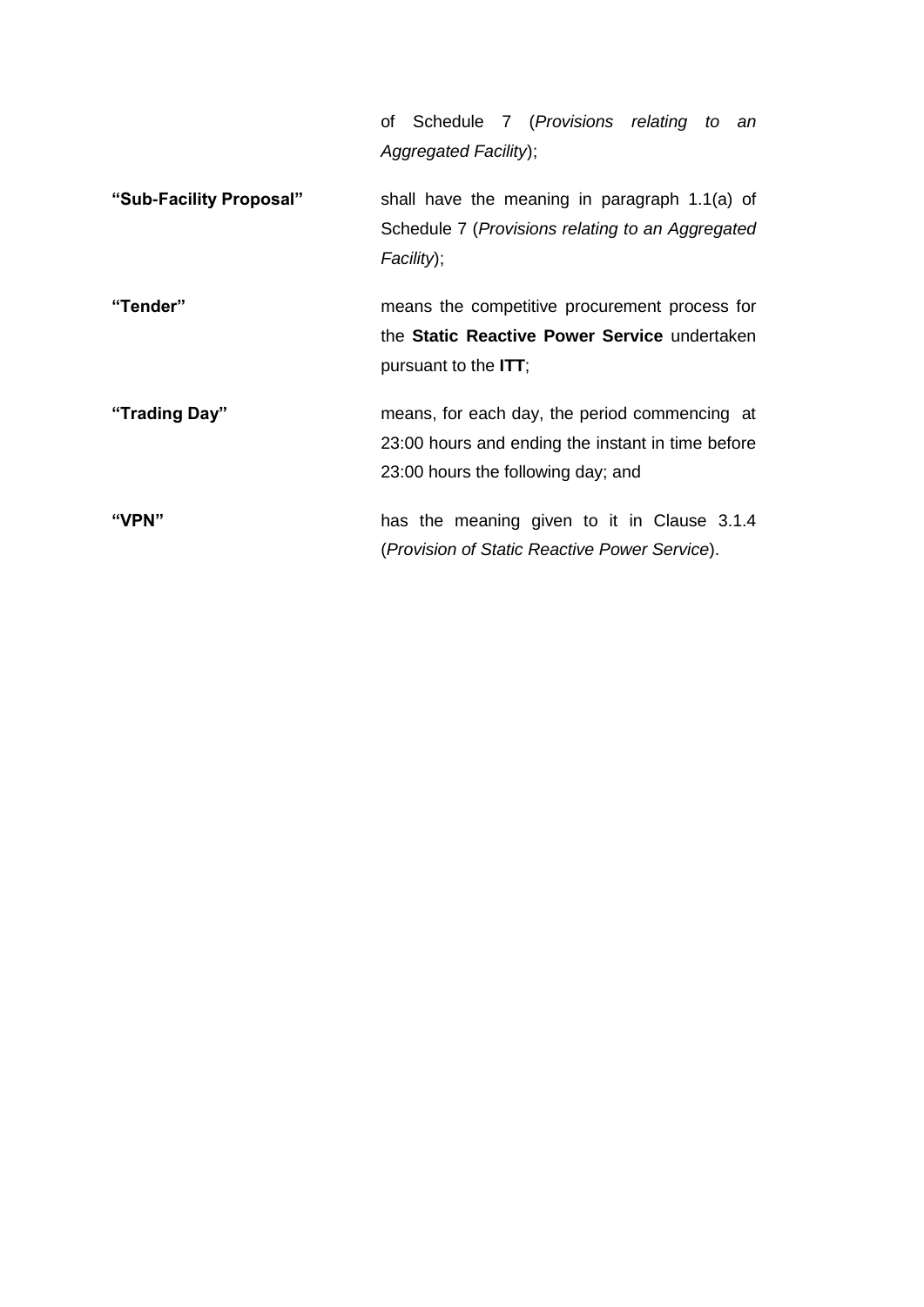# **SCHEDULE 2**

# **Payments**

# **Part A – Availability Payment**

1. The aggregate **Availability Payment** in respect of calendar month m ("*APm*") is calculated as follows:

$$
AP_m = \sum_{j=1}^{month} AF_i \qquad * \qquad AM_j
$$

is the summation over all **Settlement Periods** j in calendar month

m;

 *month j=1*

- *AF<sup>i</sup>* is the **Availability Fee** for the **Facility** i in **Contract Year** y (expressed in £/**Settlement Period**) for all **Settlement Periods** j;
- *AMj* is: 0 in respect of each **Settlement Period** j in which the **Facility** i is **Unavailable**, including any **Settlement Periods** in which the **Facility** i is treated as **Unavailable** in accordance with Clauses [3.1.2,](#page-4-2) [3.2.3,](#page-6-3) [3.3,](#page-6-4) [3.5.2](#page-8-2) or [5.4\(](#page-13-0)d)(ii); or 1 in respect of each **Settlement Period** j in which the **Facility** i was **Available**.
- 2. The **Availability Payment** will be calculated by reference to the **Availability Fee**, subject to indexation as follows:
- 2.1 The **Availability Fee** is specified at [April 2020] values and will be adjusted annually (commencing on [1st April 2022]) to take account of general price inflation. The index used will be the Consumer Prices Index ("**CPI**") with 2015 = 100 base. The source of the CPI index is the monthly Office for National Statistics Statistical bulletin.
- 2.2 The **Contract Rate** will therefore be increased (or reduced as appropriate) for the period [April 2022] to [March 2023] by the following factor:-

$$
\frac{\text{CPI}_2}{\text{CPI}_1}
$$

Where:

*CPI<sup>2</sup>* is the CPI for [March 2022]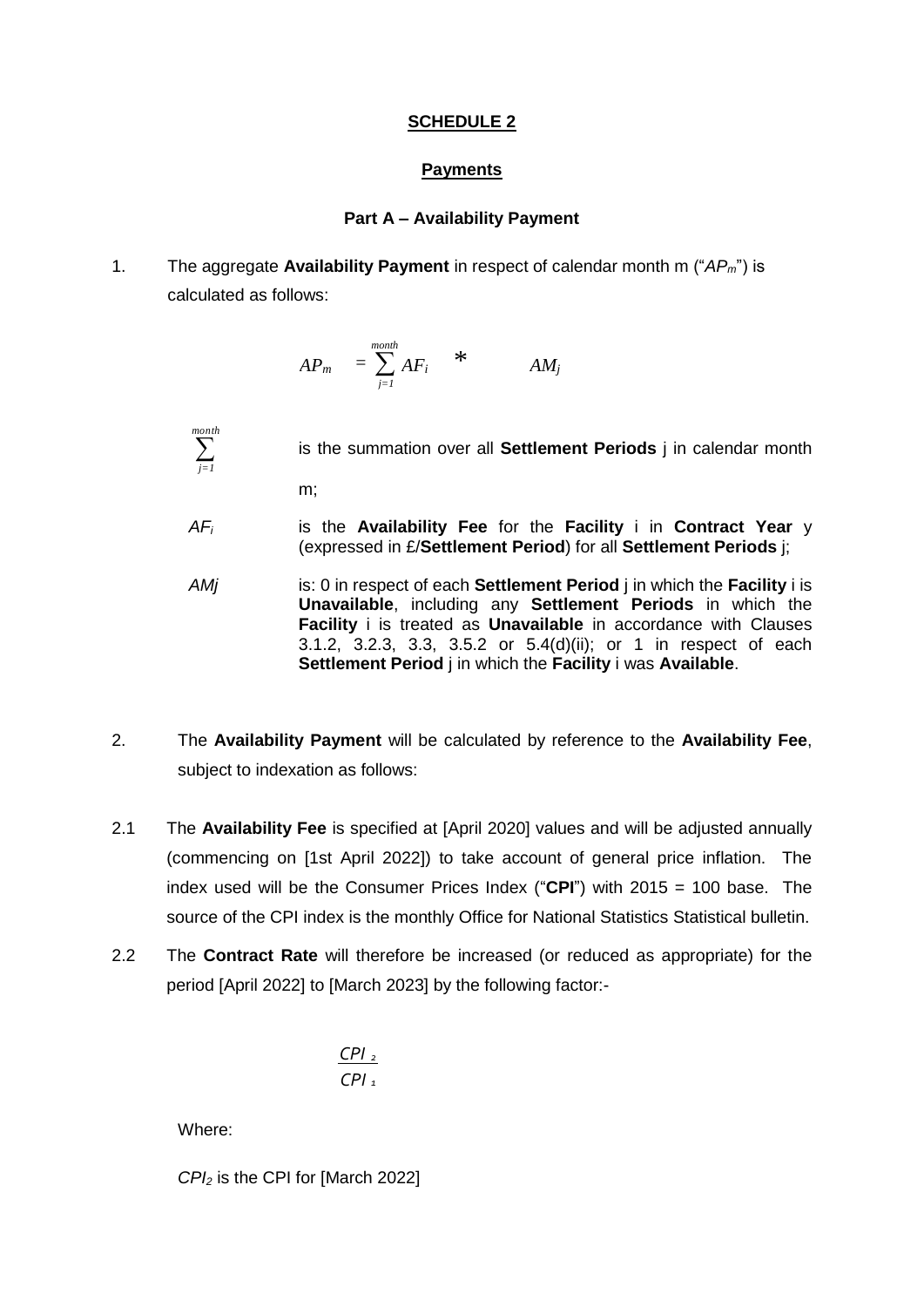*CPI<sup>1</sup>* is the CPI for [March 2020]

2.3 The relevant price will then be increased (or reduced as appropriate) for the period [April 2023] to March [2024] by the following factor:-

$$
\frac{\text{CPI}_3}{\text{CPI}_1}
$$

Where:

*CPI<sup>3</sup>* is the CPI for [March 2023]

*CPI<sup>1</sup>* is the CPI for [March 2020]

- 2.4 In subsequent years, indexation will continue in accordance with the above, with always the numerator of the factor representing the CPI of the **Contract Year** under consideration and the denominator of the factor being CPI for [March 2020].
- 2.5 In the event that CPI ceases to be published or is not published in respect of any relevant month or it is not practicable to use CPI because of a change in the method of compilation or some other reason, indexation for the purpose of paragraph 2 of this Schedule 2 shall be calculated by the **Company** using an index agreed by the **Parties** with a view to determining the relevant price after indexation that would be closest to the relevant price after indexation if CPI had continued to be available.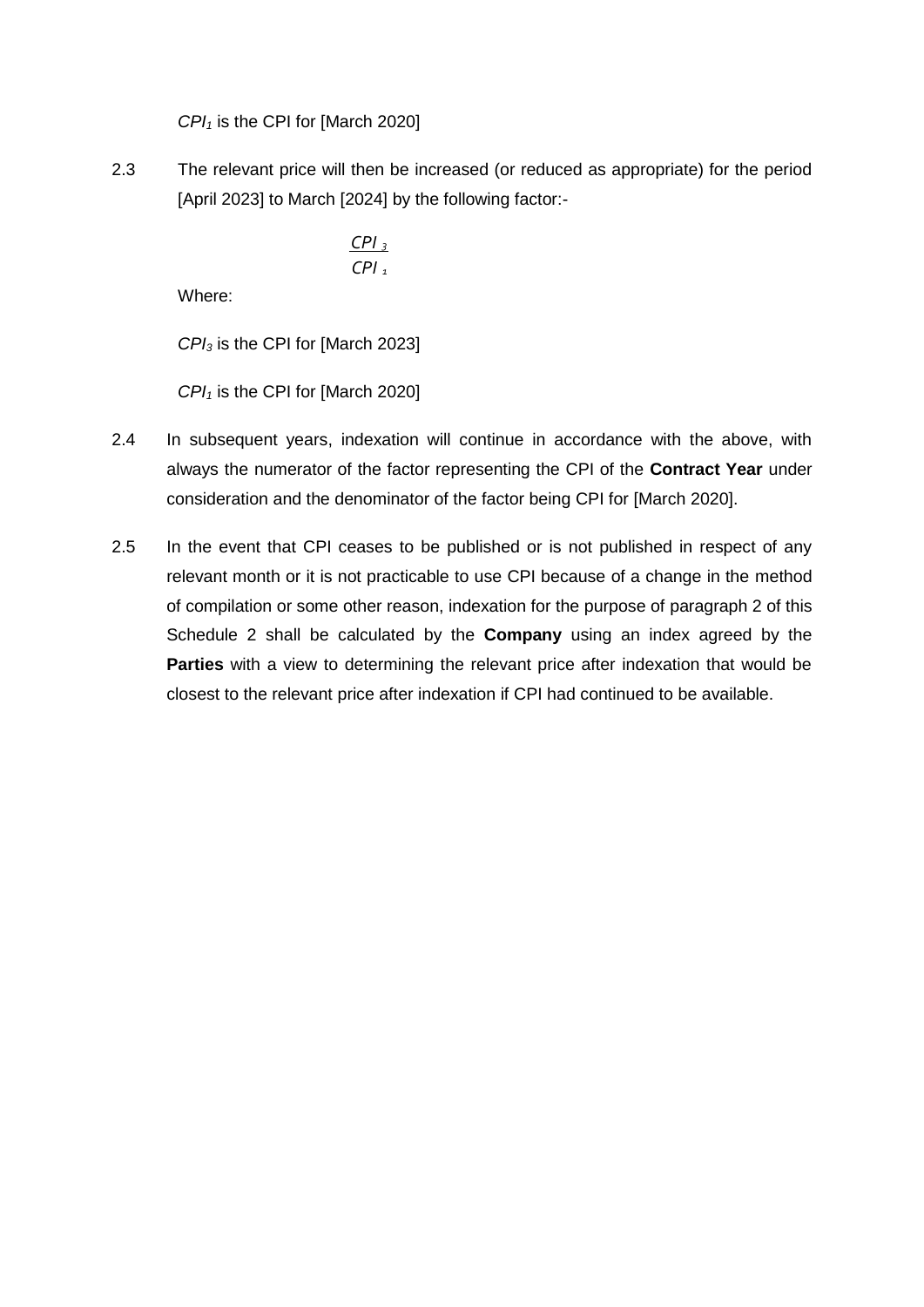#### Part B – **Annual Availability Reconciliation Payment**

The **Annual Availability Reconciliation Payment** payable in respect of **Contract Year** y ("*RPy*") is calculated as follows:

 $RP_v$  = 0 if  $AA_v \geq TA_v$ 

otherwise

$$
RP_y = \sum AP_y \cdot (TA_y - AA_y)
$$

Where:

- ∑AP<sup>y</sup> is the summation of the **Availability Payments** for each month m in **Contract Year** y based on 100% availability;
- *AA<sup>y</sup>* is the actual **Availability** of the **Facility**, being the number of **Settlement Periods** in **Contract Year** y in which the **Facility** was **Available** (expressed as a percentage); and
- TA<sup>y</sup> is the **Target Availability** of the **Facility** for **Contract Year** y, being ninety percent (90%) (which, for the avoidance of doubt, includes any **Planned Maintenance Periods**).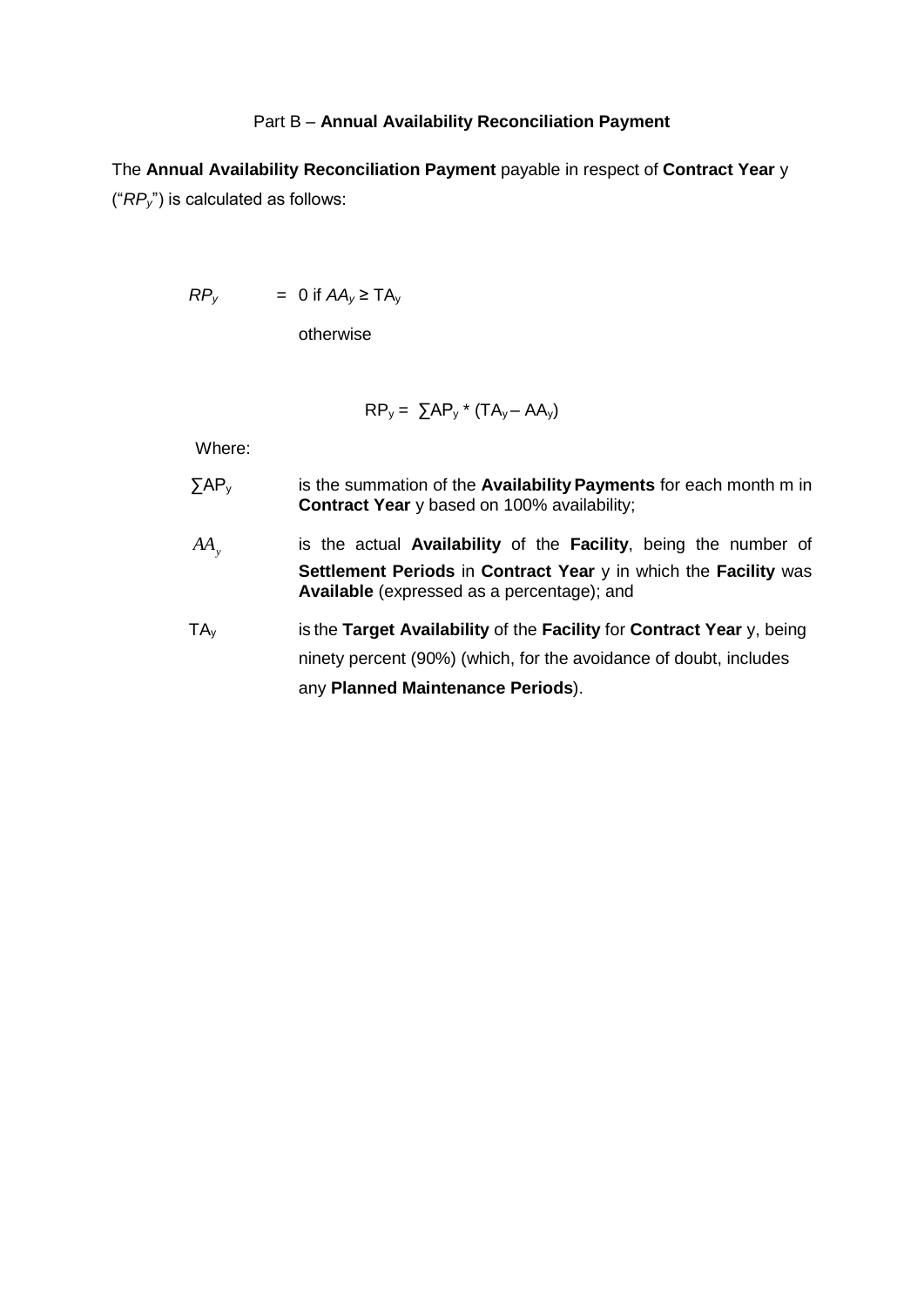# **SCHEDULE 3**

# **Facility and Contracted Parameters**

**Part A**

**[Facility Unit ID: [ ]]**

**[Aggregated Facility: ]**

| <b>Aggregated Facility Unit ID</b><br>(including BM Unit ID) | <b>Allocated Sub-Facilities</b> |
|--------------------------------------------------------------|---------------------------------|
|                                                              |                                 |
|                                                              |                                 |
|                                                              |                                 |

| <b>Contracted Parameter</b>                          | <b>Contracted Value</b>     |
|------------------------------------------------------|-----------------------------|
| <b>Notice Period</b>                                 | maximum thirty (30) minutes |
| <b>Contracted Absorption Capacity (Leading MVAr)</b> |                             |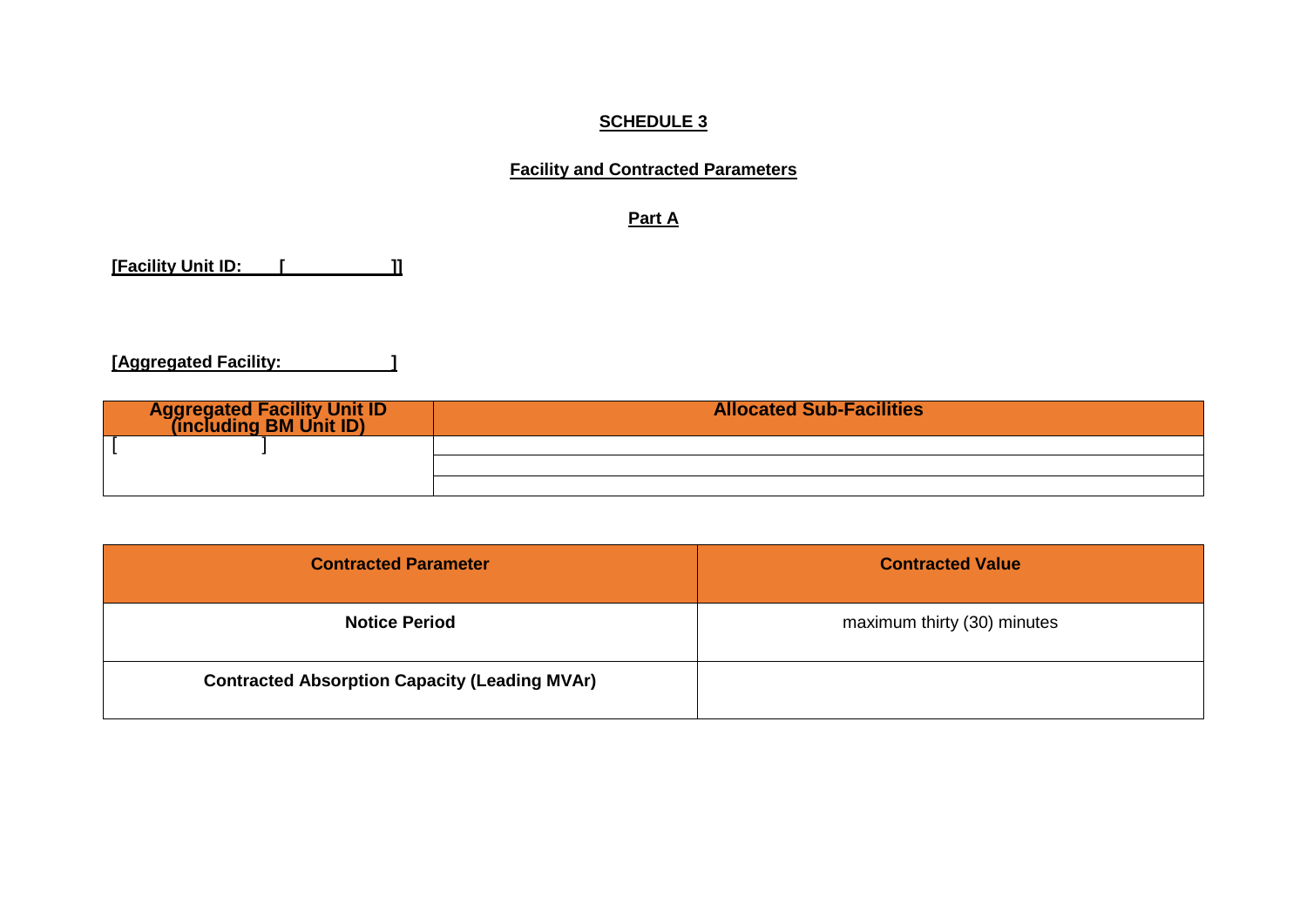# **Part B**

[Details of **Sub-Facilities**]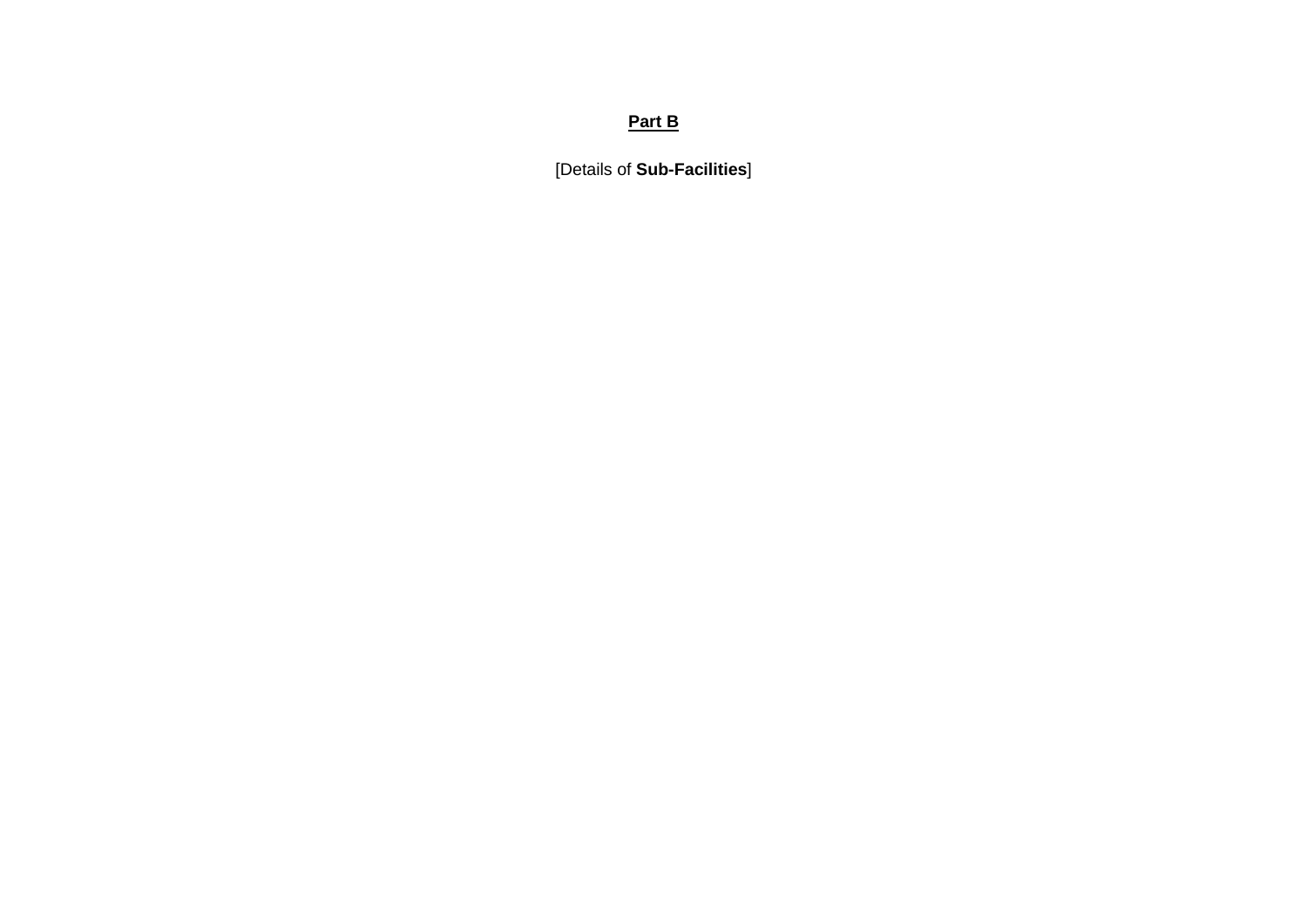# **SCHEDULE 4**

# **Indicative Post-Tender Milestones**

# **Part A – Phase 1 Post Tender Milestones**

|    | <b>Milestone</b>                                 | <b>Evidence Required</b>                        |
|----|--------------------------------------------------|-------------------------------------------------|
| 1. | The grant by the relevant local planning         | Copy of all relevant consents or (at the        |
|    | authority (on terms and conditions               | <b>Company's sole discretion) a declaration</b> |
|    | reasonably acceptable to the <b>Company</b> ) of | by the <b>Provider</b> that it has obtained the |
|    | permission for the proposed erection,            | necessary planning permission) that may         |
|    | construction operation and/or site               | be required to enable the Provider to           |
|    | clearance required (including all and any        | deliver its project for the purposes of         |
|    | ancillary erections, structures and              | providing the Static Reactive Power             |
|    | equipment, plant and apparatus) and use          | <b>Service</b> in accordance with the terms of  |
|    | of the Facility for the provision of the         | the Agreement.                                  |
|    | <b>Static Reactive Power Service in</b>          |                                                 |
|    | accordance with the terms of the                 |                                                 |
|    | Agreement.                                       |                                                 |
|    |                                                  |                                                 |
|    |                                                  |                                                 |
| 2. | The <b>Provider</b> has either a leasehold or    | Evidence to the Company's reasonable            |
|    | freehold interest in land upon which the         | satisfaction which may (at the Company's        |
|    | <b>Facility</b> is (or is to be) situated        | sole discretion) be by way of a declaration     |
|    |                                                  | by the <b>Provider</b> that it has met these    |
|    |                                                  | obligations.                                    |
|    |                                                  |                                                 |
|    |                                                  |                                                 |
| 3. | The <b>Provider</b> has in place (as can         | Evidence to the Company's reasonable            |
|    | reasonably be expected to be in place by         | satisfaction which may (at the Company's        |
|    | the Phase 1 PTM Date), without limitation,       | sole discretion) be by way of a certificate     |
|    | those consents, permissions, approvals,          | from an independent consultant (based in        |
|    | licences, exemptions and other permits (in       | the United Kingdom and who has sufficient       |
|    | legally effectual form) as may be                | experience and expertise in assessing the       |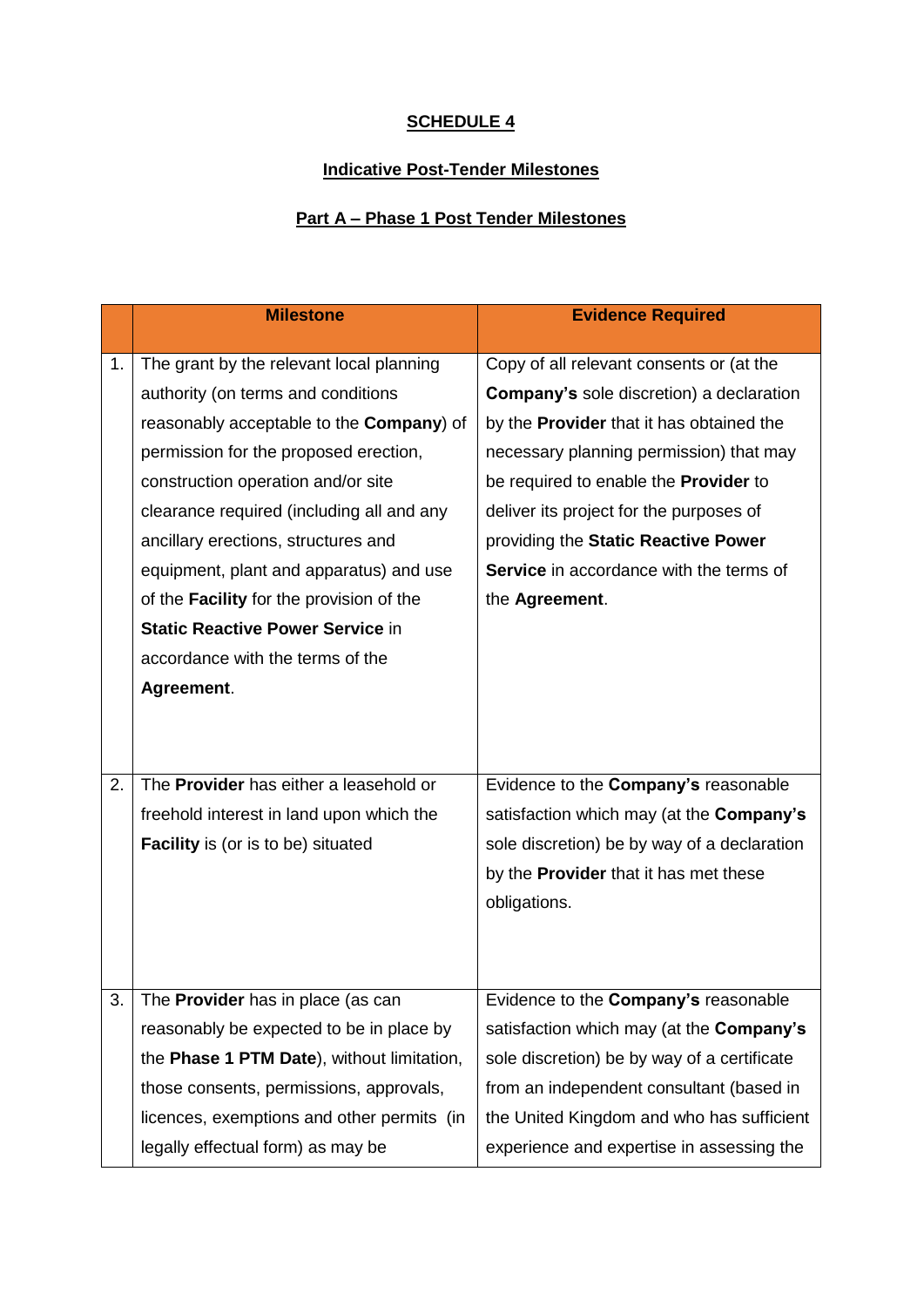|    | necessary to commence, carry out,                  | consenting requirements for the                                                  |  |
|----|----------------------------------------------------|----------------------------------------------------------------------------------|--|
|    | maintain and ensure the provision of the           | construction and operation of facilities                                         |  |
|    | <b>Static Reactive Power Service in</b>            | similar to the Provider's system) that the<br>Provider has, or can reasonably be |  |
|    | accordance with the terms of the                   |                                                                                  |  |
|    | Agreement.                                         | expected to have, the necessary consents,                                        |  |
|    |                                                    | permissions, approvals, licences,                                                |  |
|    |                                                    | exemptions and other permits in place to                                         |  |
|    |                                                    | enable the Provider to the Static                                                |  |
|    |                                                    | Reactive Power Service in accordance                                             |  |
|    |                                                    | with the terms of the <b>Agreement</b> by no                                     |  |
|    |                                                    | later than the Scheduled Commercial                                              |  |
|    |                                                    | <b>Operations Date.</b>                                                          |  |
|    |                                                    |                                                                                  |  |
| 4. | Entry by the <b>Provider</b> into a binding        | Unless evidence was fully provided at the                                        |  |
|    | agreement (on terms acceptable to the              | Tender stage, evidence to the Company's                                          |  |
|    | <b>Company</b> ) for the connection of the         | reasonable satisfaction or (at the                                               |  |
|    | <b>Facility</b> to the public electricity supplier | <b>Company's sole discretion) a declaration</b>                                  |  |
|    | distribution system or to the National             | by the <b>Provider</b> that it has entered into a                                |  |
|    | Electricity Transmission System to receive         | suitable grid connection agreement that                                          |  |
|    | a supply or electricity from and export            | will enable the <b>Provider</b> to deliver the                                   |  |
|    | electricity into the distribution system or the    | <b>Static Reactive Power Service in</b>                                          |  |
|    | National Electricity Transmission System.          | accordance with the terms of the                                                 |  |
|    |                                                    | Agreement.                                                                       |  |
|    |                                                    |                                                                                  |  |
| 5. | The Provider has put in place the                  | Evidence to the Company's reasonable                                             |  |
|    | necessary orders for all necessary plant,          | satisfaction.                                                                    |  |
|    | equipment, apparatus, machinery and                |                                                                                  |  |
|    | other materials with long procurement              |                                                                                  |  |
|    | and/or delivery periods.                           |                                                                                  |  |
|    |                                                    |                                                                                  |  |
|    |                                                    |                                                                                  |  |
| 6. | Entry by the <b>Provider</b> into a binding        | Unless a contract was entered into at the                                        |  |
|    | engineering procurement and construction           | Tender stage, evidence to the Company's                                          |  |
|    | contract and/or a supply agreement with an         | reasonable satisfaction which may be by                                          |  |
|    | original equipment manufacturer (as                | way of a certificate from an independent                                         |  |
|    | applicable) for the provision of relevant          | consultant who has sufficient experience                                         |  |
|    |                                                    |                                                                                  |  |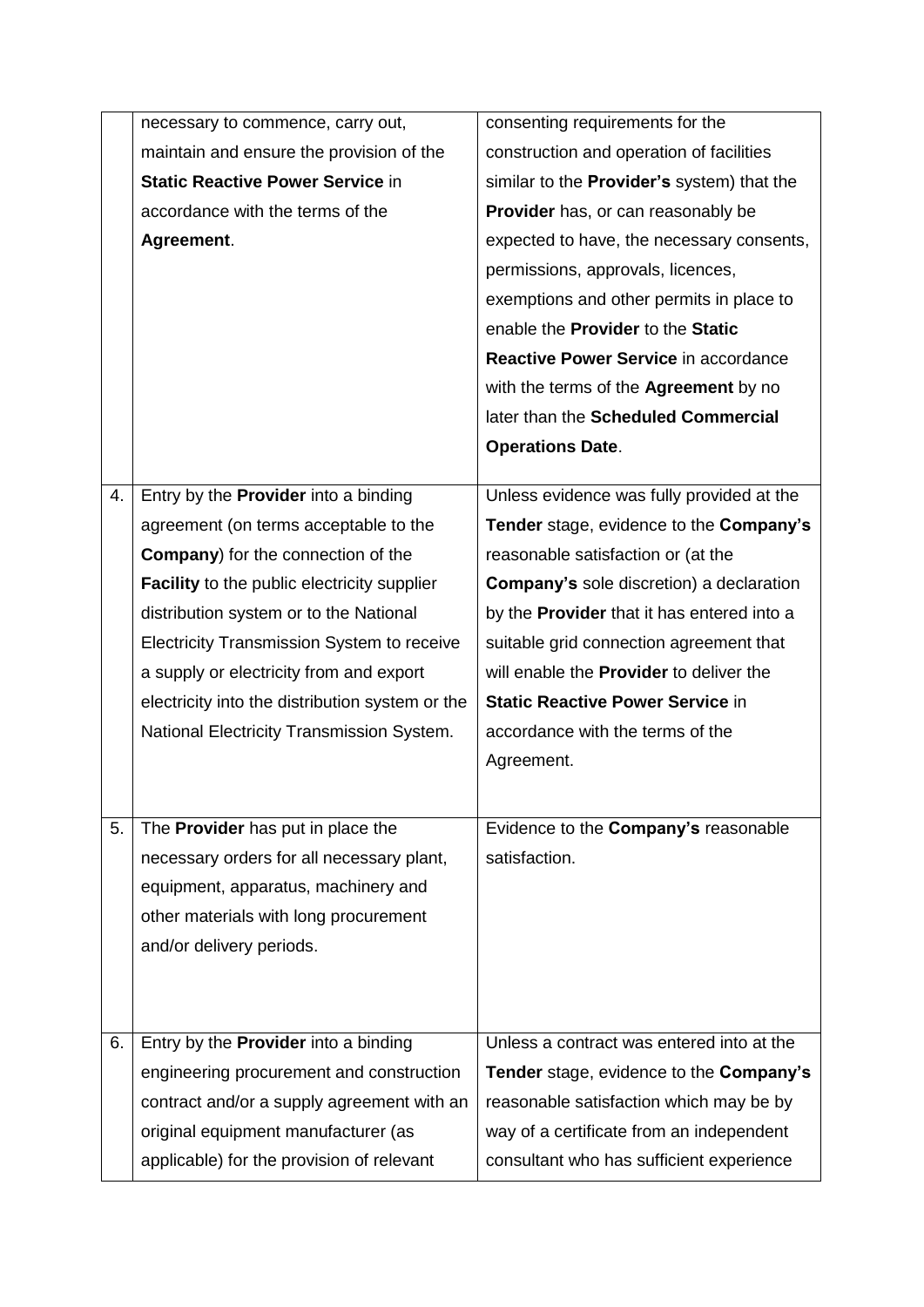| equipment and services in developing the     | and expertise in assessing the necessary         |
|----------------------------------------------|--------------------------------------------------|
| <b>Facility</b> (including all ancillary and | requirements for the construction and            |
| associated works in relation thereto) on     | operation of facilities similar to the           |
| terms and conditions reasonably              | <b>Provider's</b> system in the United Kingdom   |
| acceptable to the <b>Company</b> .           | that, given the terms of such agreements,        |
|                                              | there is a reasonable prospect of the            |
|                                              | <b>Provider</b> being able to provide the Static |
|                                              | <b>Reactive Power Service by no later than</b>   |
|                                              | the Scheduled Commercial Operations              |
|                                              | Date.                                            |
|                                              |                                                  |
|                                              |                                                  |

# **Part B – Phase 2 Post Tender Milestones**

| 1. | The <b>Provider</b> is close to completing     | Evidence (to the Company's reasonable             |  |
|----|------------------------------------------------|---------------------------------------------------|--|
|    | development and construction of the            | satisfaction) and/or (at the Company's            |  |
|    | Facility.                                      | sole discretion) a declaration by the             |  |
|    |                                                | <b>Provider</b> that it is on schedule to start   |  |
|    |                                                | providing the Static Reactive Power               |  |
|    |                                                | Service by the Scheduled Commercial               |  |
|    |                                                | <b>Operators Date</b> (or if not, by when).       |  |
|    |                                                |                                                   |  |
|    |                                                |                                                   |  |
| 2. | The Provider that is has in place, without     | Evidence to the Company's reasonable              |  |
|    | limitation, all remaining consents,            | satisfaction which may (at the <b>Company's</b>   |  |
|    | permissions, approvals, licences,              | sole discretion) be by way of a certificate       |  |
|    | exemptions and other permits (in legally       | from an independent consultant (based in          |  |
|    | effectual form as may be necessary to          | the United Kingdom and who has sufficient         |  |
|    | complete, maintain and ensure the              | experience and expertise in assessing the         |  |
|    | provision of the Static Reactive Power         | consenting requirements for the                   |  |
|    | <b>Service</b> in accordance with the terms of | construction and operation of facilities          |  |
|    | the Agreement.                                 | similar to the <b>Provider's</b> system) that the |  |
|    |                                                |                                                   |  |
|    |                                                | <b>Provider</b> has, all the necessary consents,  |  |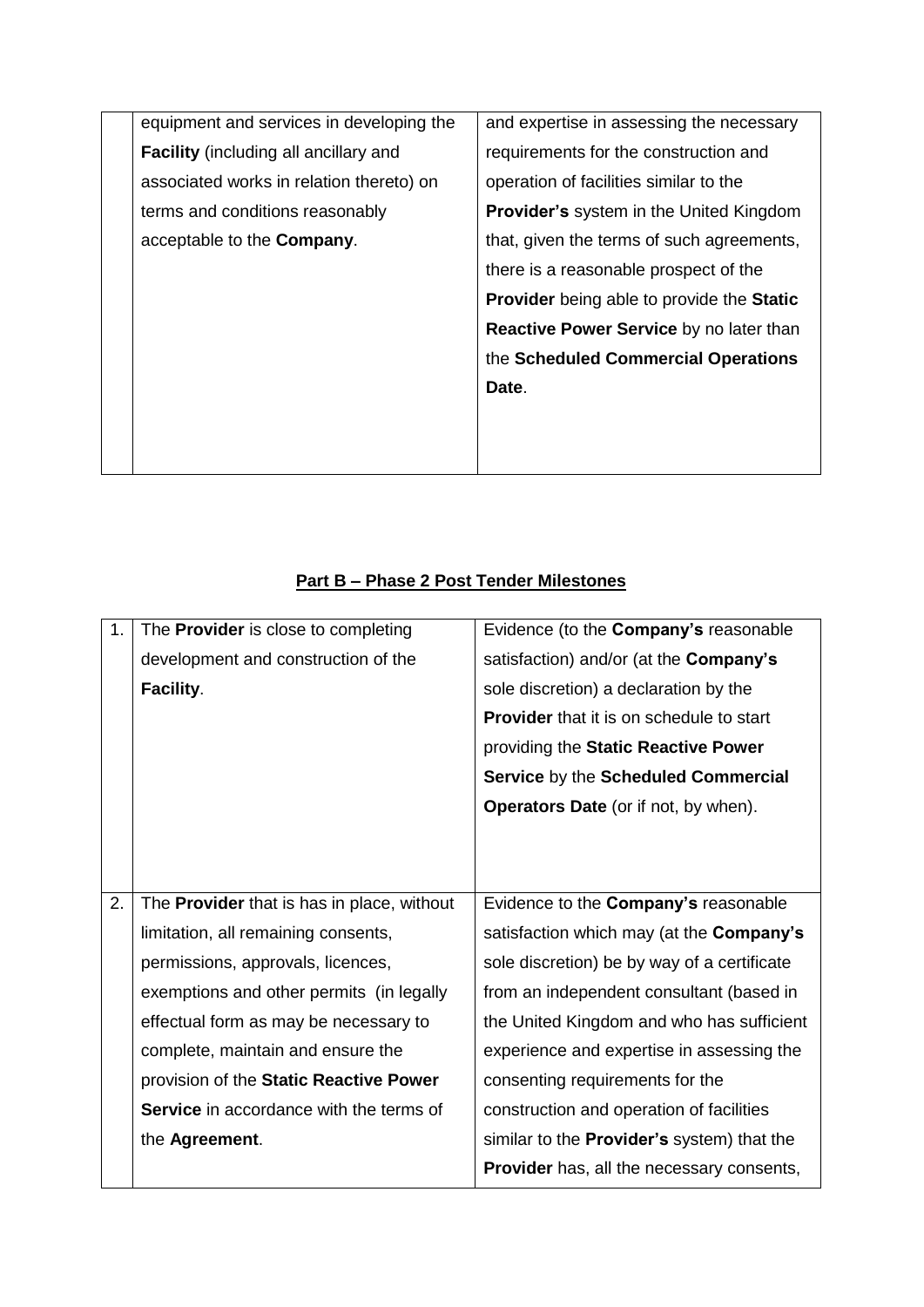| permissions, approvals, licences, |                                              |
|-----------------------------------|----------------------------------------------|
|                                   | exemptions and other permits in place to     |
|                                   | enable the Provider to provide the Static    |
|                                   | Reactive Power Service in accordance         |
|                                   | with the terms of the <b>Agreement</b> by no |
|                                   | later than the Scheduled Commercial          |
|                                   | <b>Operations Date.</b>                      |
|                                   |                                              |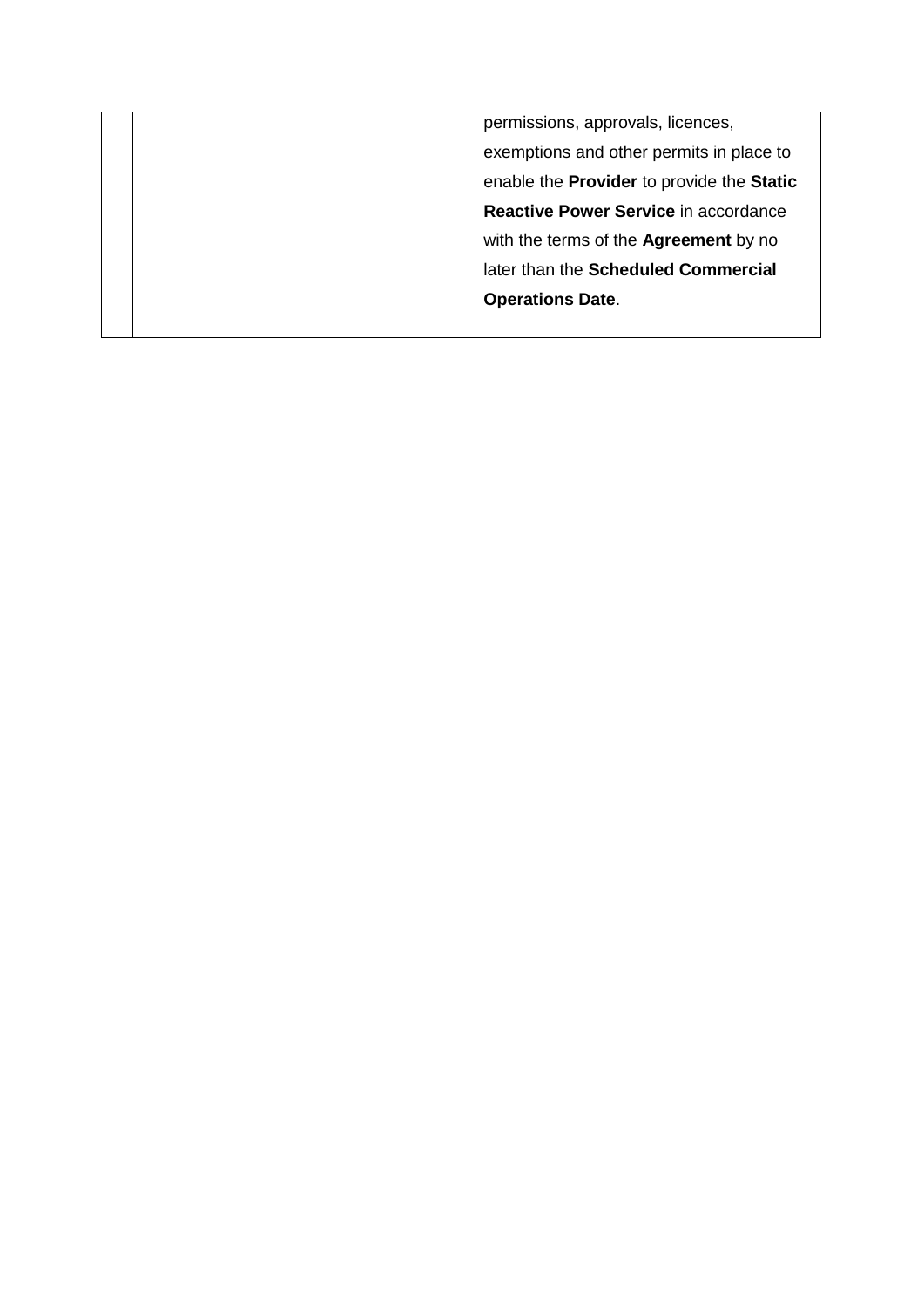# **SCHEDULE 5**

**Testing<sup>9</sup>**

 $\overline{a}$ 

<sup>9</sup> Testing requirements for Initial Proving Test and Proving Test will be notified by the **Company** during the **Tender** process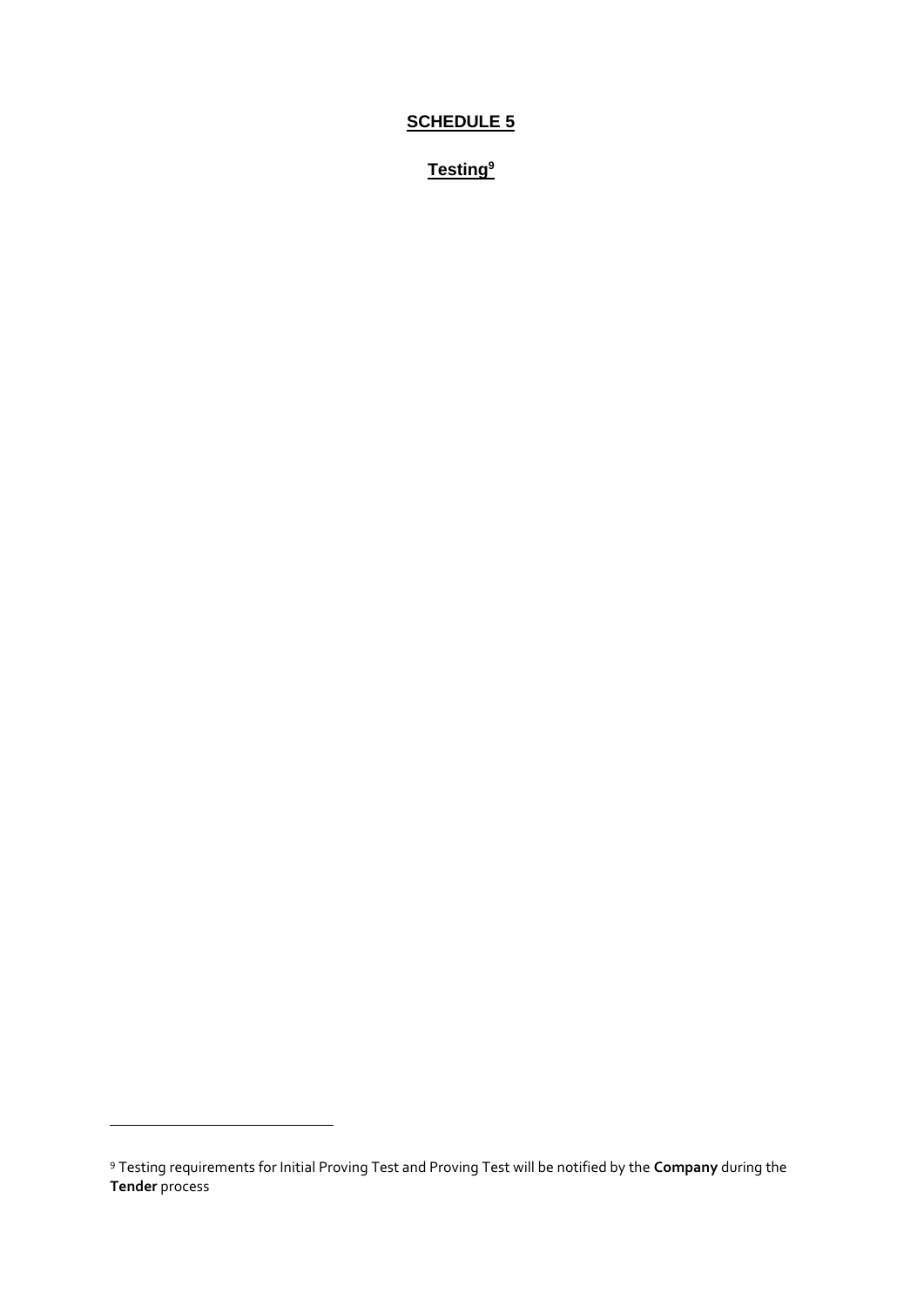# **SCHEDULE 6**

#### **Forms**

# **FORM A**

#### **STATIC REACTIVE POWER SERVICE FAX FORM FOR DECLARATION OF UNAVAILABILITY**

| <b>Facility:</b>            | Tel:                |
|-----------------------------|---------------------|
| <b>Contract Number:</b>     | <b>Standby Tel:</b> |
| <b>Company Name:</b>        | Fax:                |
| <b>Contracted</b>           | <b>Standby Fax:</b> |
| <b>Absorption Capacity:</b> |                     |

| Tel:                |  |
|---------------------|--|
| <b>Standby Tel:</b> |  |
| Fax:                |  |
| <b>Standby Fax:</b> |  |
|                     |  |

**We hereby notify you of the unavailability of the Static Reactive Power Service from the above Facility**

# **UNAVAILABILITY OF STATIC REACTIVE POWER SERVICE**

| <b>Reason for Unavailability:</b>                                       |
|-------------------------------------------------------------------------|
|                                                                         |
|                                                                         |
|                                                                         |
|                                                                         |
|                                                                         |
|                                                                         |
|                                                                         |
|                                                                         |
|                                                                         |
| Acknowledged by National Grid Electricity System Operator (Print name): |
|                                                                         |
|                                                                         |
|                                                                         |
| <b>National Grid Electricity System Operator Control</b>                |
| Fax number: 0870 602 4808<br>Standby Fax: 0870 602 4805                 |

**Telephone: 0844 892 0385 Standby Phone: 0844 892 0370**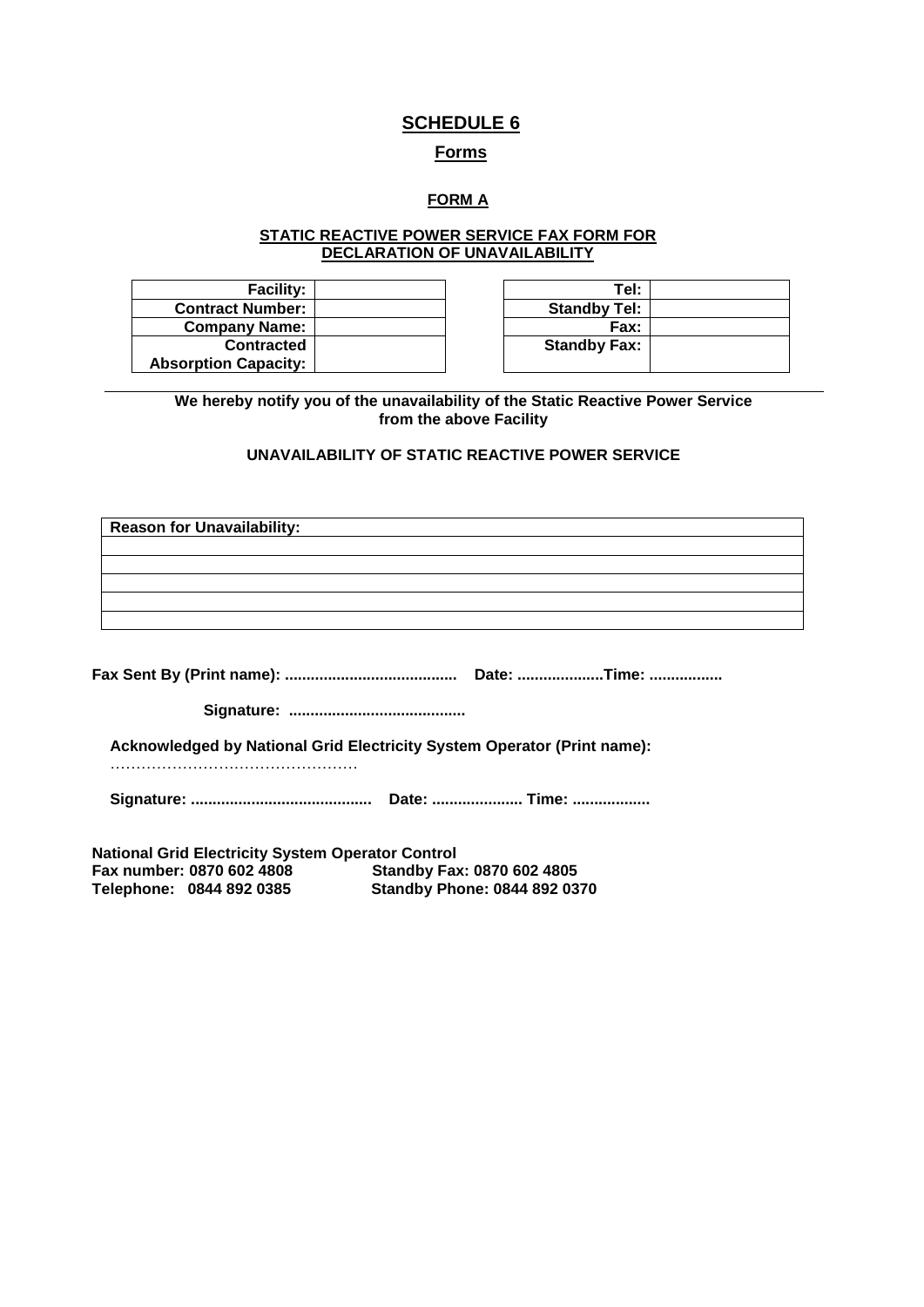### **FORM B**

#### **STATIC REACTIVE POWER SERVICE FAX FORM FOR REDECLARATION OF AVAILABILITY**

| <b>Facility:</b>            | Tel:                |
|-----------------------------|---------------------|
| <b>Contract Number:</b>     | <b>Standby Tel:</b> |
| <b>Company Name:</b>        | <b>Fax:</b>         |
| <b>Contracted</b>           | <b>Standby Fax:</b> |
| <b>Absorption Capacity:</b> |                     |

| Tel:                |  |
|---------------------|--|
| <b>Standby Tel:</b> |  |
| Fax:                |  |
| <b>Standby Fax:</b> |  |
|                     |  |

**We hereby notify you of the availability of the Static Reactive Power Service from the above Facility**

#### **RESTORATION OF AVAILABILITY OF STATIC REACTIVE POWER SERVICE**

| <b>Reason for Restoration of Availability:</b>                   |                                     |
|------------------------------------------------------------------|-------------------------------------|
|                                                                  |                                     |
|                                                                  |                                     |
|                                                                  |                                     |
|                                                                  |                                     |
|                                                                  |                                     |
|                                                                  |                                     |
|                                                                  |                                     |
|                                                                  |                                     |
| <b>Acknowledged by National Grid Electricity System Operator</b> |                                     |
|                                                                  |                                     |
|                                                                  |                                     |
| <b>National Grid Electricity System Control</b>                  |                                     |
| <b>National Grid Control</b>                                     |                                     |
| Fax number: 0870 602 4808                                        | <b>Standby Fax: 0870 602 4805</b>   |
| Telephone: 0844 892 0385                                         | <b>Standby Phone: 0844 892 0370</b> |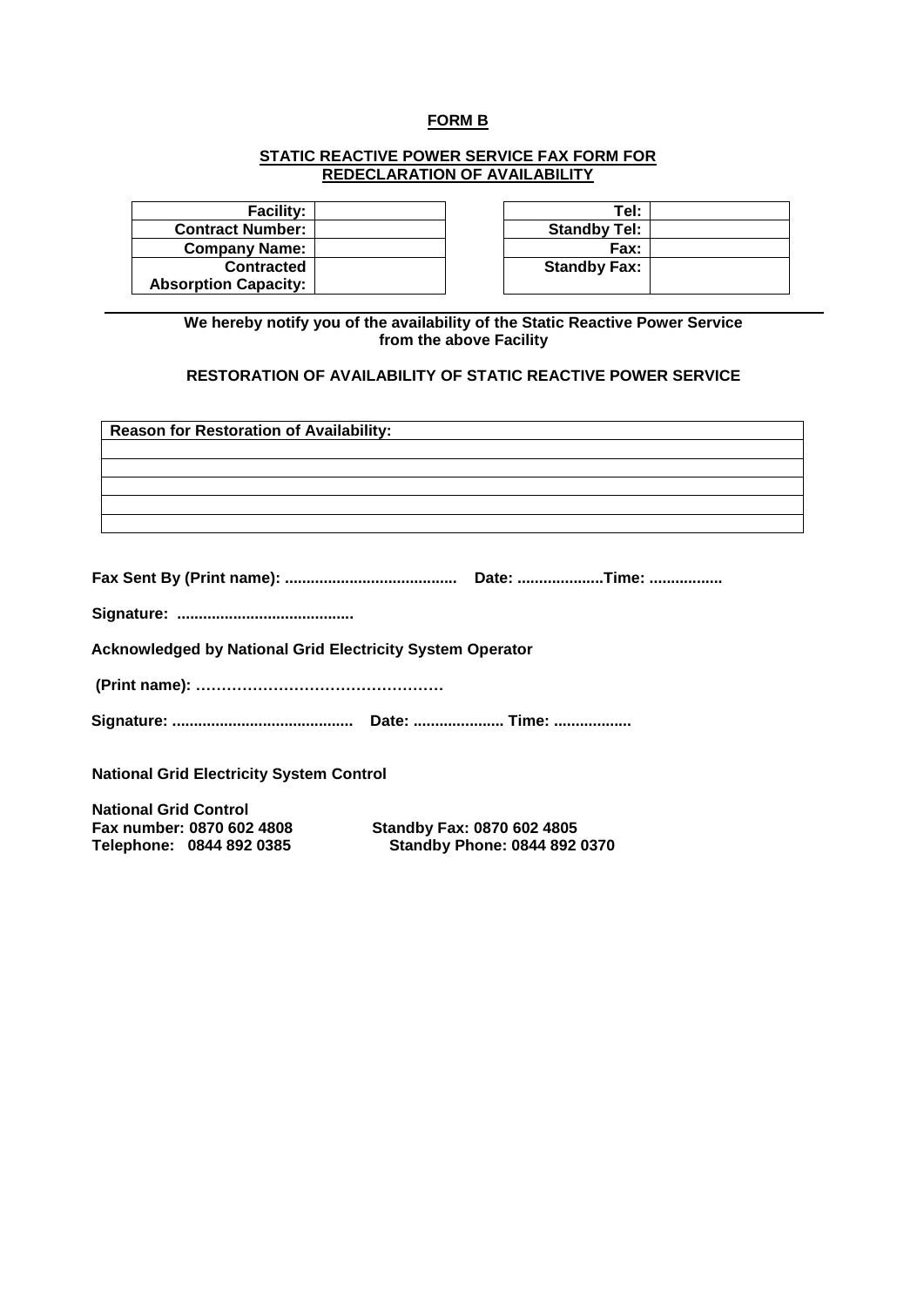#### **SCHEDULE 7**

### **PROVISIONS RELATING TO AN AGGREGATED FACILITY**

### *Introduction of new Sub-Facilities*

- 1.1 For the purposes of Clause [3.5](#page-7-0) (*Aggregated Facility*) and this Schedule 7, **"Sub-Facility"** shall mean a facility under the control or operation of the **Provider** approved in writing by the **Company** in accordance with the following provisions:-
	- (a) details of each **Sub-Facility** proposed by the **Provider** shall be included in the form set out in Form A in Schedule 8 (a "**Sub-Facility Proposal"**) and notified to the **Company** by e-mail;
	- (b) each **Sub-Facility Proposal** shall be signed by the **Provider** and countersigned by or on behalf of the owner or operator of the proposed **Sub-Facility** (as the case may be);
	- (c) such proposed **Sub-Facility** shall then be subject to a verification process whereby the **Company** shall (inter alia) check the site details and ensure that no other **Ancillary Services** are being procured from the proposed **Sub-Facility** which may conflict with the provision of the **Static Reactive Power Service**;
	- (d) such proposed **Sub-Facility** is subject to a **Distribution Connection Agreement**;
	- (e) if the verification is completed to the **Company's** satisfaction (such verification subject always to the **Company's** rights under paragraph 1.2 below), the applicable **Sub-Facility Proposal** shall be countersigned by or on behalf of the **Company** and returned to the **Provider** by fax or e-mail; and
	- (f) such **Sub-Facility** shall then be approved for the purposes of this Schedule 7 from the date such **Sub-Facility Proposal** is returned by the **Company** to the **Provider** duly countersigned.
- <span id="page-53-0"></span>1.2 The **Provider** shall procure full audit and inspection rights (upon not less than 5 **Business Days** prior notice in writing from the **Company** to the **Provider**) to each **Sub-Facility** for the benefit of the **Company** and its agents and contractors, whether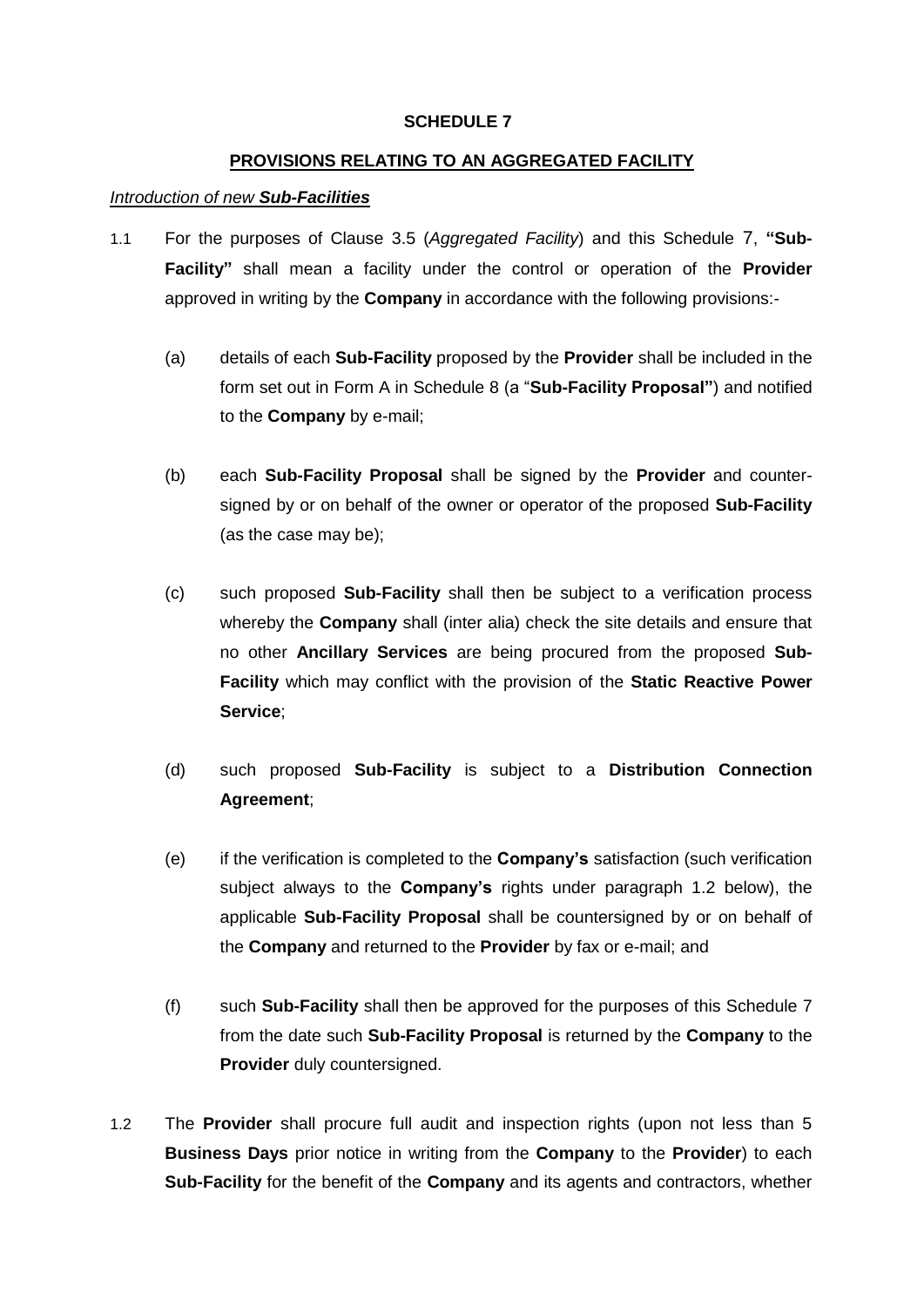or not the **Sub-Facility** is at the relevant time **Allocated**, and shall also retain full metering data for all relevant **Sub-Facilities** and make the same available for inspection by the **Company** at any time.

1.3 Unless otherwise notified in writing by the **Company**, no **Sub-Facility** may be proposed by the **Provider** unless representing not less than (five) 5 MVar of **Reactive Power** capability.

#### *Allocation and re-allocation of Sub-Facilities*

- 1.4 The **Provider** may:
	- (a) allocate to an **Aggregated Facility** one or more **Sub-Facilities** which are at that time **UnAllocated**; and
	- (b) re-allocate to that **Aggregated Facility** one or more **Sub-Facilities** which are at that time already **Allocated** to another aggregated facility (being a facility awarded a contract pursuant to the **Tender** with terms in the same form as this **Agreement)**,

in each case in accordance with the procedure set out in this Schedule 7, provided that in the case of allocation and re-allocation of one or more **Sub-Facilities** to an **Aggregated Facility** and where that **Aggregated Facility** is a **BM Unit**, such allocation and re-allocation is only permitted where the **Sub-Facilities** comprising or which are to comprise the **Aggregated Facility** are within the same **GSP Group**.

- 1.5 Any such allocation or re-allocation of **Sub-Facilities** to an **Aggregated Facility** shall be made by fax or e-mail by the **Provider** to the **Company** in the form set out in Form B in Schedule 8 (an **"Allocation Notification"**) in accordance with paragraph 1.6.
- 1.6 An **Allocation Notification** shall only be valid if:-
	- (a) received by the **Company** no later than ten (10) **Business Days** prior to the time from which the allocation or re-allocation is expressed to take effect;
	- (b) the **Company** is satisfied that appropriate communications and metering equipment have been installed at the applicable **Sub-Facility** be **Allocated** to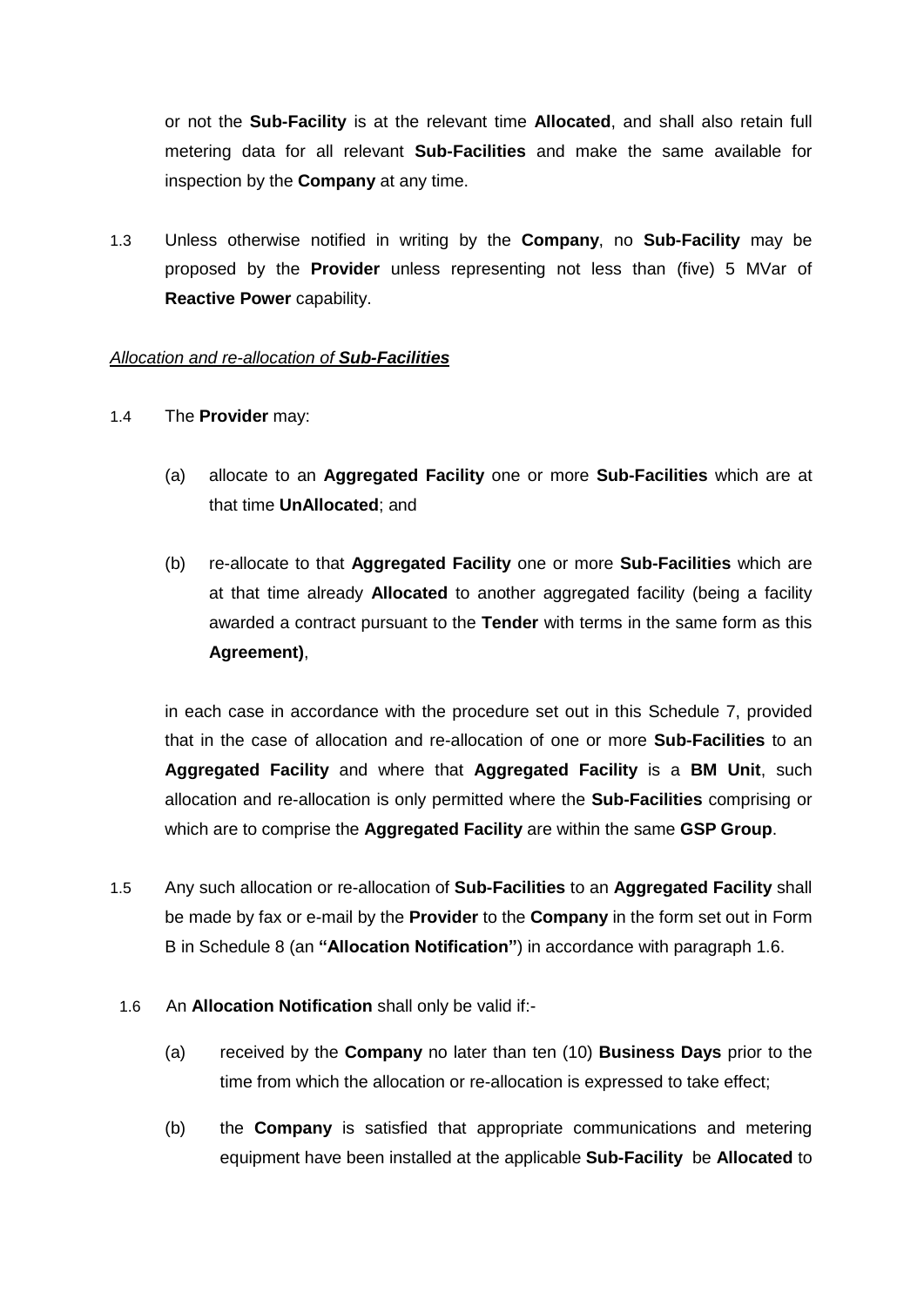the **Aggregated Facility** in order to enable the instruction and monitoring of the delivery of the **Static Reactive Power Service** from the **Aggregated Facility**;

- (c) the **Company** is satisfied that any change in the geographical location of the **Sub-Facilities** comprised within the **Aggregated Facility** does not prejudice in the **Company's** sole discretion the provision of **Static Reactive Power Service**;
- (d) the **Company** is satisfied (subject to the **Provider** submitting evidence as the **Company** may reasonably require) that: (i) the **Provider** has duly consulted with the **Local DNO** as to the impact to the **Local Distribution System**, the **Local DNO** can attest to the effectiveness of the allocation or re-allocation of such **Sub-Facility** to absorb **Reactive Power** from the **NETS** (as more particularly described in the **ITT**), and that the **Local DNO** has no objections to such proposal; and (ii) such **Sub-Facilities** continue to be bound by the terms of a **Distribution Connection Agreement**;
- (e) the **Company** is satisfied as to the effectiveness of the allocation of such **Sub-Facility** to absorb **Reactive Power** from the **NETS** (as more particularly described in the **ITT**), and the **Company** may (at its discretion) require an **Initial Proving Test** to be carried out;
- (f) where re-allocating one or more **Sub-Facilities** to another aggregated facility (being a facility awarded a contract pursuant to the **Tender** with terms in the same form as this **Agreement**):
- (i) the capability of that the **Aggregated Facility** and also such other aggregated facility remains, in each case, at the same level as the **Contracted Absorption Capacity**; and
- (ii) any consequential changes to the **Contracted Parameters** for that other **Aggregated Facility** are first notified to the **Company** by email and the **Company** shall have confirmed in writing its agreement thereto.
- 1.7 With respect to each valid **Allocation Notification**, the **Company** shall confirm the same by countersigning the **Allocation Notification** and returning it to the **Provider** by facsimile or e-mail no later than five (5) days prior to the time from which the allocation or re-allocation is expressed to take effect.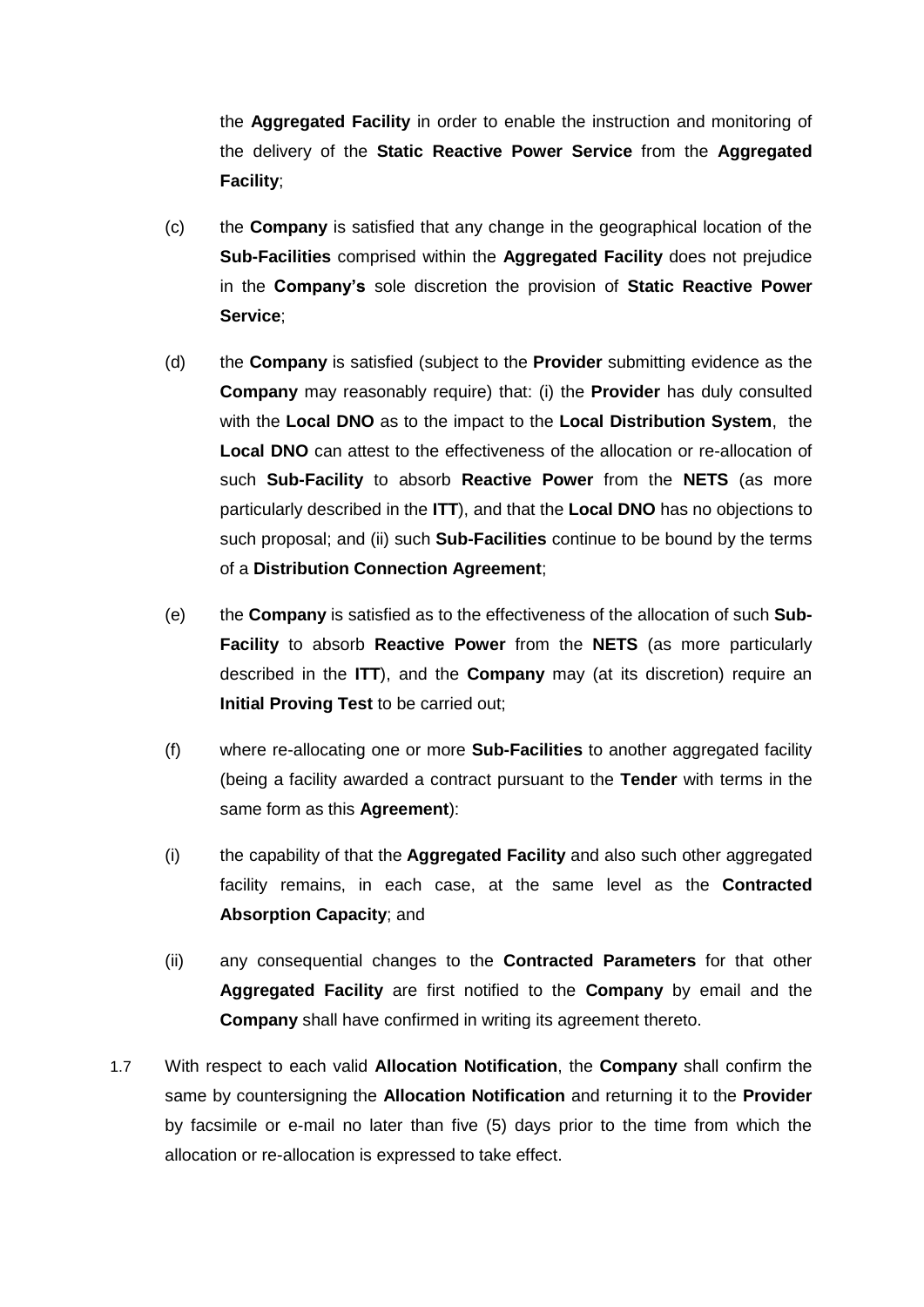- 1.8 The **Provider** may not make in excess of one (1) **Allocation Notification** in any calendar month.
- 1.9 If, in accordance with paragraph 1.6, an **Allocation Notification** is invalid then it shall be treated as if it was never submitted.

# *Removal of UnAllocated Sub-Facilities*

- 1.10 The **Parties** may agree in writing from time to time that an **UnAllocated Sub-Facility** shall be removed from this **Agreement** and cease to be effective for the purposes of Clause [3.5](#page-7-0) and this Schedule 7. Any such notice shall be made in the form specified in Form C of Schedule 8 and submitted by the **Provider** to the **Company** by email or facsimile.
- 1.11 Such proposed removal shall then be subject to approval by the **Company** (at its sole discretion) within five (5) days of receiving the notice referred to in paragraph 1.10 above, and duly counter-signed by or on behalf of the **Company** and returned to the **Provider** by email or facsimile.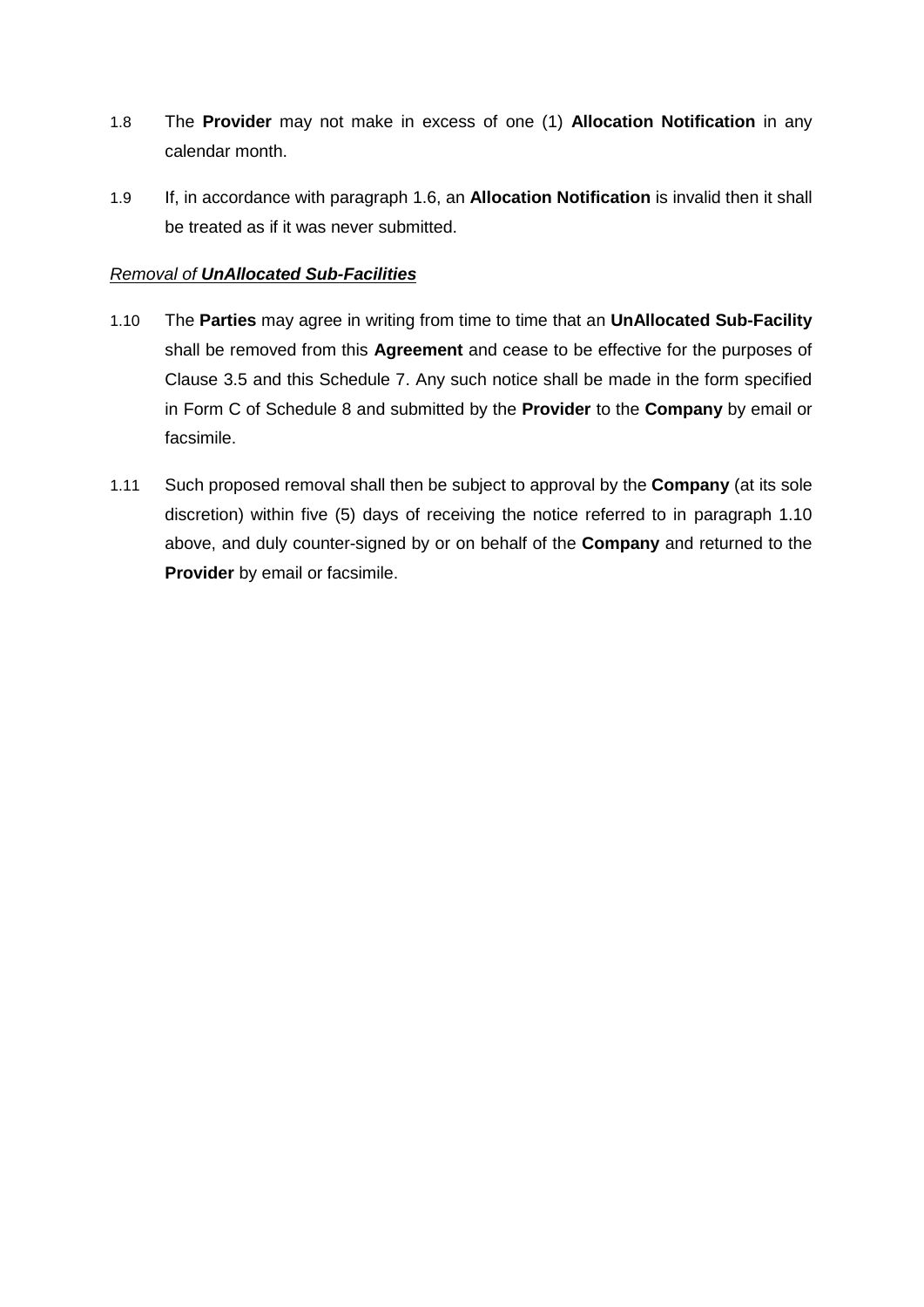# **SCHEDULE 8**

# **Forms – Aggregated Facility**

# **Form A – Form of Notification Request for New Sub-Facility**

| From: |                                                                                                      | Fax:  |              |
|-------|------------------------------------------------------------------------------------------------------|-------|--------------|
| To:   | <b>National Grid Electricity System</b><br><b>Operator, Balancing and Revenue</b><br><b>Services</b> | Fax:  | 01926 656612 |
| Date: |                                                                                                      | Time: |              |

In accordance with Schedule 7 of the **Static Reactive Power Service**, this is a proposal to introduce the following new **Sub-Facility**:-

# **OPERATIONAL DETAILS FOR SUB-FACILITY**

| <b>SUB-FACILITY DETAILS</b>                                                                                       |         |
|-------------------------------------------------------------------------------------------------------------------|---------|
| Site Name                                                                                                         |         |
| Asset Owner Address and Contact<br><b>Details</b>                                                                 |         |
|                                                                                                                   | Name: [ |
| Asset Owner consenting to this request                                                                            |         |
|                                                                                                                   | [Title] |
| Site Address & Co-ordinates                                                                                       |         |
| Technical / Site Contact (contact name<br>and telephone number of both duty and<br>standby personnel)             |         |
| Delivery Method                                                                                                   |         |
| [MVar]                                                                                                            |         |
| Assets providing Static Reactive Power<br>Service (if multiple assets, list<br>individual capacity of each asset) |         |

| <b>METERING DETAILS</b> |  |  |  |
|-------------------------|--|--|--|
| <b>MPAN/MSID</b>        |  |  |  |
| Make                    |  |  |  |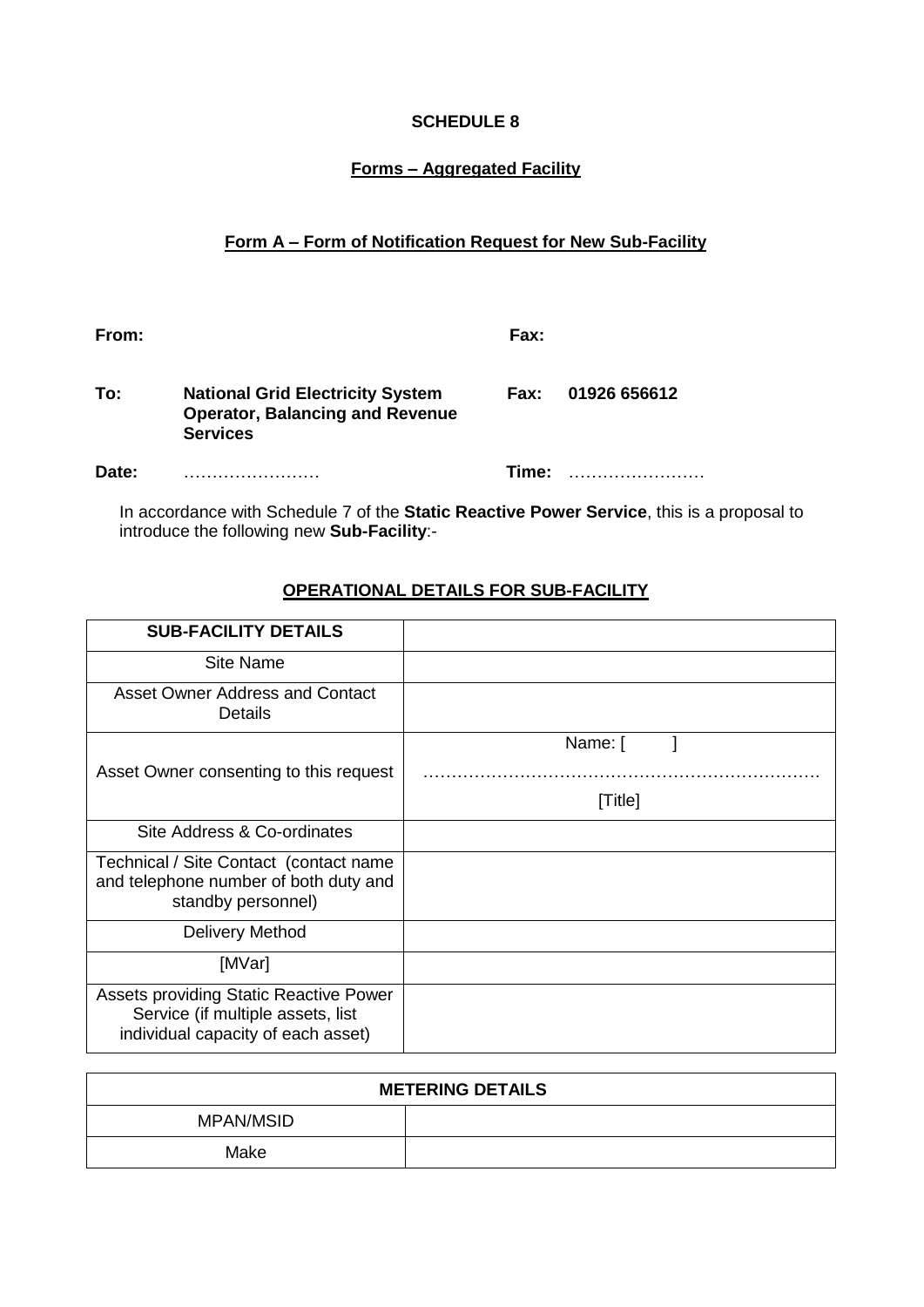| Model                       |  |
|-----------------------------|--|
| <b>Serial Number</b>        |  |
| Accuracy Class of the Meter |  |

# 1. CONFIRMATION BY **PROVIDER**:

…………………………………………………………………………………………………

Signed by:

………………………….(signature) Name:

……………………………………………

For and on behalf of [ ]

# 2. CONFIRMATION BY OWNER/OPERATOR:

We, the undersigned, hereby acknowledge and undertake to National Grid Electricity System Operator Limited as follows:

we are the owner and/or operator of the **Sub-Facility** described above, and the information set out above is true and accurate;

we have agreed terms with the **Provider** referred to above in order to deliver **Static Reactive Power Service** from the **Sub-Facility** described above on an **Aggregated** basis through the **Provider**;

we hereby confirm that the **Sub-Facility** does not provide any other **Ancillary Service**;

we hereby grant to National Grid Electricity System Operator Limited and its agents and contractors audit and inspection rights to the **Sub-Facility** (upon not less than 5 **Business Days** notice) for the purposes of the provision of **Static Reactive Power Service**;

we hereby agree that we shall hold confidential and not disclose to any person, upon the terms of Clause 9 of the **Static Reactive Power Service Agreement**, all and any information disclosed to us by the **Provide**r and relating to the **Static Reactive Power Service Agreement**.

Signed by:

………………………….(signature) Name:

…………………………………………

For and on behalf of [  $\qquad \qquad$  ]

…………………………………………………………………………………………

(**Owner/Operator** )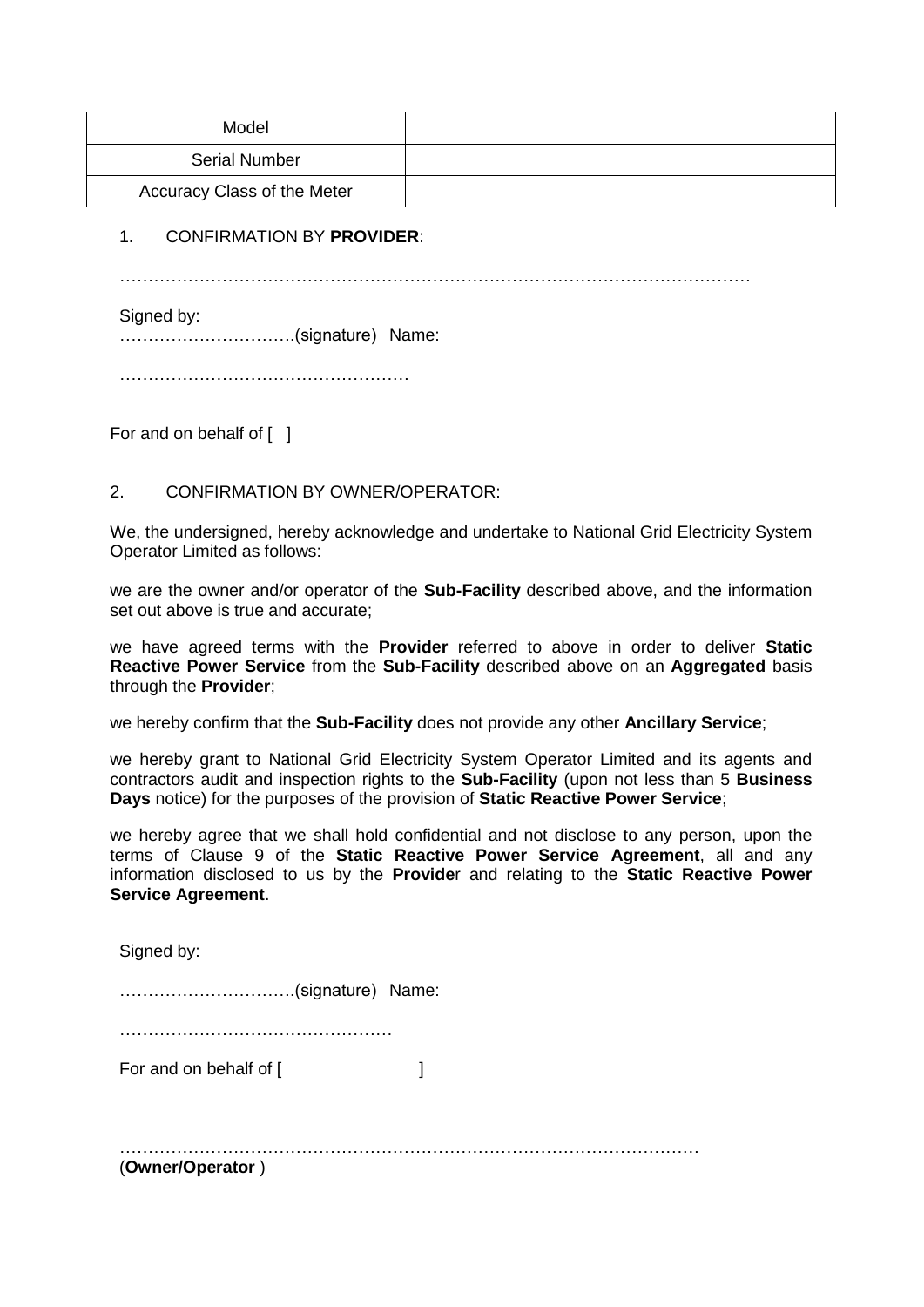| on:   |                                         |                                                                                                                                                                                |
|-------|-----------------------------------------|--------------------------------------------------------------------------------------------------------------------------------------------------------------------------------|
|       |                                         |                                                                                                                                                                                |
| Name: |                                         |                                                                                                                                                                                |
|       | For and on behalf of:                   |                                                                                                                                                                                |
|       |                                         |                                                                                                                                                                                |
|       |                                         | From: National Grid Electricity System Operator, Balancing and Revenue Services                                                                                                |
|       | Fax: 01926 656612                       |                                                                                                                                                                                |
| To:   |                                         | Fax:                                                                                                                                                                           |
|       | Date:                                   | Time:                                                                                                                                                                          |
|       | of a new Sub-Facility as set out above. | In accordance with paragraph $1.1(e)$ of Schedule 7 of the Static Reactive Power Service<br>Agreement, we APPROVE/REJECT* (*deleted as appropriate) your proposed introduction |
|       | Signed by: (signature)                  |                                                                                                                                                                                |
| Name: |                                         |                                                                                                                                                                                |

For and on behalf of **National Grid Electricity System Operator Limited**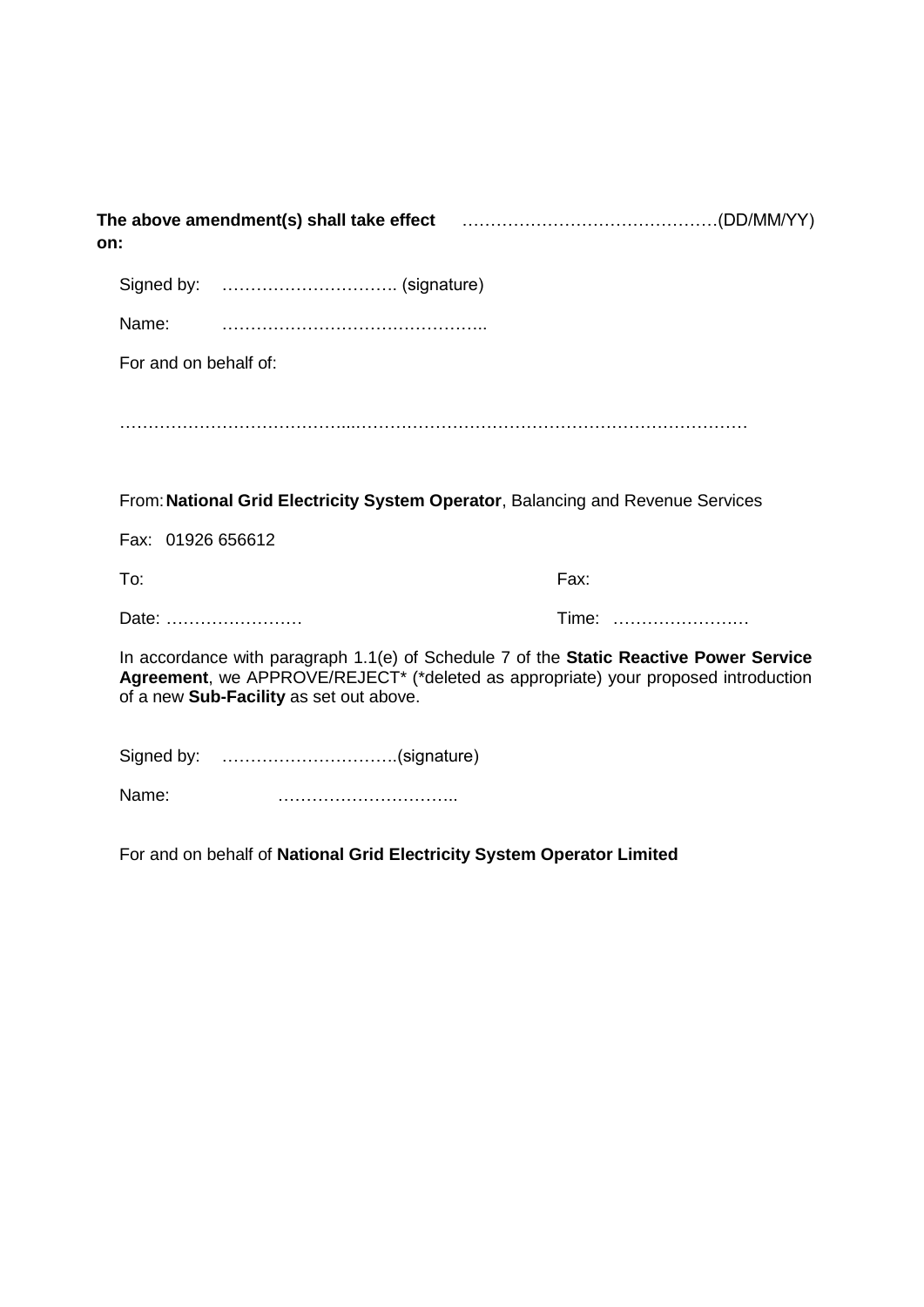#### **Form B – Allocation and Re-Allocation of Sub-Facilities**

**From: Fax:**

| To: | <b>National Grid Electricity System</b> | Fax: 01926 656612 |
|-----|-----------------------------------------|-------------------|
|     | <b>Operator, Balancing and Revenue</b>  |                   |
|     | <b>Services</b>                         |                   |

**Date:** …………………… **Time:**

……………………………

In accordance with Schedule 7 of the **Static Reactive Power Service Agreement**, the following **Sub-Facilities** shall be **Allocated** and/or re-**Allocated** to the below mentioned **Aggregated Facility** as follows:

| <b>SUB-FACILITY</b> | <b>FROM</b><br><b>AGGREGATED</b><br><b>FACILITY</b> | <b>TO</b><br><b>AGGREGATED</b><br><b>FACILITY</b> | <b>LOCATION</b> | <b>CAPACITY (MVar)</b> |
|---------------------|-----------------------------------------------------|---------------------------------------------------|-----------------|------------------------|
|                     |                                                     |                                                   |                 |                        |
|                     |                                                     |                                                   |                 |                        |
|                     |                                                     |                                                   |                 |                        |
|                     |                                                     |                                                   |                 |                        |
|                     |                                                     |                                                   |                 |                        |
| <b>TOTAL</b>        |                                                     |                                                   |                 | <b>MVar</b>            |

1. SIGNED BY OWNER

| Signed by: |  |  |
|------------|--|--|
|------------|--|--|

Name: ………………………………………..

For and on behalf of:

…………………………………...…………………………………………………………

# 2. CONFIRMATION BY **LOCAL DNO**:

We, the undersigned, hereby acknowledge and undertake to National Grid Electricity System Operator Limited as follows:

we are the **Local DNO** to which the **Sub-Facility** described above is connected, and the information set out above is true and accurate;

we understand the **Provider** referred to above will be delivering **Static Reactive Power Service** from the **Sub-Facility** described above on an **Aggregated** basis through the **Provider** and have no objection to this;

we hereby agree that we shall hold confidential and not disclose to any person, upon the terms of Clause 9 of the **Static Reactive Power Service Agreement**, all and any information disclosed to us by the **Provide**r and relating to the **Static Reactive Power Service Agreement**.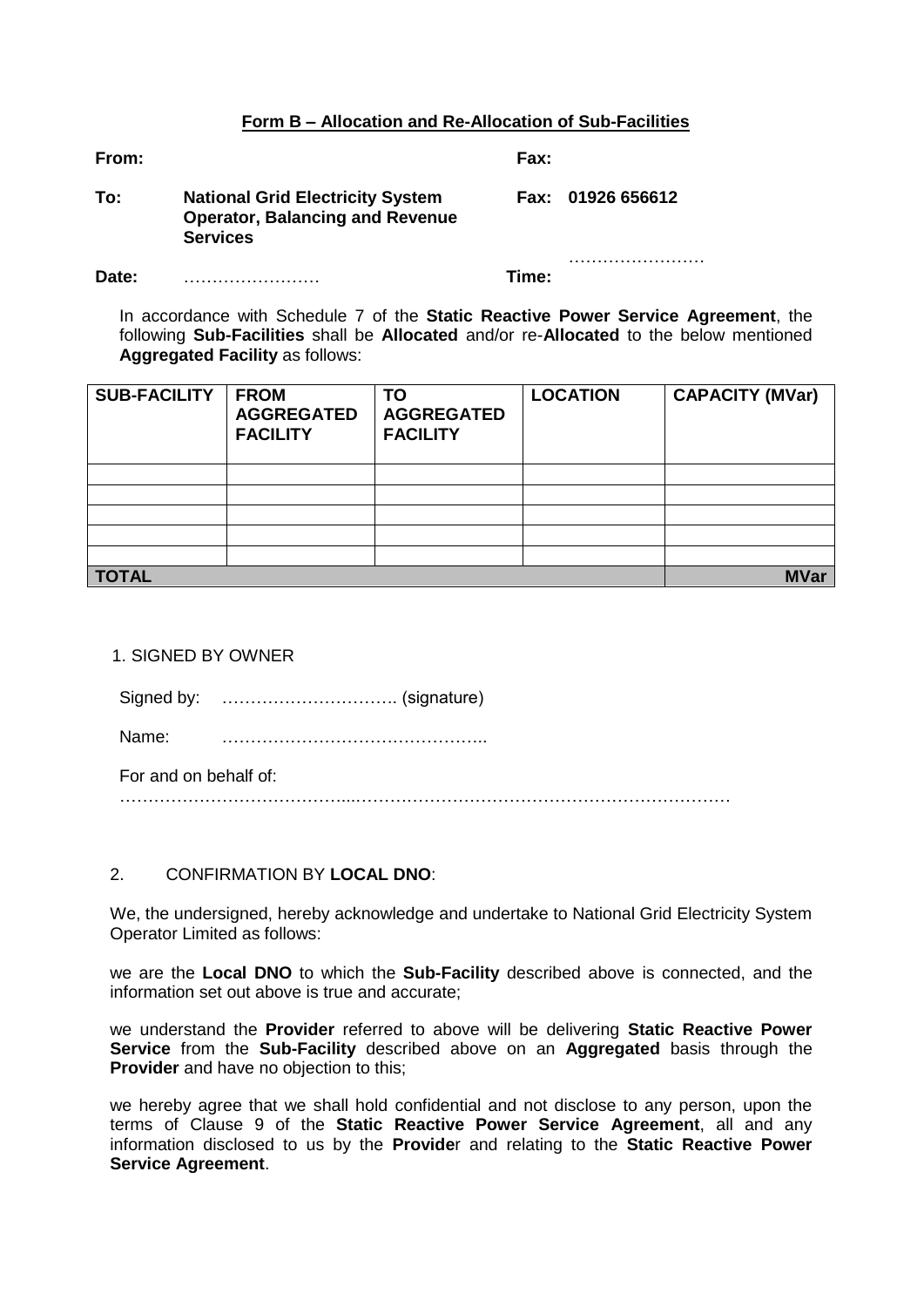Signed by:

………………………….(signature) Name:

………………………………………………

For and on behalf of [SP Manweb Plc]

…………………………………………………………………………………………

From:**National Grid Electricity System Operator**, Balancing and Revenue Services

Fax: 01926 656612

To: Fax: Date: …………………… Time: ……………………

In accordance with Schedule 7 of the **Static Reactive Power Service Agreement**, we ACKNOWLEDGE AS VALID/REJECT AS INVALID\* (\*deleted as appropriate) your notice of allocation and/or re-allocation of **Sub-Facilities** (as the case may be) as set out in the above table(s).

Signed by: …………………………. (signature)

Name:……………………………………….. For and on behalf of **National Grid Electricity System Operator Limited**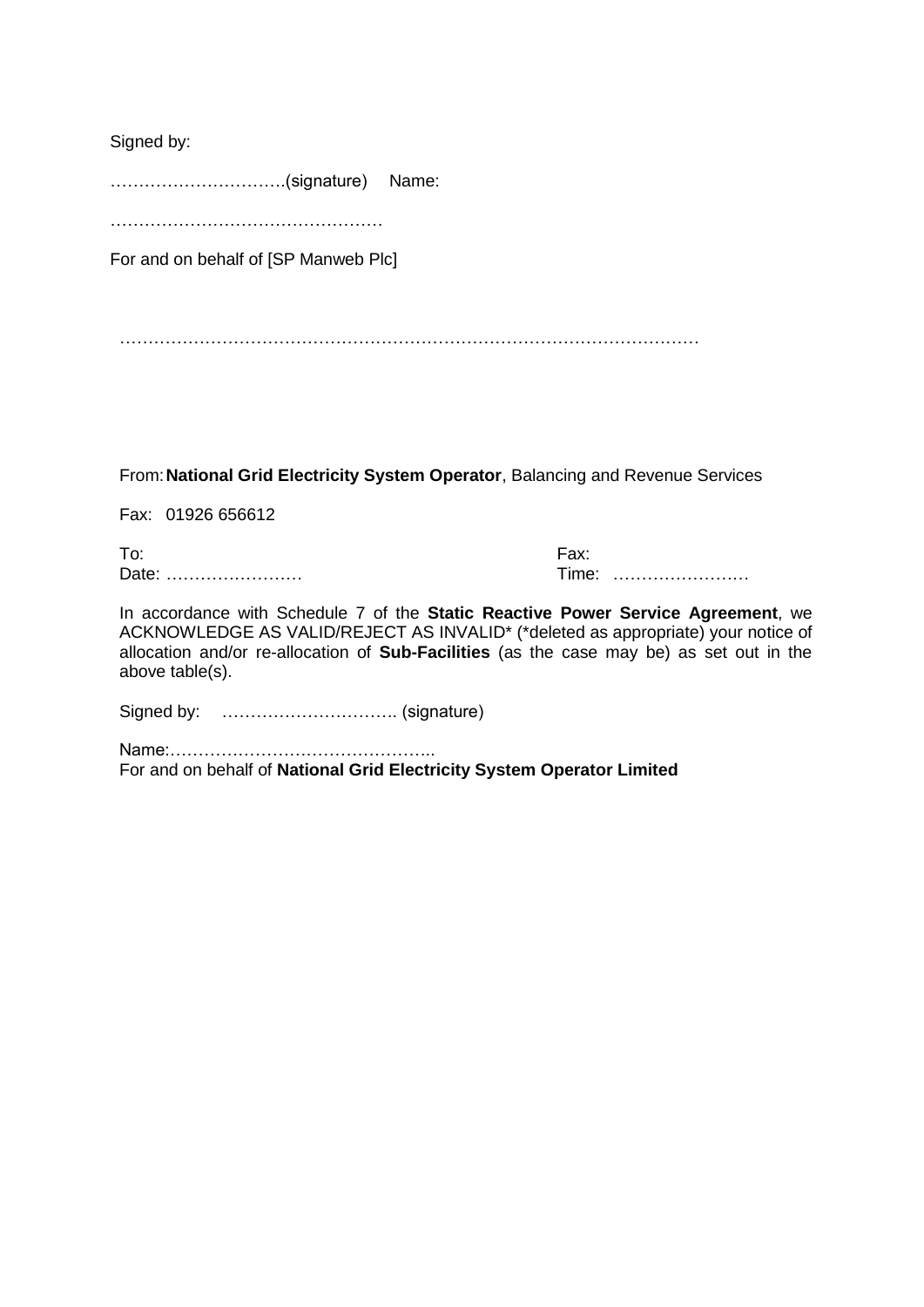#### **Form C – Request to remove Sub-Facility**

| From: |                         |     | Fax: |                                                    |
|-------|-------------------------|-----|------|----------------------------------------------------|
| To:   |                         |     |      | National Grid Electricity System Fax: 01926 656612 |
|       | Operator, Balancing     | and |      |                                                    |
|       | <b>Revenue Services</b> |     |      |                                                    |
|       |                         |     |      |                                                    |

**Date:** …………………… **Time:** ……………………

In accordance with Schedule 7 of the **Static Reactive Power Service Agreement**, this is a proposal to remove the following **Unallocated Sub-Facilities** from the **Static Reactive Power Service Agreement**:-

| <b>Sub-Facility</b> | <b>LOCATION</b> | <b>CAPACITY (MVar)</b> | <b>REASON FOR</b> |
|---------------------|-----------------|------------------------|-------------------|
|                     |                 |                        | <b>REMOVAL</b>    |
|                     |                 |                        |                   |
|                     |                 |                        |                   |
|                     |                 |                        |                   |

| effect on: |  |
|------------|--|

Signed by:

 $\mathcal{L}_{\text{max}}$ Name: ………………………………………..

(signature)

For and on behalf of: …………………………………...

# **CONFIRMATION BY OWNER/OPERATOR:**

We, the undersigned, hereby acknowledge and undertake to **National Grid Electricity System Operator Limited** that we are the owner and/or operator of the **Sub-Facility** described above, and the information set out above is true and accurate;

| Signed                        | Name: |  |  |  |
|-------------------------------|-------|--|--|--|
| by:<br>(signature)(signature) |       |  |  |  |
| For and on behalf of [        |       |  |  |  |

| (National Grid Electricity System Operator Only) |  |
|--------------------------------------------------|--|
| The above amendment(s) shall take effect $ $     |  |